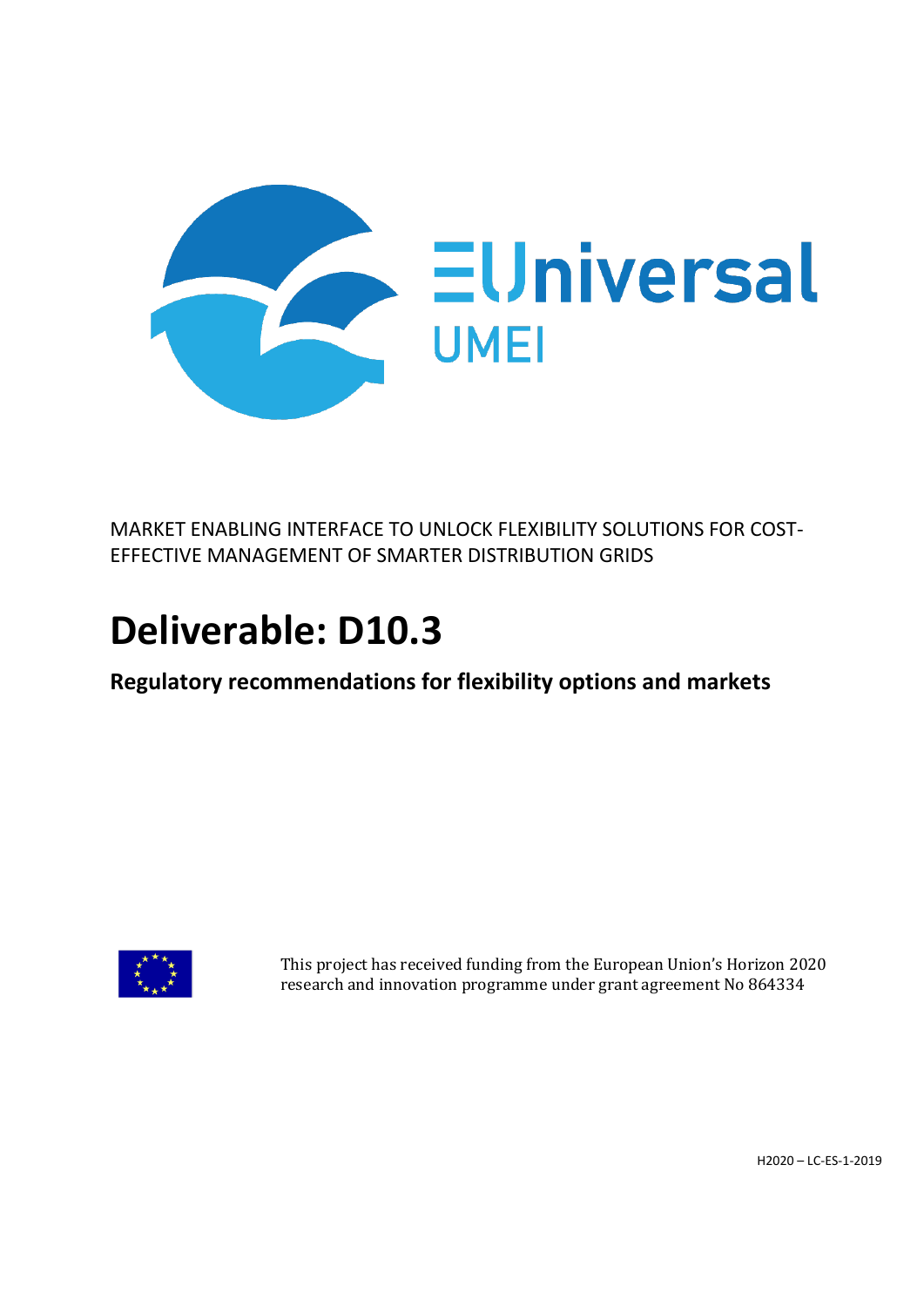

### **Document**

### D10.3 Regulatory recommendations for flexibility options and markets

| <b>Dissemination level</b> |                                                                                                 |  |  |
|----------------------------|-------------------------------------------------------------------------------------------------|--|--|
| PU                         | <b>Public</b>                                                                                   |  |  |
| PP                         | Restricted to other programme participants (including the Commission<br>Services)               |  |  |
| <b>RE</b>                  | Restricted to a group specified by the consortium (including the<br><b>Commission Services)</b> |  |  |
| CO <sub>.</sub>            | Confidential, only for members of the consortium (including the<br><b>Commission Services)</b>  |  |  |

| <b>Author(s)</b>            | <b>Institution</b> | Contact (e-mail, phone)               |
|-----------------------------|--------------------|---------------------------------------|
| Ellen Beckstedde            | <b>Vlerick</b>     | ellen.beckstedde@vlerick.com          |
| Leonardo Meeus              | <b>Vlerick</b>     | leonardo.meeus@vlerick.com            |
| Janka Vanschoenwinkel       | <b>VITO</b>        | janka.vanschoenwinkel@vito.be         |
| Kris Kessels                | <b>VITO</b>        | kris.kessels@vito.be                  |
| Mauricio Correa             | Comillas           | mcorrea@iit.comillas.edu              |
| Tomás Gómez                 | Comillas           | tomas.gomez@iit.comillas.edu          |
| <b>Rafael Cossent</b>       | Comillas           | rafael.cossent@iit.comillas.edu       |
| Sophia Giovanett            | E.DSO              | sophia.giovanett@edsoforsmartgrids.eu |
| Catarina Augusto            | E.DSO              | catarina.augusto@edsoforsmartgrids.ee |
| Kirsten Glennung            | E.DSO              | kirsten.glennung@edsoforsmartgrids.eu |
| Jacopo Tosoni               | <b>EASE</b>        | j.tosoni@ease-storage.eu              |
| <b>Mashood Nasir</b>        | <b>EASE</b>        | m.nasir@clerens.eu                    |
| Emin Aliyev                 | <b>EASE</b>        | e.aliyev@ease-storage.eu              |
| Gonçalo Faria               | <b>E-REDES</b>     | goncalo.faria@e-redes.pt              |
| <b>Carlos Pedro Marques</b> | <b>E-REDES</b>     | carlospedro.marques@e-redes.pt        |

| <b>Key word</b>   | Regulatory recommendations for flexibility options and<br>markets |  |
|-------------------|-------------------------------------------------------------------|--|
| Due Delivery Date | 2022/01/31                                                        |  |
| Date of Delivery  | 2022/01/28                                                        |  |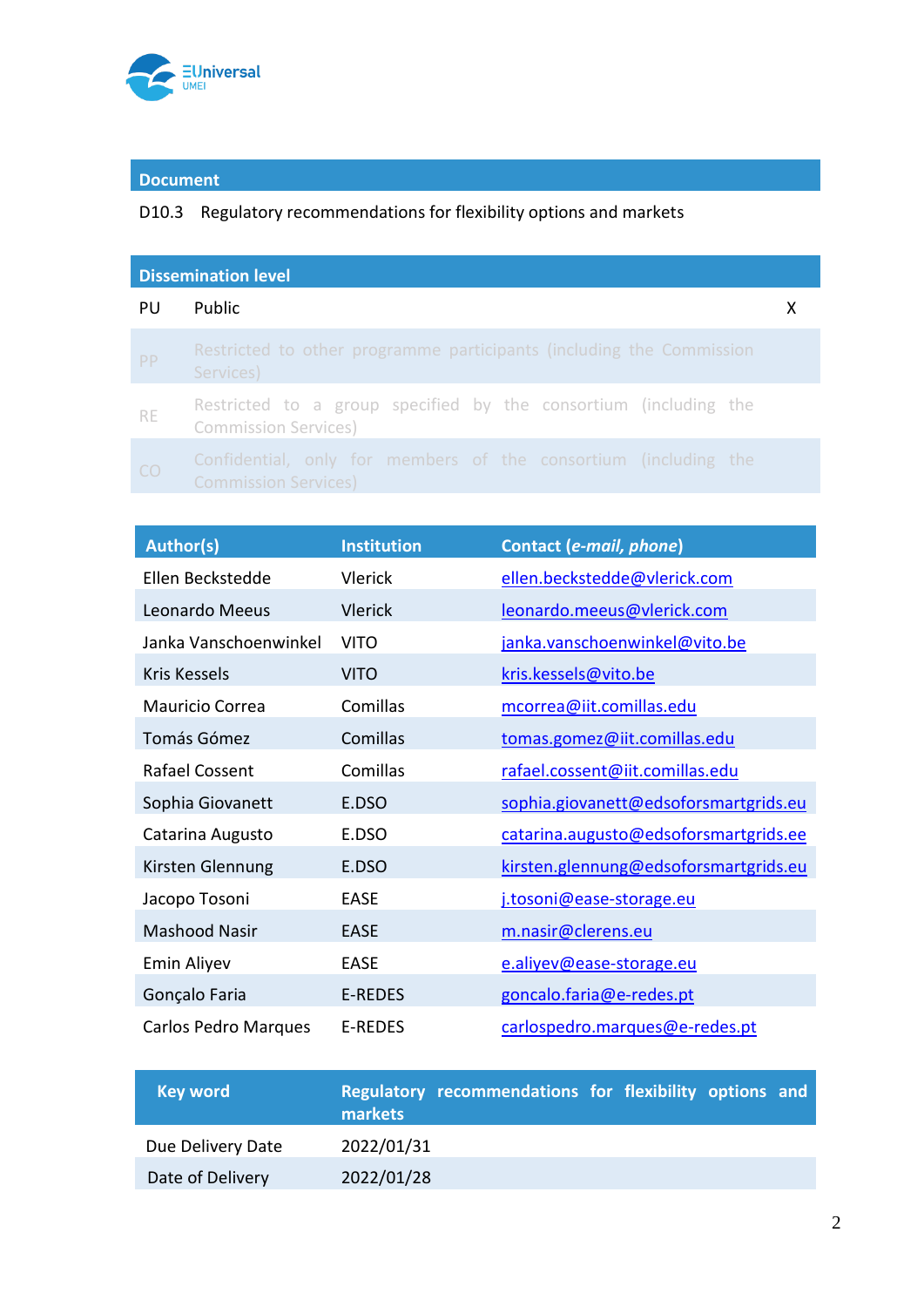

| Document version Date |            | <b>Change</b>                                  |
|-----------------------|------------|------------------------------------------------|
| 1.0                   | 2021/11/17 | $1st$ draft                                    |
| 2.0                   | 2022/01/24 | 2 <sup>nd</sup> draft based on review comments |
| Final                 | 2022/01/28 | Final version                                  |

| <b>Reviewers</b> |             | Validation date |
|------------------|-------------|-----------------|
| KU Leuven        | Hakan Ergun | 2022/01/16      |
| <b>INESC-TEC</b> | José Villar | 2022/01/18      |
| Torsten Knop     | E.ON SE     | 2022/01/19      |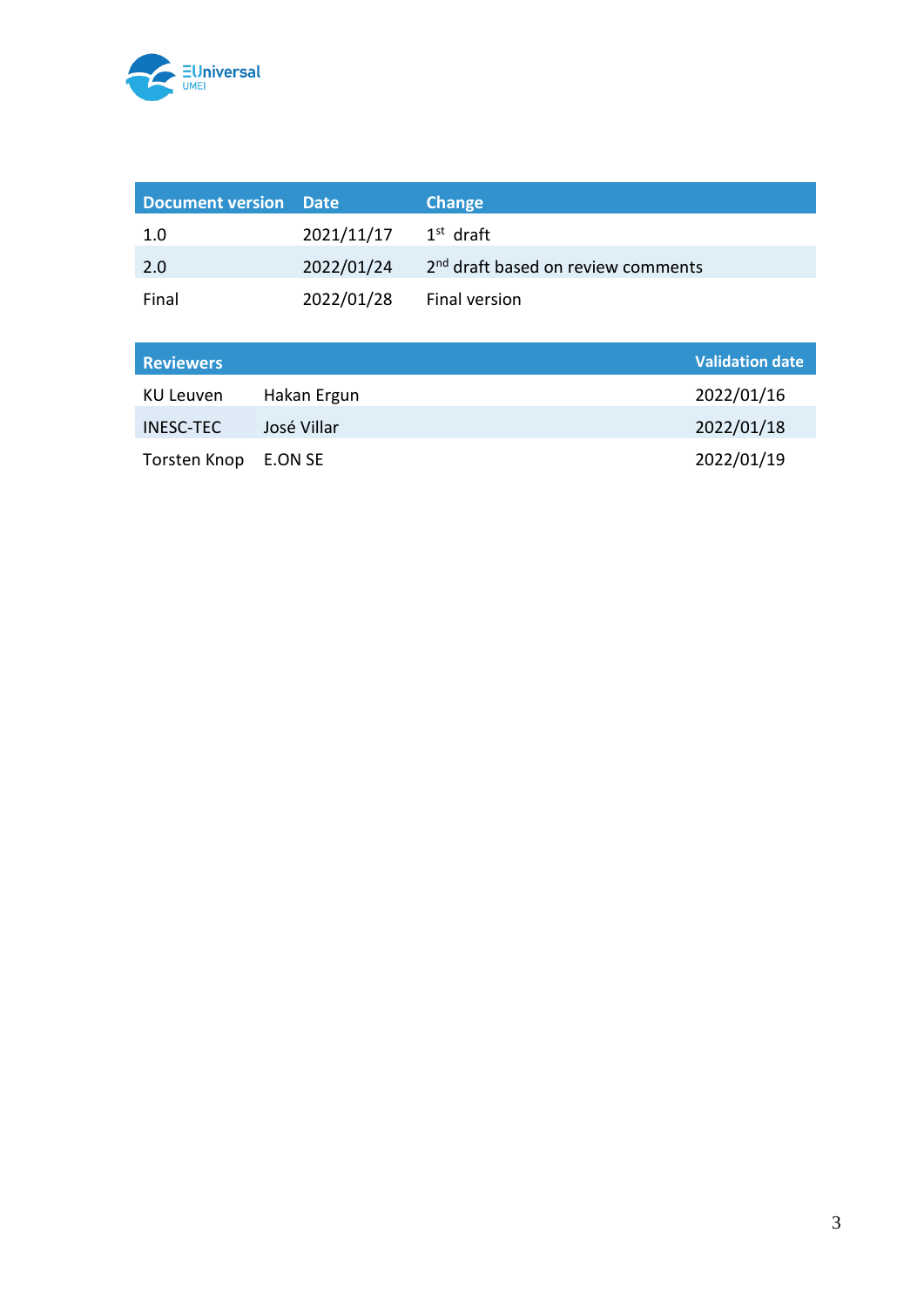

## **Table of Contents**

| 1                       |       |                                                                                     |  |
|-------------------------|-------|-------------------------------------------------------------------------------------|--|
| $\overline{2}$          |       |                                                                                     |  |
| 3                       |       |                                                                                     |  |
|                         | 3.1   |                                                                                     |  |
|                         | 3.2   |                                                                                     |  |
|                         | 3.3   |                                                                                     |  |
| $\overline{\mathbf{4}}$ |       |                                                                                     |  |
|                         | 4.1   |                                                                                     |  |
|                         | 4.2   |                                                                                     |  |
|                         | 4.2.1 |                                                                                     |  |
|                         | 4.2.2 |                                                                                     |  |
|                         | 4.2.3 |                                                                                     |  |
| 5                       |       |                                                                                     |  |
|                         | 5.1   | ISSUE: THE IMPACT OF FLEXIBILITY MARKETS ON OTHER MARKETS - MARKET POWER CONCERNS29 |  |
|                         | 5.1.1 |                                                                                     |  |
|                         | 5.1.2 |                                                                                     |  |
|                         | 5.1.3 |                                                                                     |  |
|                         | 5.1.4 |                                                                                     |  |
|                         | 5.2   |                                                                                     |  |
|                         |       |                                                                                     |  |
|                         |       |                                                                                     |  |
|                         |       |                                                                                     |  |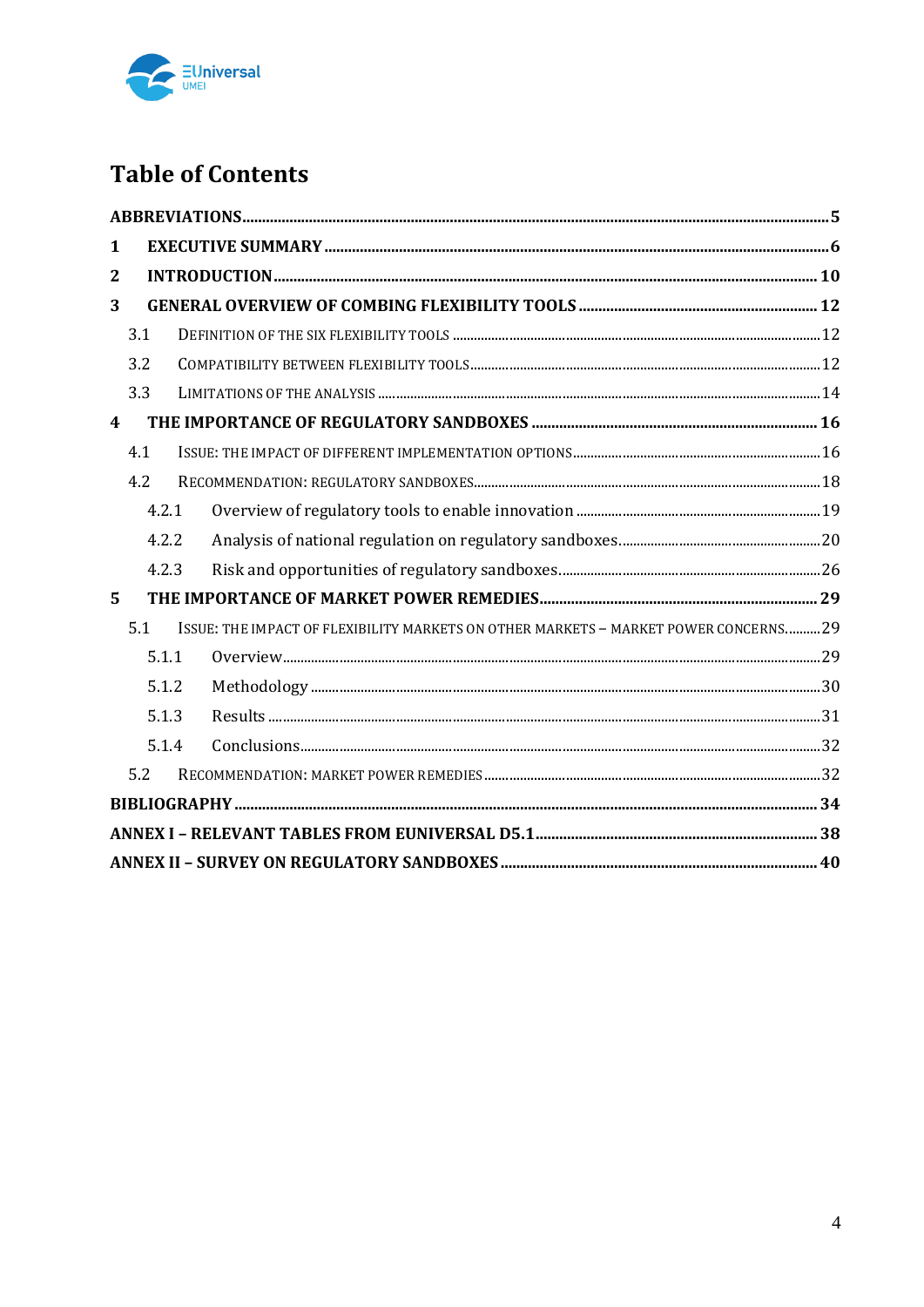

## **Abbreviations**

| <b>BRP</b>  | <b>Balancing Responsible Party</b>                  |
|-------------|-----------------------------------------------------|
| <b>DSO</b>  | Distribution System Operator                        |
| <b>MCP</b>  | <b>Mixed Complementarity Problem</b>                |
| <b>MPEC</b> | Mathematical programme with equilibrium constraints |
| <b>NRA</b>  | National Regulatory Authority                       |
| <b>TSO</b>  | <b>Transmission System Operator</b>                 |
| <b>UMEI</b> | Universal Market Enabling Interface                 |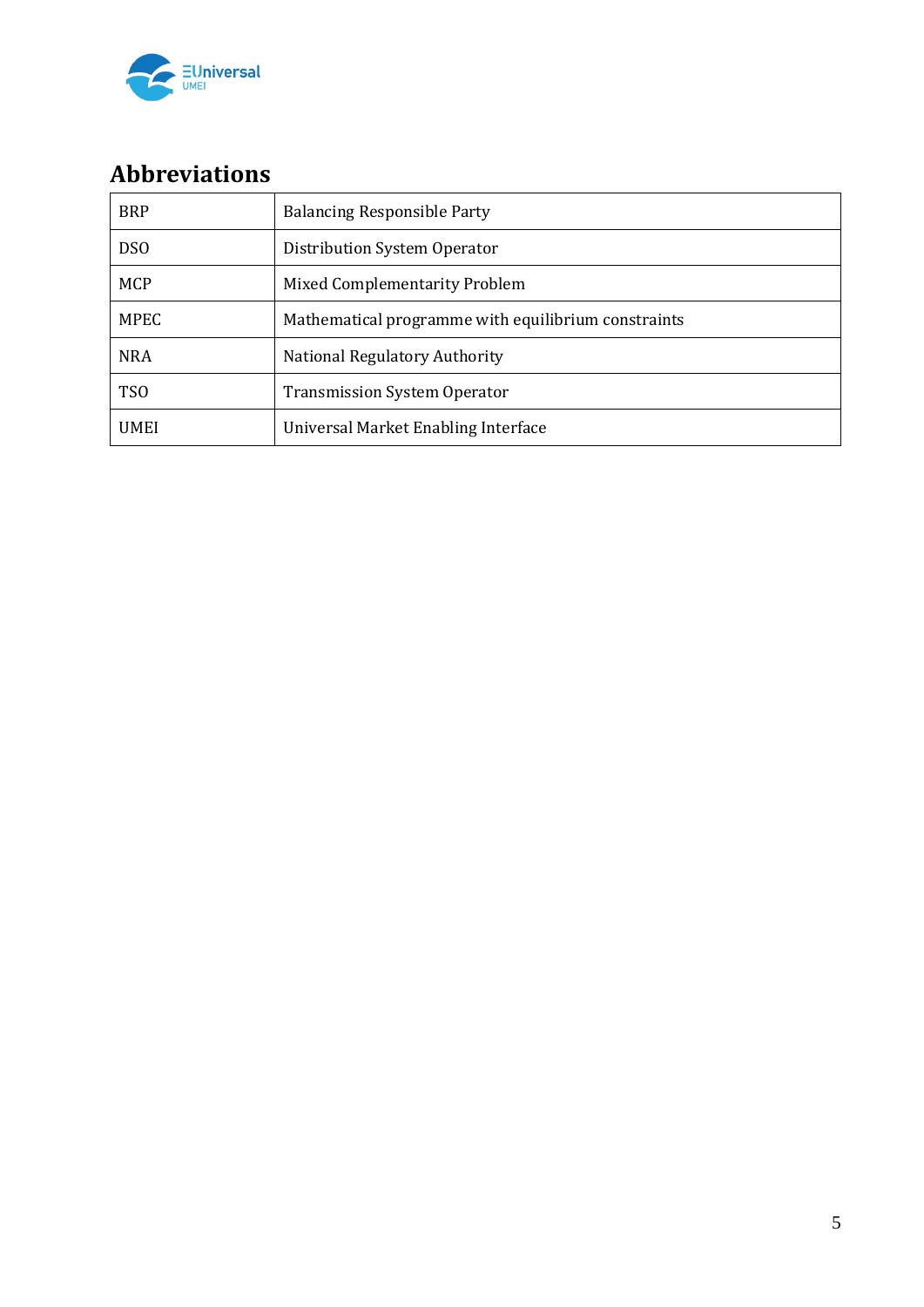

## **1 Executive Summary**

This deliverable aims to show how different flexibility mechanisms can be combined and discusses why regulatory sandboxes and market power remedies can be important for the optimal implementation of these mechanisms. Three main chapters follow this executive summary (Chapter 1) and the introduction (Chapter 2).

#### **Chapter 3: General overview of combining flexibility tools**

This chapter summarises the main findings of EUniversal D5.1 (2021), where the combination of flexibility tools was analysed from the perspective of the EUniversal stakeholders (DSOs and flexibility market operators), in three steps.

First, a definition of the following six flexibility tools is provided: flexible access and connection agreements, dynamic network tariffs, local flexibility markets, bilateral contracts, cost-based mechanisms and obligations.

Second, the compatibility of flexibility tools is discussed separately for congestion management and voltage control. Although the 15 interactions between the six flexibility tools were analysed in EUniversal D5.1 for each service, a summary of the most important recommendations is provided here:

- Dynamic network tariffs and flexible connection agreements can be compatible for congestion management as they target different flexibility needs and address different network costs.
- Dynamic network tariffs and local flexibility markets can be complementary for congestion management as they target different flexibility needs. However, the combination of the two tools must be designed considering different aspects such as reliability, contracting timeframe, the frequency of the need, the number of participants, uncertainty and complexity.
- Dynamic network tariffs are not compatible with any other flexibility mechanisms for voltage control as dynamic tariffs are not considered suitable to provide these services to the DSO.
- Flexible connection agreements and local flexibility markets raise the challenge that the same flexible capacity could be allocated simultaneously in both mechanisms for congestion management and voltage control, but create the opportunity that flexibility can be activated in a cost-effective way.
- Local flexibility markets and bilateral contract can be compatible for congestion management and voltage control in network regions where competitive local flexibility market outcomes cannot be guaranteed.
- Obligations with flexible connection agreement or local flexibility markets can be complementary for congestion management and voltage control as obligations intend to guarantee a minimum availability level and local markets or flexible connection agreements aim to meet the specific requirements adapted to local characteristics.
- Cost-based mechanisms with bilateral contracts or obligations seem to have weak compatibility to address all congestion management or voltage control needs of the DSO in an optimal way.

Finally, two limitations of the analysis were identified to close Chapter 3: using a high-level definition of the flexibility tools and neglecting the impact of flexibility tools on other markets. These limitations introduce the following chapters as they will examine the significance of these issues and provide regulatory recommendations to deal with these issues.

#### **Chapter 4: The importance of regulatory sandboxes**

The previous chapter discussed the compatibility between the flexibility tools based on their highlevel definition. In reality, the implementation of these tools is more complex, and regulators must make various design choices. Therefore, Chapter 4 examines the impact of different implementation options on the compatibility between flexibility tools in two parts.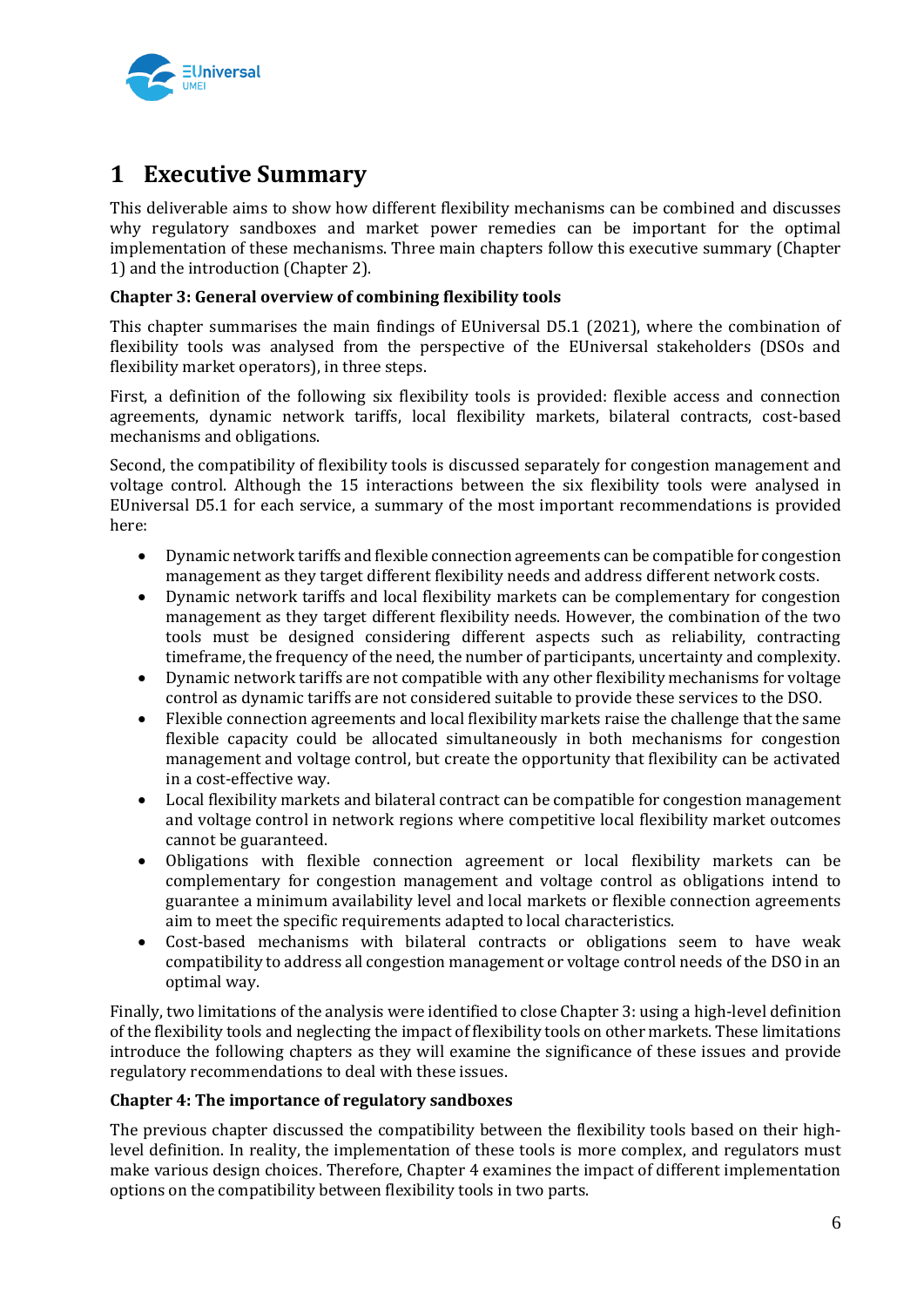

First, an overview of the implementation options of dynamic network tariffs, flexible connection agreements and local flexibility markets is provided to illustrate the magnitude of the issue. This overview summarises the findings of EUniversal D1.1, where the regulation frameworks and planned regulatory reforms of at least 6 (European) countries were analysed, and the discussions of EUniversal D2.2, D5.1, D5.4 and D10.1. Although a detailed overview is given in Section 4.1, Table 4 summarises the dimensions that should at least be considered during the implementation of dynamic network tariffs, flexible connection agreements, and local flexibility markets.

*Table 4 of Section 4.1: Summary of dimensions considered during the implementation of dynamic network tariffs, flexible connection agreement, and local flexibility markets.*

| Dynamic network tariffs                                                                                                                                                                   | Flexible connection agreements   Local flexibility markets                                                                        |                                                                                                                                                                                                                           |
|-------------------------------------------------------------------------------------------------------------------------------------------------------------------------------------------|-----------------------------------------------------------------------------------------------------------------------------------|---------------------------------------------------------------------------------------------------------------------------------------------------------------------------------------------------------------------------|
| Addressed network costs<br>Tariff components<br>$\bullet$<br>Locational granularity<br>$\bullet$<br>Temporal granularity<br>$\bullet$<br>Differentiation among<br>$\bullet$<br>grid users | • Customer type<br>Allocation of non-firm<br>capacity<br>• Activation of curtailment<br>• Compensation<br>Contract specifications | • Use case and voltage level<br>• Incentives for local markets<br>• Market rules and<br>• Product definition<br>• Integration in the existing<br>sequence of markets<br>• Roles and responsibilities of<br>market parties |

Second, regulatory sandboxes are proposed as a solution for regulators to test the impact of different implementation options in practice. The current developments of regulatory frameworks in 13 countries and regions were analysed by the EUniversal task participants and clarified in three steps. First, the definition of regulatory sandboxes and other types of regulatory experimentation is given. Second, the current practices of the following ten regulatory sandboxes are described based on the dimensions proposed in Schittekatte et al. (2021): Austria, Belgium (Brussels, Flanders, Wallonia), France, Germany, Lithuania, Norway, Poland and Spain. Finally, the results of the sandbox analysis are used to create a more general perspective on the risks and opportunities of regulatory sandboxes. We find that there is an opportunity that sandboxes bring innovative use cases by unusual project promoters, but this comes with a risk that innovators might rather be looking for subsidies or regulatory advice than a regulatory sandbox. Besides that, we find that there is an opportunity that regulatory sandboxes will inspire regulatory innovations. Still, there is a risk that administrators might use sandboxes as an excuse for the delayed implementation of regulation.

Table 7 of Section 4.2.3 summarises what we have learned from this comparison of regulatory sandboxes. It is too early to conclude on what the best design is, but the consequences of the different choices that need to be made when designing a sandbox have been clarified in the table. Here it must be noted that these consequences are rather linked to the dimension of the sandbox than to the design choices itself: every impact must be considered for each design choice. These recommendations can help countries that already have a sandbox to reconsider some of their design choices, and it also provides guidance to countries that still have to start designing their regulatory sandbox.

#### *Table 7 of Section 4.2.3: Overview of the implementation options of regulatory sandboxes and the possible impact of these decisions on the outcome of the sandbox projects.*

| Dimension              | Design choices                            | Impact of decision                                                                                                                                                   |
|------------------------|-------------------------------------------|----------------------------------------------------------------------------------------------------------------------------------------------------------------------|
| Application<br>process | Dedicated calls<br>Continuous application | • Timing of workload of the application process<br>• Possibility to highlight topics during<br>application<br>• Possibility to provide funding during<br>application |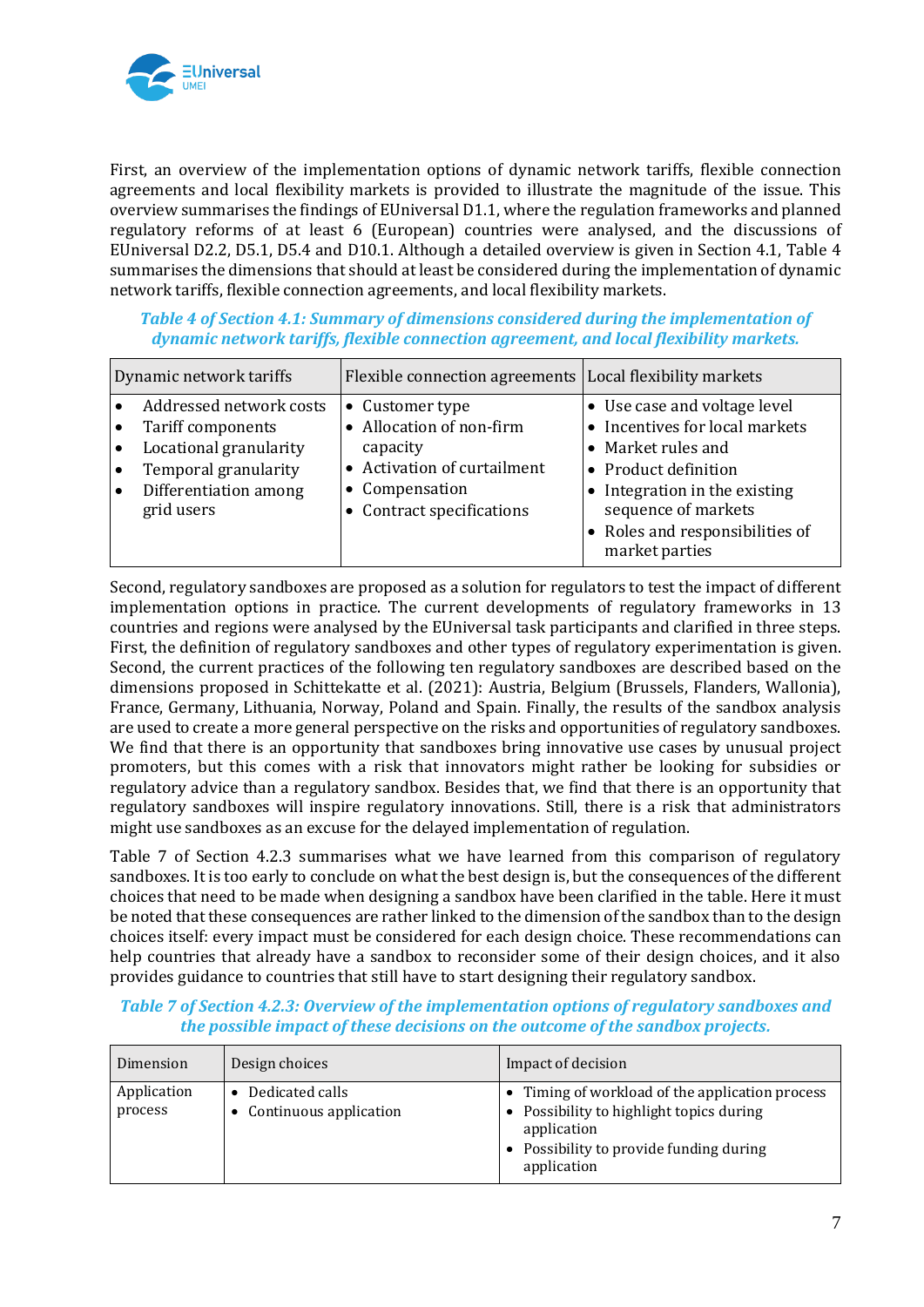

| Eligible project<br>promoters | Open, without definition<br>Open, with specified definition                                 | Opportunity to have innovative use cases by<br>$\bullet$<br>unusual project promoters                                                                                                            |
|-------------------------------|---------------------------------------------------------------------------------------------|--------------------------------------------------------------------------------------------------------------------------------------------------------------------------------------------------|
| Derogations                   | • Targeted list<br>Open                                                                     | Opportunity to have innovative use cases by<br>$\bullet$<br>unusual project promoters<br>Opportunity to inspire new regulation<br>Risk that innovators might be looking for<br>regulatory advice |
| Administration                | Regulatory only<br>Ministry only<br>Regulator and ministry<br>Other involved agencies       | Regulation and legislation under scope of<br>$\bullet$<br>sandbox to which derogations can be given<br>Opportunity to inspire new regulation<br>Possibility to provide funding<br>$\bullet$      |
| Length of<br>derogations      | Maximum length of initial project<br>• Extension allowed or not                             | Time for experimentation and development of<br>results<br>Opportunity to inspire new regulation<br>Possibility to intervene in the sandbox project                                               |
| Funding                       | Funding as part of sandbox project<br>or not<br>Other funding sources are allowed<br>or not | Innovators might rather be looking for<br>subsidies than a sandbox<br>• Business case of the project when the<br>regulatory sandbox ends                                                         |
| Transparency<br>and reporting | • Internal or public periodic reporting<br>Internal or public final report<br>$\bullet$     | Dissemination of lessons learned<br>Opportunity to inspire new regulation                                                                                                                        |

#### **Chapter 5: The importance of market power remedies**

The analysis of Chapter 3 did not consider the interaction of flexibility tools on other markets while, in practice, these tools might interfere with existing markets such as the wholesale, redispatching and balancing market. Therefore, Chapter 5 focuses on one open issue of the interaction of flexibility tools on other markets, namely the integration of local flexibility markets in the existing sequence of electricity markets which raises market power concerns, in two steps:

First, the relevance of this issue is examined by developing a bi-level optimisation model that captures the strategic behaviour of flexibility providers. The possible strategic behaviour of flexibility providers is examined for four different market sequencing options: (1) the nodal wholesale market that includes transmission and distribution network constraints; (2) the zonal wholesale market without network constraints followed by an integrated redispatching market that manages the network congestion at transmission and distribution level created by the wholesale market in a coordinated way; (3) the zonal wholesale market followed by separate DSO flexibility, TSO redispatching and TSO balancing markets in that order, which implies that congestion at distribution level is treated first; and (4) the zonal wholesale market followed by separate TSO redispatching, DSO flexibility and TSO balancing markets in that alternative order, which implies that congestion at transmission level is managed first. To analyse the strategic behaviour, a bi-level model is introduced in which the strategic flexibility provider in the upper-level acts as a first-mover that anticipates the effect of its offers on the market outcome of the lower-level optimisation problems. It was found that flexibility markets can trigger games among flexibility providers. In our analysis, six types of strategic behaviour were identified that can be divided into three categories: driving up prices within the market, creating and solving additional congestion between two markets, and pursuing activation in the most profitable market(s) of the total market sequence. In practice, these games will be difficult to be detected by regulators as they can be performed by relatively small players. This is of practical relevance for market surveillance, as regulators that have the mandate to perform market oversight activities need to be aware of these new games that might occur to be able to detect them. Besides that, it was observed that the nodal wholesale market outperforms the other sequencing options in our numerical example, but there is no clear second best among the alternative market sequences. This is of practical relevance for the timing aspects of local flexibility markets that determine how these markets will be integrated into the existing sequence of electricity markets.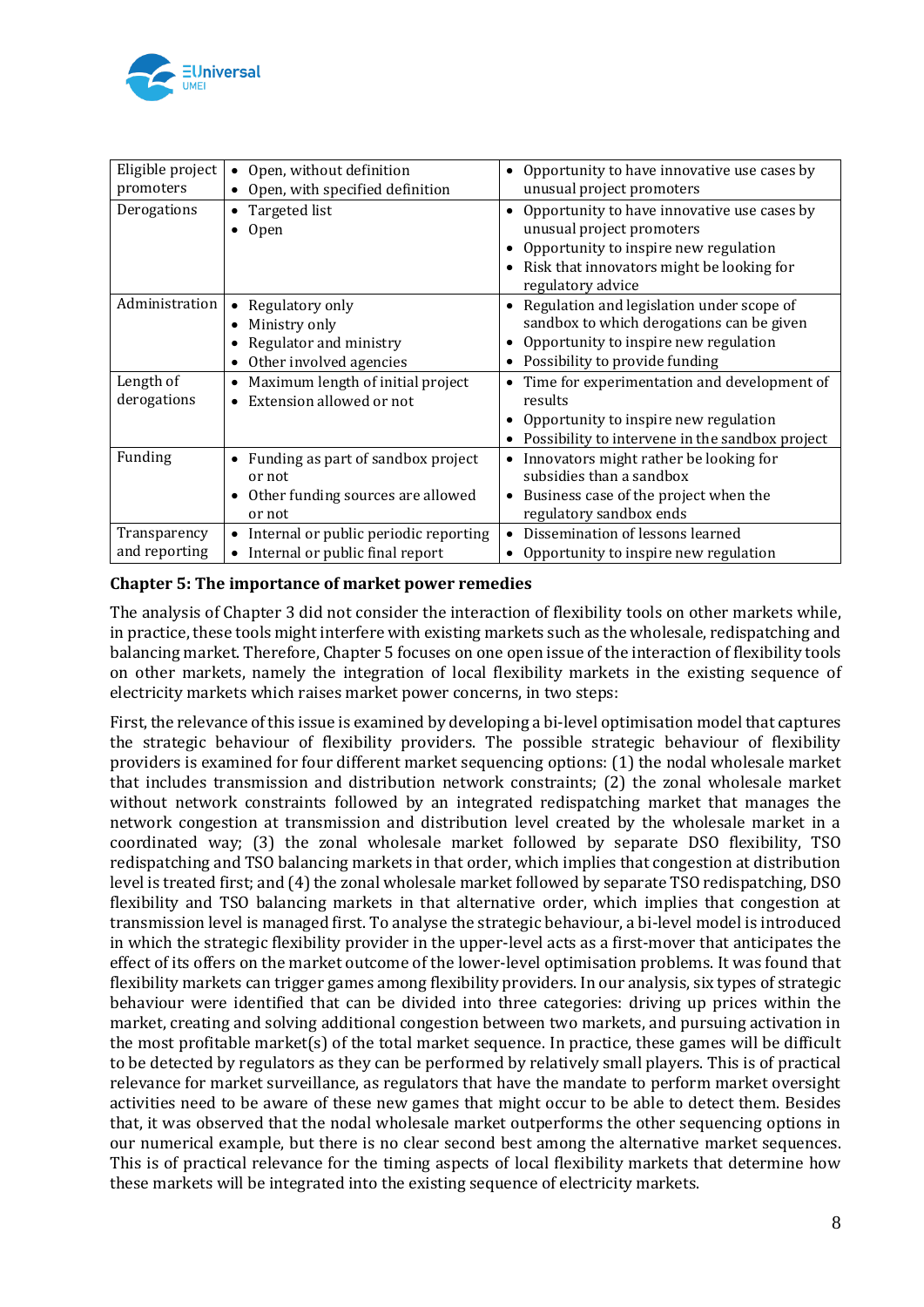

Second, three market power remedies that regulators can use to reduce the impact of strategic behaviour in flexibility markets are proposed:

- Long-term flexibility contracts. As the flexibility reserved in long-term contracts can no longer participate in other real-time markets, games that anticipate the market sequence and strategically arbitrage between different markets can be no longer be performed by these flexibility providers.
- Market supervision. The possibility to be fined for market manipulations by surveillance entities can motivate flexibility providers to refrain from strategic behaviour.
- The use case of flexibility. By reducing the frequency and predictability of the flexibility needs, the possibility of flexibility providers to anticipate the market sequence can be reduced.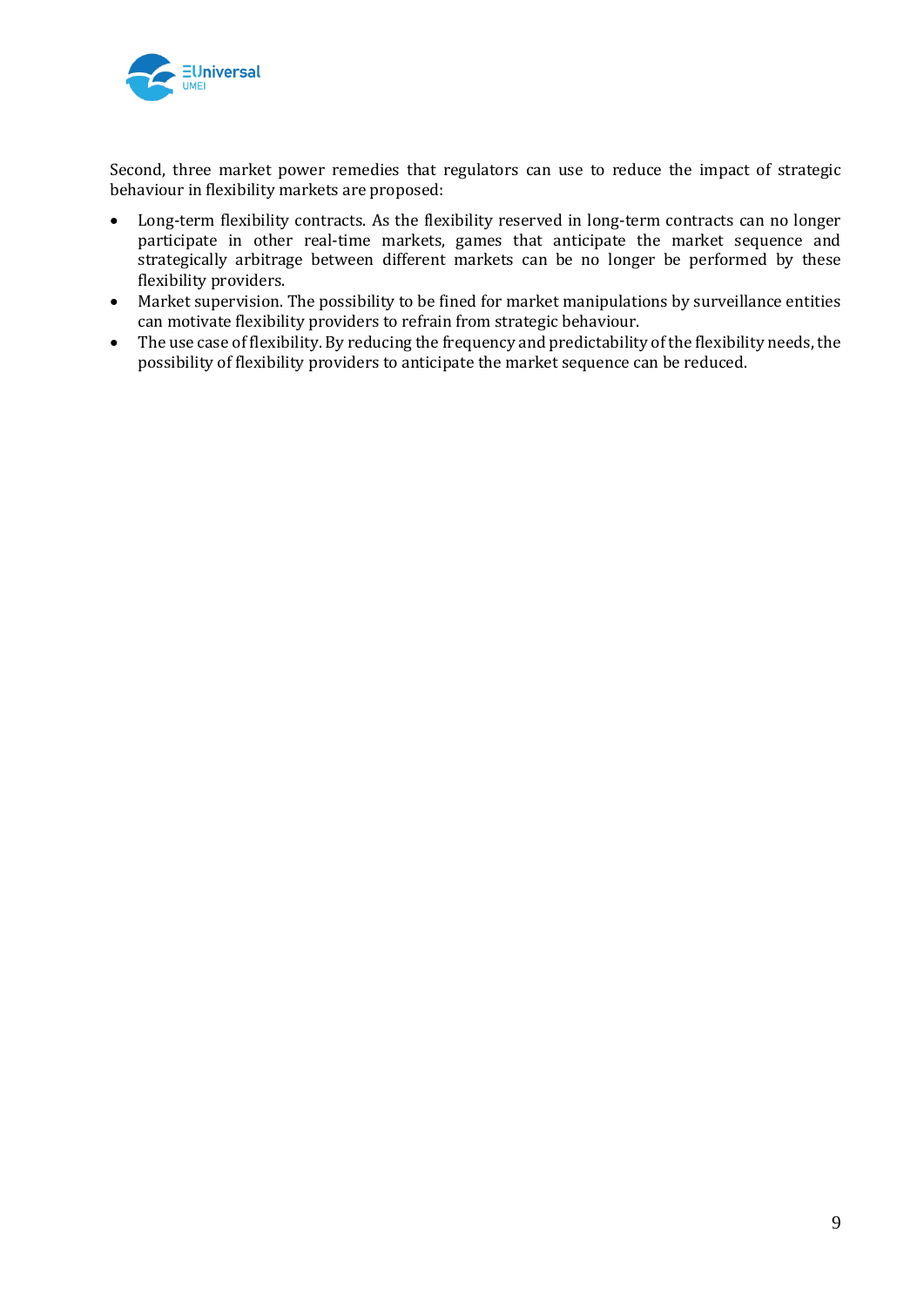

## **2 Introduction**

The EUniversal project, funded by the European Union, aims to develop a universal approach on the use of flexibility by Distribution System Operators (DSO) and their interaction with the new flexibility markets, enabled through the development of the concept of the Universal Market Enabling Interface (UMEI) – a unique approach to foster interoperability across Europe.

The UMEI represents an innovative, agnostic, adaptable, modular, and evolutionary approach that will be the basis for the development of new innovative services, market solutions and, above all, implementing the real mechanisms for active consumer, prosumer, and energy communities' participation in the energy transition. In this context, Deliverable D10.3 aims to create regulatory recommendations for flexibility options and markets. Accordingly, this document will consist of three main parts.

Chapter 3 provides a general overview of the compatibility between six flexibility tools based on the main findings of EUniversal D5.1 (2021), where the combination of these tools was analysed from the perspective of the EUniversal stakeholders (DSOs and flexibility market operators). We were inspired to dive deeper into the following two limitations of the analysis of Chapter 3 in the remaining of this deliverable:

- The compatibility between the flexibility tools was defined based on their high-level definition. In reality, the implementation of these tools is more complex and various design choices must be made.
- The analysis did not consider the interaction of flexibility tools on other markets. In reality, these tools might interfere with existing markets such as the wholesale, redispatching and balancing market.

Accordingly, Chapter 4 examines the impact of different implementation options on the compatibility between flexibility tools in two parts. First, the magnitude of this issue is illustrated by providing an overview of the implementation options of dynamic network tariffs, flexible connection agreements, and local flexibility markets. Second, regulatory sandboxes are proposed as a solution to test these interactions. An overview of the current developments on sandboxes is given based on the analysis of the regulatory framework in 13 countries.

Chapter 5 focuses on one open issue of the interaction of flexibility tools on other markets, namely the integration of local flexibility markets in the existing market sequence, which raises market power concerns. First, the magnitude of this issue is illustrated by developing a bi-level optimisation model to capture the strategic behaviour of flexibility providers in flexibility markets. Second, three market power remedies are proposed that might serve as a solution to strategic behaviour in flexibility markets.

Finally, the outcomes of this deliverable can serve several other purposes:

- The findings on the combination of flexibility tools in Chapter 3 can give regulatory recommendations on the compatibility between these tools. The research questions identified in this chapter can serve as inspiration for future research and H2020 projects.
- The overview of the implementation options of distribution network tariffs, flexible connection agreements and local flexibility markets in Chapter 4 can inspire the design of flexibility mechanisms, the use cases of regulatory sandboxes, and future research and H2020 projects. The national analysis of the regulation of regulatory sandboxes in this chapter can be used as a starting point by regulators and governments to implement or improve their schemes for regulatory sandboxes.
- The results on strategic behaviour in flexibility markets of Chapter 5 might be of practical relevance for market surveillance and the debate on integrating local flexibility markets in the current sequence of electricity markets in Europe. The overview of market power remedies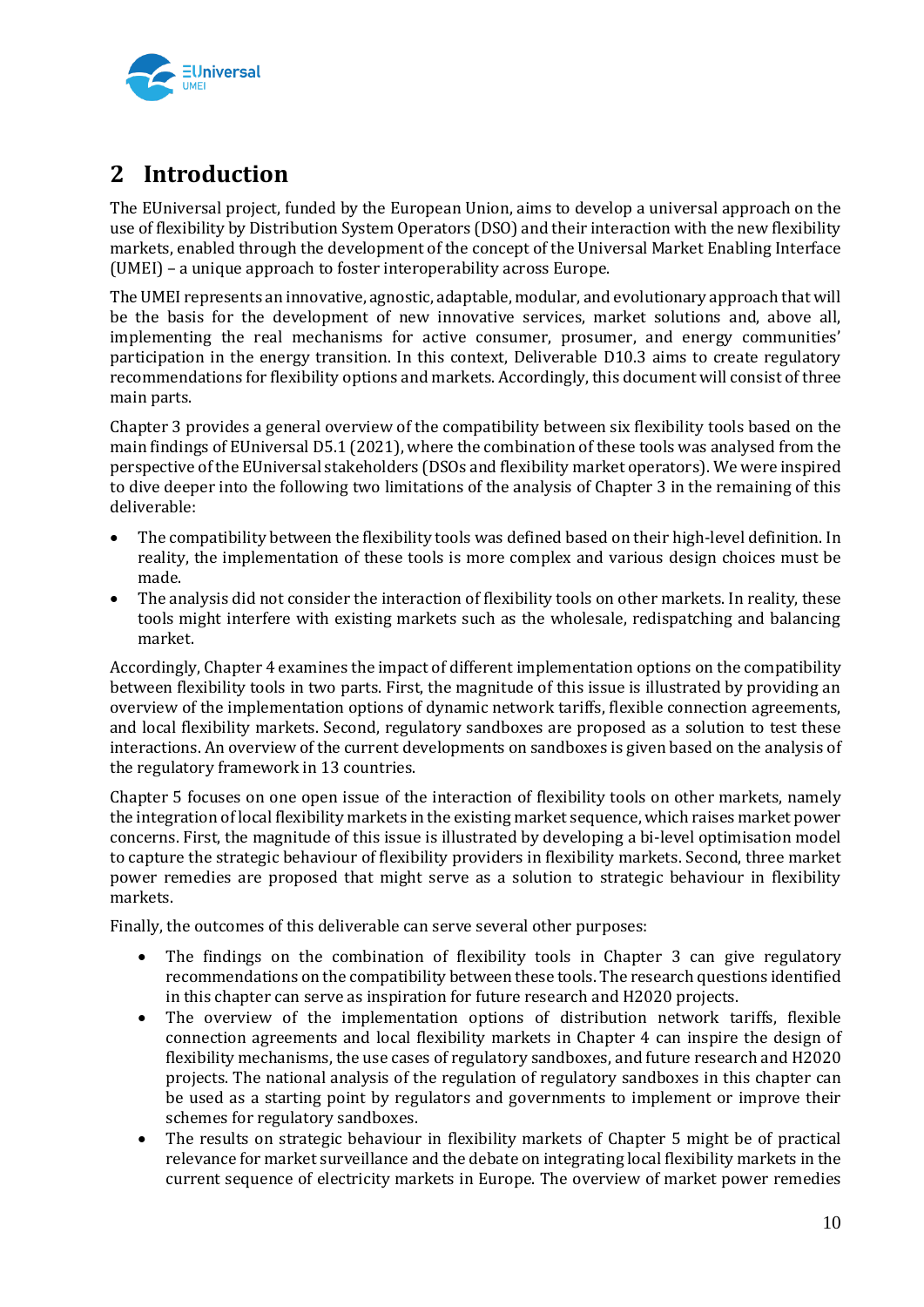

in this chapter can serve as a starting point for regulators to implement or improve schemes to reduce market power concerns.

• The findings and regulatory recommendations of all three parts will serve as an input for EUniversal Deliverables D10.4 and D10.5, creating a scalability and replicability analysis and roadmap of the EUniversal solutions.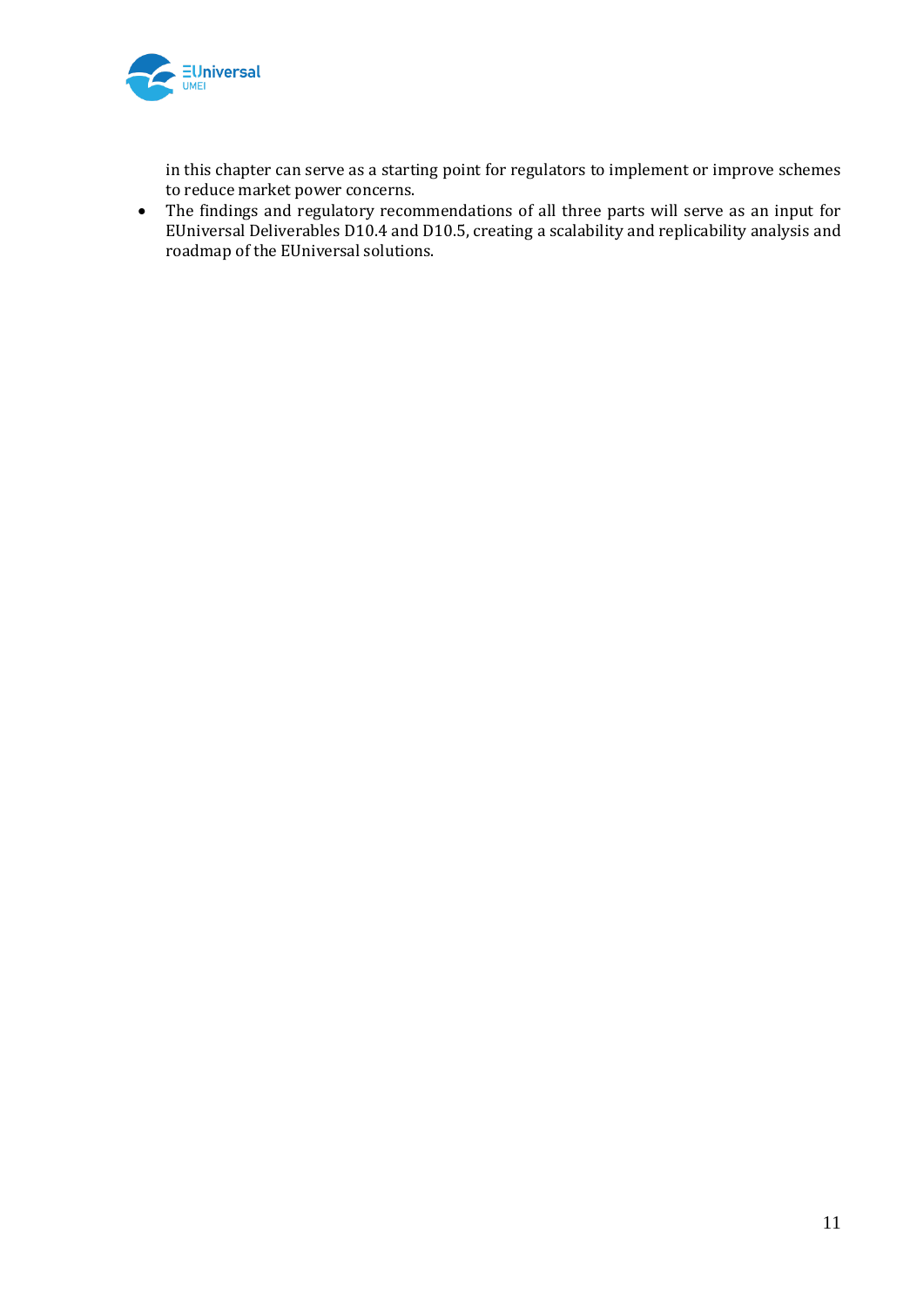

## **3 General overview of combing flexibility tools**

This chapter provides a general overview of the compatibility between the following six flexibility mechanisms: flexible access and connection agreements, dynamic network tariffs, local flexibility markets, bilateral contracts, cost-based mechanisms and obligations. This general overview summarises the main findings of EUniversal D5.1 (2021), where the combination of these flexibility tools was analysed from the perspective of the EUniversal stakeholders (DSOs and flexibility market operators).

First, a high-level description of the six flexibility tools is given. Second, a summary of the compatibility between the different tools is provided for congestion management and voltage control. Finally, two limitations of the analysis are described that will serve as input for the remainder of the deliverable.

## **3.1 Definition of the six flexibility tools**

This section gives a high-level description of the six flexibility tools, based on the definitions used in Section 3.1 of EUniversal D5.1.

- **Flexible access and connection agreements** are non-firm grid connections agreed between the system operator and new network users, which implies that the system operator can curtail the demand or supply of the new network user under the agreed volume and periods.
- **Dynamic network tariffs** are time (and locational) differentiated network tariffs that can be adjusted to reflect the distribution network's temporal and spatial cost variations.
- **Local flexibility markets** are long-term and short-term pools in which the network needs of the DSO are matched with the offers of flexibility providers in a market-based way.
- **Bilateral contracts** are binding, negotiated agreements between two parties, the system operator and the flexibility provider.
- **Cost-based mechanisms** are used to remunerate the flexibility providers based on the actual costs of providing the flexibility service determined via an acknowledged audit process.
- **Obligations** are the mandatory service provision from the flexibility service providers to the DSO, often without financial compensation.

## **3.2 Compatibility between flexibility tools**

While certain flexibility mechanisms as standalone may fail to provide the required grid services, the combination of these mechanisms might be able to address these DSO needs optimally. EUniversal D5.1 highlights two important parameters to identify complementarities between flexibility mechanisms: context attributes and evaluation criteria. First, context attributes are defined as a set of characteristics of the DSO flexibility needs used to assess each flexibility tool's potential to be effective for these DSO needs. As a result, tools that fail to target certain context attributes effectively might be combined with other flexibility mechanisms that are more suitable for these attributes. Second, evaluation criteria are general principles to discuss how valuable flexibility mechanisms are for acquiring certain grid services. Here, it might be avoided to combine tools that perform poorly on the same evaluation criteria.

It must be noted that the optimal combination of flexibility tools might vary for different DSO grid services. Therefore, the compatibility of flexibility tools is examined separately for congestion management and voltage control. EUniversal D5.1 indicates that all analysed flexibility mechanisms are suitable for congestion management, considering their context attributes and evaluation criteria. For voltage control, this is not the case due to the local nature of the service. Table 5.2 of EUniversal D5.1, included in Annex I, shows that bilateral contracts and obligations are suitable for voltage control services. The use of flexible connection and access agreements, local flexibility markets, and cost-based mechanisms can be useful for voltage control if appropriately designed for the use case. Finally, dynamic network tariffs do not fit voltage control. Keeping in mind the suitability of each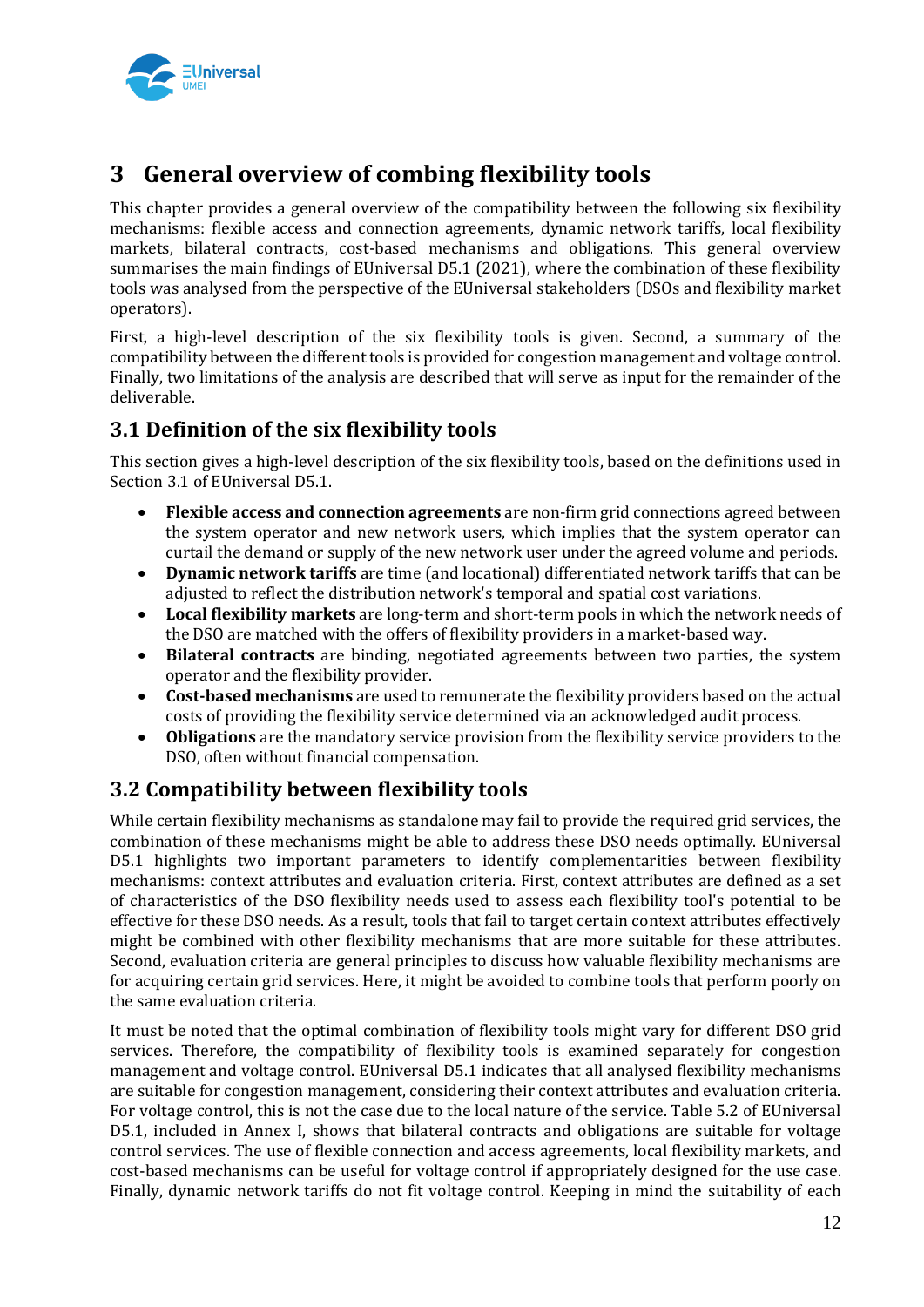

flexibility mechanism, we will now examine in more detail the compatibility of these flexibility tools for congestion management and voltage control.

#### **Congestion management**

A complete overview of the compatibility of the 15 interactions between the six flexibility tools for congestion management can be found in Table 5.3 of EUniversal D5.1 provided in Annex I. The most important interactions are now highlighted:

- **Dynamic network tariffs and flexible connection agreements.** There are two reasons these flexibility tools can be compatible. First, they target different flexibility needs. As dynamic network tariffs rely on the uncertain reaction of network users and apply for foreseen situations, additional flexibility mechanisms, such as flexible connection agreements, might be used to address remaining and unexpected flexibility needs by DSOs. Second, they address different network costs. While flexible connection and access agreements focus mainly on the investment costs associated with network connection, dynamic network tariffs target overall network costs.
- **Dynamic network tariffs and local flexibility markets.** These flexibility tools can be compatible as they target different flexibility needs. While dynamic network tariffs rely on the uncertain reaction of network users and apply for normal foreseen situations, additional flexibility mechanisms, such as local flexibility markets, might be used to address remaining and unexpected flexibility needs by DSOs. However, the combination of the two tools must be designed considering the context attributes and evaluation criteria as they seem to have a lower performance on similar aspects. For example, due to the implicit characteristic of tariffs and the local character of flexibility markets, the reliability of both mechanisms is relatively weak compared to other flexibility tools. In order to provide grid services in a reliable way, this evaluation criterium has to be considered in the design of the tariffs and local markets. Other parameters that can be important are the contracting timeframe, the frequency of the need, the number of participants, uncertainty and complexity.
- **Flexible connection agreements and local flexibility markets.** This combination raises challenges as the same flexible capacity could be allocated simultaneously in both mechanisms if they are not appropriately designed. However, this combination comes with the opportunity that flexibility can be activated cost-effectively as the price of flexibility is determined both in an administrative and market-based way.
- **Local flexibility markets and bilateral contract.** These flexibility tools can be compatible in some network regions where competitive local flexibility market outcomes cannot be guaranteed.
- **Obligations with flexible connection agreement or local flexibility markets.** Combining these flexibility mechanisms can be complementary as obligations intend to guarantee a minimum availability level and local markets or flexible connection agreements aim to meet the specific requirements adapted to local characteristics.
- **Cost-based mechanisms with bilateral contracts or obligations.** The combination of these flexibility options seems to have weak compatibility to address all flexibility needs of the DSO in an optimal way.

#### **Voltage control**

A complete overview of the compatibility of the 15 interactions between the six flexibility tools for voltage control can be found in Table 5.4 of EUniversal D5.1 provided in Annex I. The most important interactions are now highlighted:

• **Dynamic network tariffs.** The combination of dynamic network tariffs is not compatible with any other flexibility mechanisms as dynamic tariffs are not considered suitable to provide voltage control services to the DSO.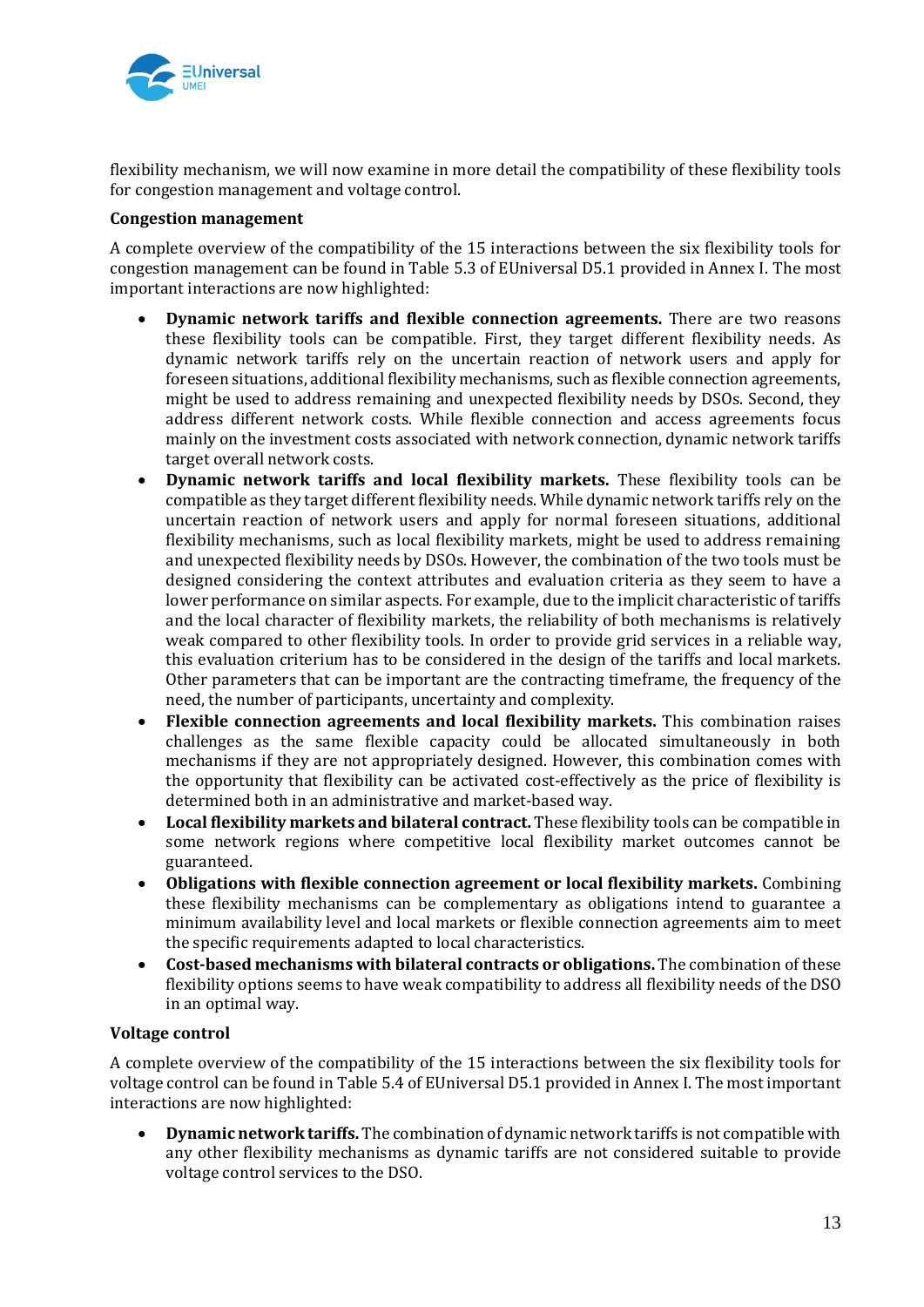

- **Flexible connection agreements and local flexibility markets.** These flexibility tools could be combined for voltage control. Similar to congestion management, this raises a challenge on the double activation of the same flexibility but an opportunity for the cost-efficient activation of voltage control services.
- **Flexible connection agreements and bilateral contracts**. The combination of these flexibility mechanisms could be possible considering different timeframes and locations, but the conditions of both tools have to be clearly stated.
- **Local flexibility markets and bilateral contract.** These flexibility tools can be compatible in some network areas where competitive local flexibility market outcomes cannot be guaranteed.
- **Obligations with flexible connection agreement or local flexibility markets.** This combination can be complementary if obligations guarantee a minimum amount of flexibility, and additional flexibility can be guaranteed with flexible connection agreements or local flexibility markets.
- **Cost-based mechanisms with bilateral contracts or obligations.** The combination of these flexibility options seems to have weak compatibility to address all flexibility needs of the DSO in an optimal way.

## **3.3 Limitations of the analysis**

The evaluation of the previous sections, which summarises the findings EUniversal D5.1, highlights different combinations of flexibility tools that can create extra benefits for the system. However, at least the following two aspects could additionally be analysed, which will be further examined in the remainder of this deliverable and will each come with their respective recommendation for regulators.

**First, the importance of regulatory sandboxes.** The previous sections examine the compatibility of flexibility tools based on their high-level definition. In reality, implementing these tools is complex and various design choices must be made. The impact of these implementation options on the compatibility between flexibility tools remains an open issue. In the first part of Chapter 4, the magnitude of this issue is illustrated by providing an overview of the implementation options of dynamic network tariffs, flexibility connection and access agreements, and local flexibility markets. The second part of Chapter 4 examines the current developments on regulatory sandboxes that might serve as a solution to test the impact of these different implementations.

**Second, the importance of market power remedies.** The previous sections examine the compatibility of flexibility tools without considering the interactions these flexibility tools have on other markets. In more detail, the integration of local flexibility markets in the existing market sequence remains an open issue and raises market power concerns. In the first part of Chapter 5, the magnitude of this issue is illustrated by developing a bi-level optimisation model to capture the strategic behaviour of flexibility providers in flexibility markets. The second part of Chapter 5 proposes three market remedies that might serve as a solution to reduce strategic behaviour in flexibility markets.

Finally, interesting research areas were identified in the previous sections that could serve as inspiration for further research projects.

- While this chapter examines the combination of flexibility tools based on the stakeholder perspectives of EUniversal D5.1, a quantitative analysis could be made considering different context attributes and evaluation criteria.
- While this chapter highlights the importance of regulatory sandboxes in examining the impact of different implementation options of flexibility tools, these interactions could also be analysed numerically using equilibrium models.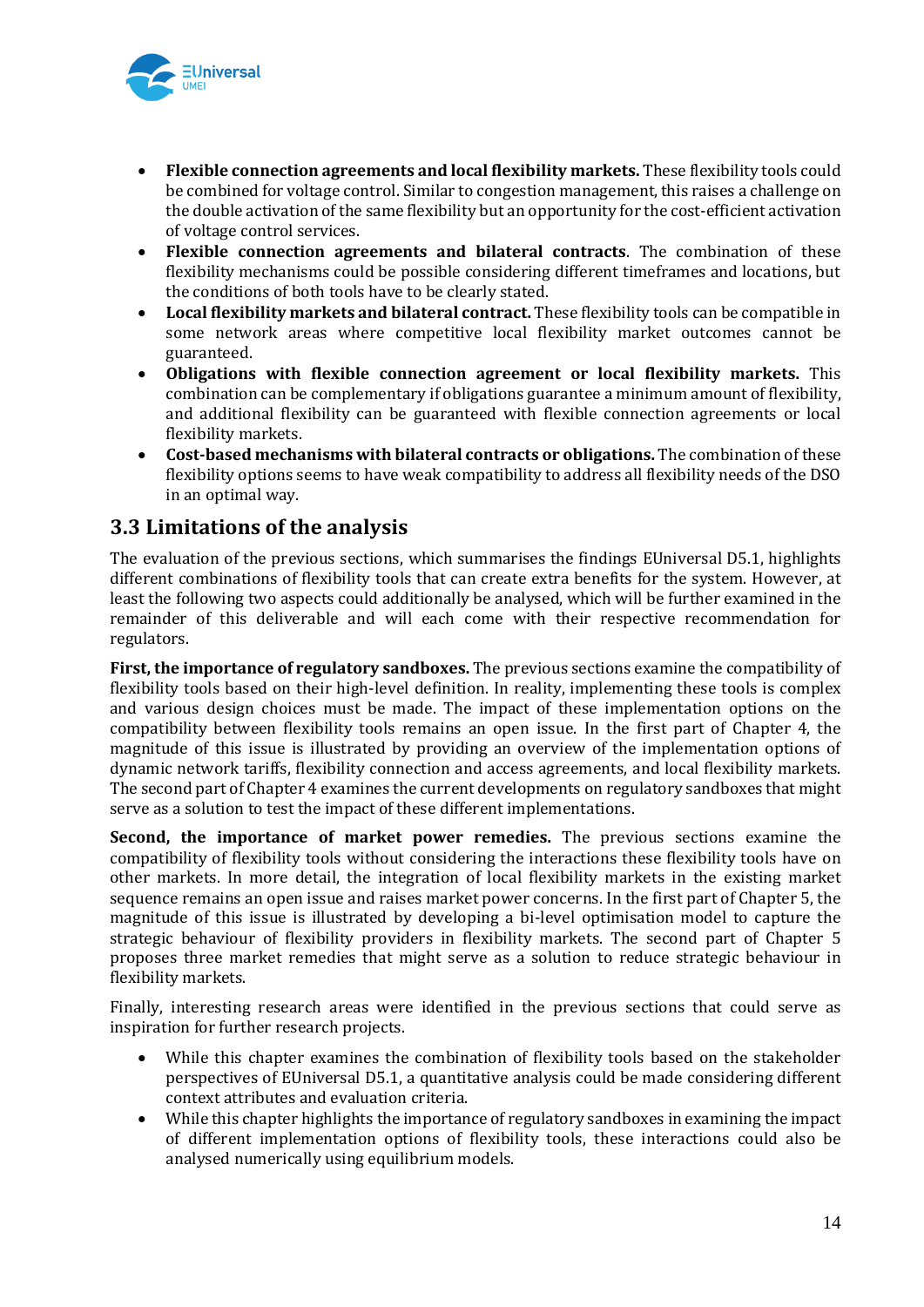

- While this chapter highlights the open issue of strategic behaviour in flexibility markets, the interaction of flexibility markets on existing markets considering other context attributes or evaluation criteria could be considered.
- While this chapter points out the interaction of flexibility markets on other markets, the influence of dynamic network tariffs, flexible connection agreements, bilateral contracts, costbased mechanisms and obligations on other markets could be analysed.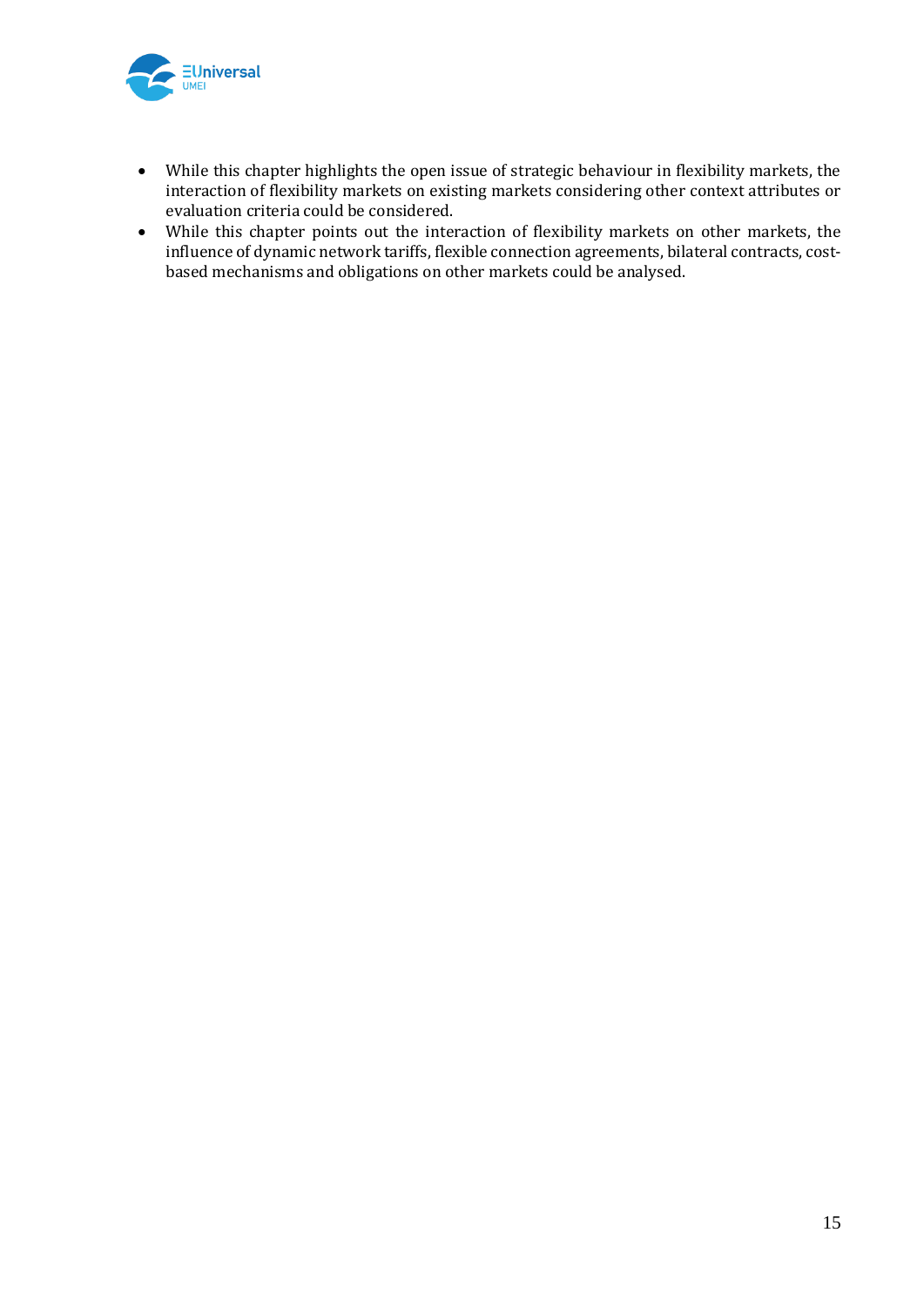

## **4 The importance of regulatory sandboxes**

The previous chapter discusses the complementarity between six flexibility tools using the high-level definitions of these tools. However, flexibility mechanisms are more complex in practice, and different design choices must be made. As a result, unforeseen interactions that increase or reduce the compatibility of these tools might arise during implementation. This chapter will first illustrate the significance of this issue by giving an overview of the implementation options that can be selected for dynamic network tariffs, flexible connection and access agreements, and local flexibility markets. Second, we will analyse the current developments on regulatory sandboxes that might serve as a solution for this issue.

## **4.1 Issue: the impact of different implementation options**

With implementation options, we mean all options that can be chosen on all dimensions of the flexibility tool during the implementation or design of this tool. Table 1, Table 2, Table 3 and Table 4 give the overview for dynamic network tariffs, flexible connection and action agreements, local flexibility markets, and a general overview, respectively. Examples of bilateral contracts, cost-based remuneration and obligations can be found in Section 3.5 of EUniversal D5.1.

**Dynamic network tariffs.** Table 1 consists of but is not limited to the implementation options of dynamic network tariffs. This overview is based on the analysis of EUniversal D1.1 on the current regulation frameworks and planned regulatory reforms on distribution network tariffs in the following eight countries: Belgium (Brussels, Flanders and Wallonia separately), France, Germany, Norway, Poland, Portugal, Spain and the UK. Also the finding of Section 3.3 of EUniversal D5.1 served as an input for this table.

| Dimension                                          | Implementation options                                                                                                                                          |
|----------------------------------------------------|-----------------------------------------------------------------------------------------------------------------------------------------------------------------|
| Addressed network costs                            | • Residual charges<br>Forward-looking charges<br>$\bullet$                                                                                                      |
| Tariff components, used<br>alone or in combination | Fixed charges ( $\epsilon$ /connection)<br>$\bullet$<br>• Volumetric charges $(\text{E/kWh})$<br>Capacity charges ( $\epsilon$ /kVA or $\epsilon$ /kW)          |
| Locational granularity                             | Nodal<br>$\bullet$<br>$\bullet$ Zonal<br>DSO control area                                                                                                       |
| Temporal granularity                               | Applied tariff component: energy, capacity,<br>$\bullet$<br>Number of periods: days, hours, minutes, peak/off-peak,<br>Notification of peaks: ex-ante, ex-post, |
| Differentiation among grid<br>users                | Generation or demand type<br>$\bullet$<br>Voltage level<br>٠<br>Magnitude of energy generation or consumption<br>Metering device or synthetic load profile      |

*Table 1: Detailed overview of the implementation options of dynamic network tariffs.*

**Flexible connection and access agreements.** Table 2 consists of but is not limited to the implementation options of flexible connection and access agreements. This overview is based on the analysis of EUniversal D1.1 on the current regulation frameworks and planned regulatory reforms on flexible connection agreements in the following six countries: Belgium (Flanders and Wallonia separately), France, Germany, Norway, Spain and the UK. Also the finding of Section 3.2 of EUniversal D5.1 served as an input for this table.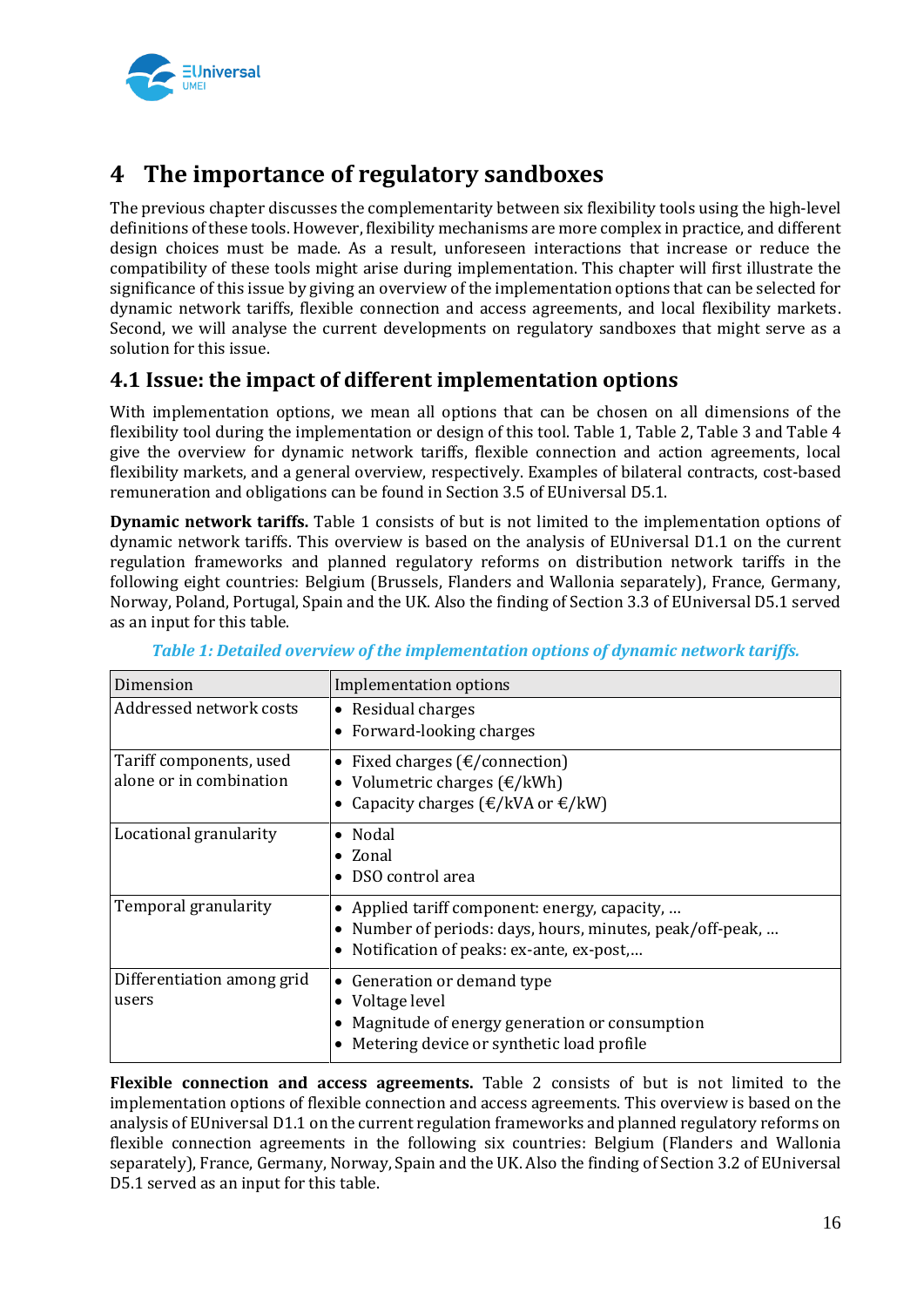

| Dimension                          | Implementation options                                                                                                                                                          |
|------------------------------------|---------------------------------------------------------------------------------------------------------------------------------------------------------------------------------|
| Customer type                      | • Technology targeted: distributed generation, load, electric<br>vehicles, heat-pumps,<br>• Applied to old or new connections<br>Mandatory or voluntary agreements<br>$\bullet$ |
| Allocation of non-firm<br>capacity | • First come, first served<br>$\bullet$ Pro-rata<br>Market-based<br>$\bullet$                                                                                                   |
| Activation of curtailment          | • Dynamically or time scheduled<br>• Activated by DSO or manually                                                                                                               |
| Compensation                       | $\bullet$ None<br>• Financial: compensation for curtailed supply, connection discount,<br>tariff discount,<br><b>Faster connection</b><br>$\bullet$                             |
| Contract specifications            | Negotiated or standardized<br>Duration of contract                                                                                                                              |

#### *Table 2: Detailed overview of the implementation options of flexible connection agreements.*

**Local flexibility markets.** Table 3 is a summary of the findings of EUniversal D1.1, D2.2, D10.1 and the intermediate results of D5.4. It must be noted that this overview is rather characterized by open issues than practical design choices as flexibility markets are still under development and different implementation options are still being discovered.

#### *Table 3: Detailed overview of the implementation options of local flexibility markets.*

| Dimension                                     | Implementation options/open issues                                                                                                                                                                                      |
|-----------------------------------------------|-------------------------------------------------------------------------------------------------------------------------------------------------------------------------------------------------------------------------|
| Use case and voltage level                    | Congestion management<br>$\bullet$<br>Voltage control<br>$\bullet$<br>Deferral of network investments<br>Planned maintenance<br>٠<br><b>Unplanned events</b><br>$\bullet$                                               |
| Incentives for flexibility<br>markets         | Financial<br>$\bullet$<br>Reputational<br>$\bullet$<br>Regulatory<br>$\bullet$                                                                                                                                          |
| Integration in electricity<br>market sequence | Coordination with other markets<br>Market opening<br>$\bullet$<br>Market closure<br>$\bullet$<br>Reservation<br>$\bullet$                                                                                               |
| Market rules                                  | Market closure<br>$\bullet$<br>Market objective<br>$\bullet$<br>Network information considered during the market clearing<br>٠<br>Pricing scheme<br>٠<br>Auction type<br>٠<br><b>Bid selection</b><br>Baseline approach |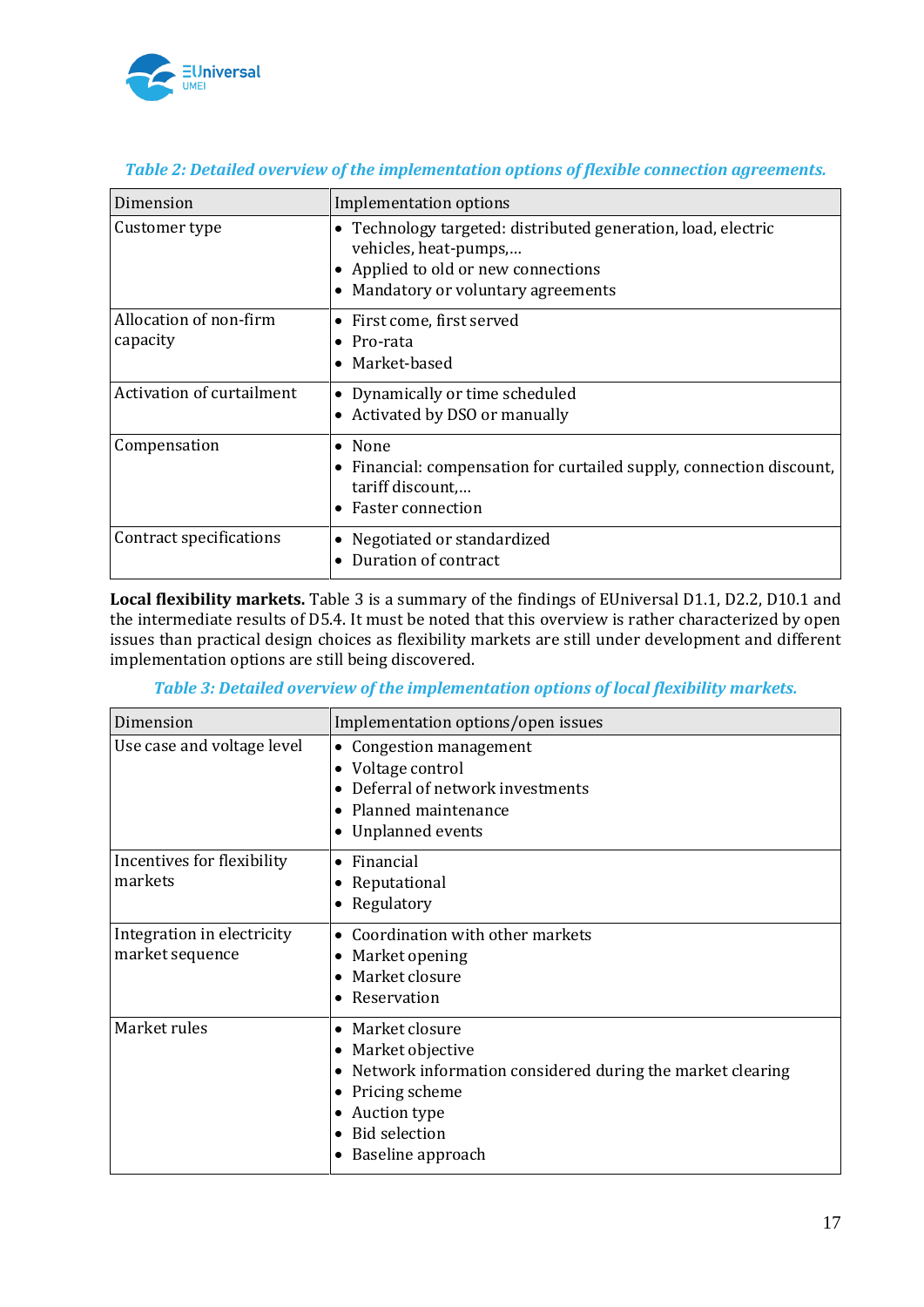

| Product definition                              | • Market closure<br>• Tailored or generic<br>• Fixed or open<br>• Short or long-term<br>• Active or reactive power<br>• Availability or activation price<br>• Aggregation allowed or not |
|-------------------------------------------------|------------------------------------------------------------------------------------------------------------------------------------------------------------------------------------------|
| Roles and responsibilities of<br>market parties | <b>DSOs</b><br>$\bullet$<br>Market operators<br>Flexibility providers                                                                                                                    |

To summarise, the dimensions of Table 4 can at least be considered during the implementation of dynamic network tariffs, flexible connection agreements, and local flexibility markets.

*Table 4: Summary of dimensions that should be considered during the implementation of dynamic network tariffs, flexible connection agreement, and local flexibility markets.*

| Dynamic network tariffs        | Flexible connection agreements  | Local flexibility markets       |
|--------------------------------|---------------------------------|---------------------------------|
| • Addressed network costs      | • Customer type                 | • Use case and voltage level    |
| • Tariff components            | Allocation of non-firm capacity | Incentives for local markets    |
| • Locational granularity       | Activation of curtailment       | • Market rules and              |
| $\bullet$ Temporal granularity | Compensation                    | • Product definition            |
| • Differentiation among        | Contract specifications         | • Integration in the existing   |
| grid users                     |                                 | sequence of markets             |
|                                |                                 | • Roles and responsibilities of |
|                                |                                 | market parties                  |

## **4.2 Recommendation: regulatory sandboxes**

In recent years, the impact of different implementation options on the compatibility of flexibility tools has been examined by academics. One example is the recent work of Nouicer et al. (2020) and Abdelmotteleb et al. (2021). Both analyse the compatibility between explicit demand-side flexibility (e.g. flexible connection agreements) and implicit demand-side flexibility (e.g. distribution network tariffs) under different implementation options, such as variations in tariffs components or compensation levels for flexibility. While further developments are being made in literature, regulators can use regulatory sandboxes to test various implementation options in practice.

Therefore, we will now illustrate the current practice of regulatory sandboxes based on the surveybased analysis of the following 13 countries and regions: Austria, Belgium (Brussels, Flanders, Wallonia), France, Germany, Ireland, Lithuania, Norway, Poland, Portugal, Spain and Sweden. A blank version of the survey used by the EUniversal task participants for this analysis can be found in Annex II. In the remainder of this chapter, the findings of the surveys<sup>1</sup> are described in three steps. First, an overview of regulatory tools for innovation and a definition of regulatory sandboxes will be given. Second, trends in current practices of regulatory sandboxes will be described. Finally, recommendations on the risks and opportunities of regulatory sandboxes will be shared.

<sup>&</sup>lt;sup>1</sup> We would like to thank the following experts for their participation in the sandbox surveys and their contributions to the findings in this chapter: Ms Glaser from the Austrian Ministry BMK; Ms Pandich, Ms Cunningham and Mr Hussy from Irish Regulation CRU; Mr Kazlauskas from the Lithuanian energy company Ignitis Group; Ms Hillestad, Ms Roll and Mr Varden from the Norwegian NRA NVE-RME; Ms Mataczynska from the Polish DSO PGE Dystrybucja S.A.; and Ms Eriksson from the Swedish NRA EI.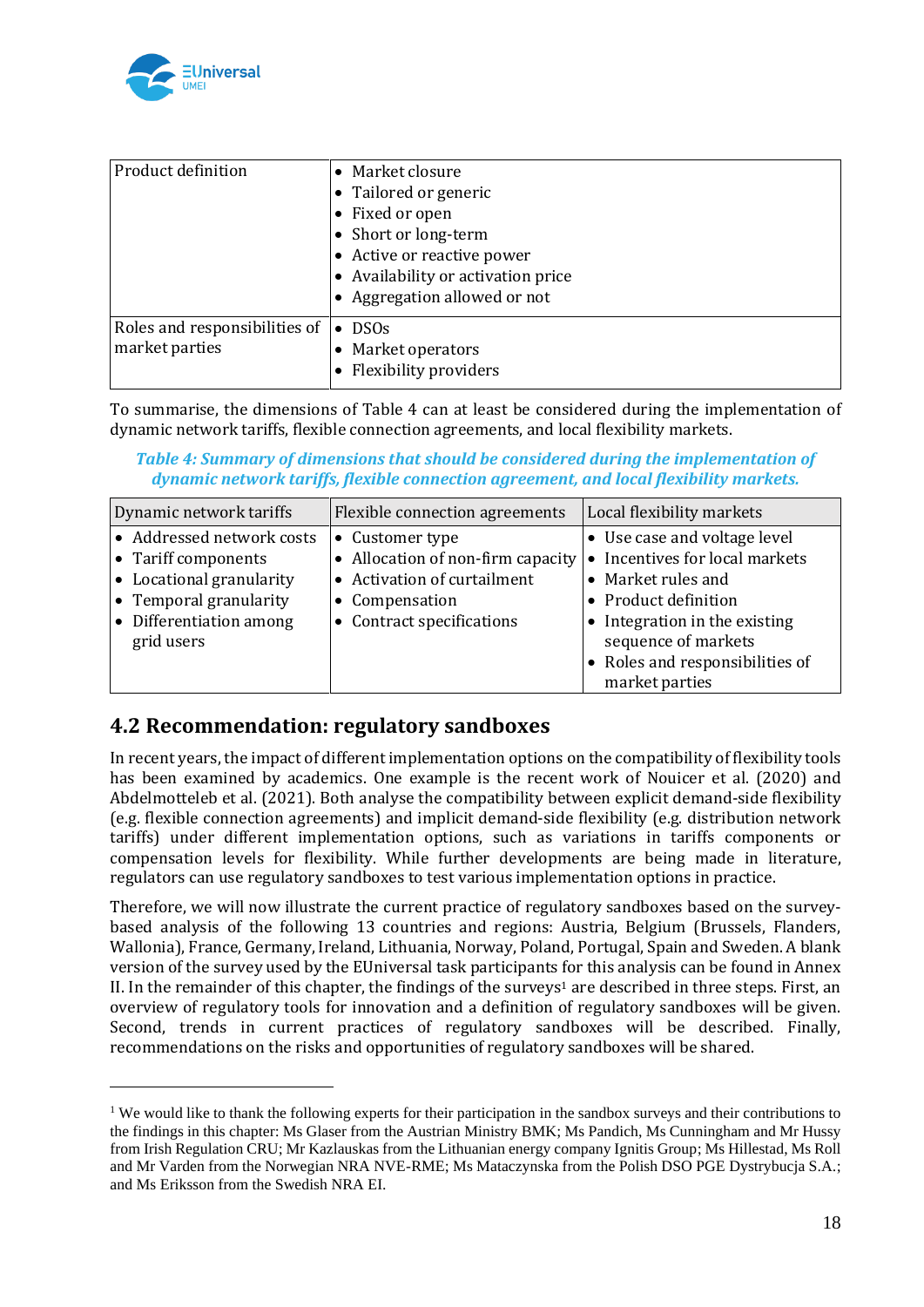

## **4.2.1 Overview of regulatory tools to enable innovation**

In what follows, we will give an overview of regulatory tools described in Schittekatte et al. (2021) and support each tool with a new example that arose in the survey-based analysis performed in the context of this deliverable.

Traditional tools used by regulators to stimulate innovation of system operators are the remuneration of innovative network investments, competition for innovation grants and waivers (Schittekatte et al., 2021). Waivers are regulatory exemptions that can be explicitly granted to all concerned parties following a regulatory decision or implicitly granted by regulators turning a blind eye to new activities or actors that do not fall under the current regulatory framework (Schittekatte et al., 2021). In our analysis, an example of remuneration of innovative network investments was identified in the response of the Norwegian National Regulatory Authority (NRA) NVE-RME. Since 2013, NVE-RME can approve that the TSO and DSOs receive full financial coverage via grid tariffs for research and development projects that meet certain criteria. Until October 2021, NVE-RME has approved 215 projects under this scheme, of which an overview can be found on their website (NVE-RME, 2021b).

Recent developments on regulatory tools for innovation are typically called regulatory experimentation. Schittekatte et al. (2021) describe regulatory experimentation as a temporary removal of regulatory barriers, which can exempt market players from certain rules or responsibilities to inform the revision of existing regulations or inspire new regulations. Regulatory experimentation can be seen as a complementary framework to traditional tools for innovation and is currently being rolled out in different European countries. Based on the analysis of Italy, the Netherlands and Great Britain, Schittekatte et al. (2021) define three types of regulatory experimentation: regulatory pilots, pilot regulation and regulatory sandboxes. CEER also recognised the importance of these three regulatory tools for experimentation in their recent position paper on dynamic regulation (CEER, 2021). We will now give more details and some examples of the three types.

**Regulatory pilots**. Regulatory pilots are controlled experiments where the regulator targets a specific technology or innovation. In this context, pilot projects are approved by the NRA on a caseby-case basis. One example is the regulatory pilots organised by the Italian regulator ARERA that, since 2010, experimented with topics such as public operators for EV charging infrastructure, smart grids for DSOs and deployment of energy storage by TSOs (Schittekatte et al., 2021). Another example was found in the survey responses of Portugal, where regulatory pilots on dynamic network tariffs, storage ownership by DSO and balancing services by demand-side flexibility have been organised by the regulator ERSE (IEA, 2021).

**Pilot regulation**. In this case, the regulator specifies a derogation to a specific regulation that directly applies to all concerned entities without the need for a case-by-case approval. Since 2017, Italy has had at least two experiments with pilot regulation: one concerning an open protocol for interoperable in-home devices and the other concerning distributed energy resources' participation in balancing markets (Schittekatte et al., 2021). In our analysis, an additional example arises from the surveybased response of Sweden. The Swedish regulator EI allows all DSOs to test different tariff structures to specific customer categories to stimulate demand-side flexibility. Before DSOs start using this pilot regulation, they need to submit their information to EI, but no permission from EI is required when the project is shorter than three years. Upon the response of EI in August 2021, no DSO has used this opportunity yet in Sweden.

**Regulatory sandboxes**. Sandboxes are typically seen as a more open type of regulatory experimentation, in which regulated entities and market players may propose their own project and suggest their own regulatory derogations instead of the regulator. After submission, projects are approved by the NRA on a case-by-case basis. An analysis of the regulatory sandboxes in Great Britain and the Netherlands can be found in Schittekatte et al. (2021). The current regulation of 10 additional frameworks on regulatory sandboxes will be discussed in the next section.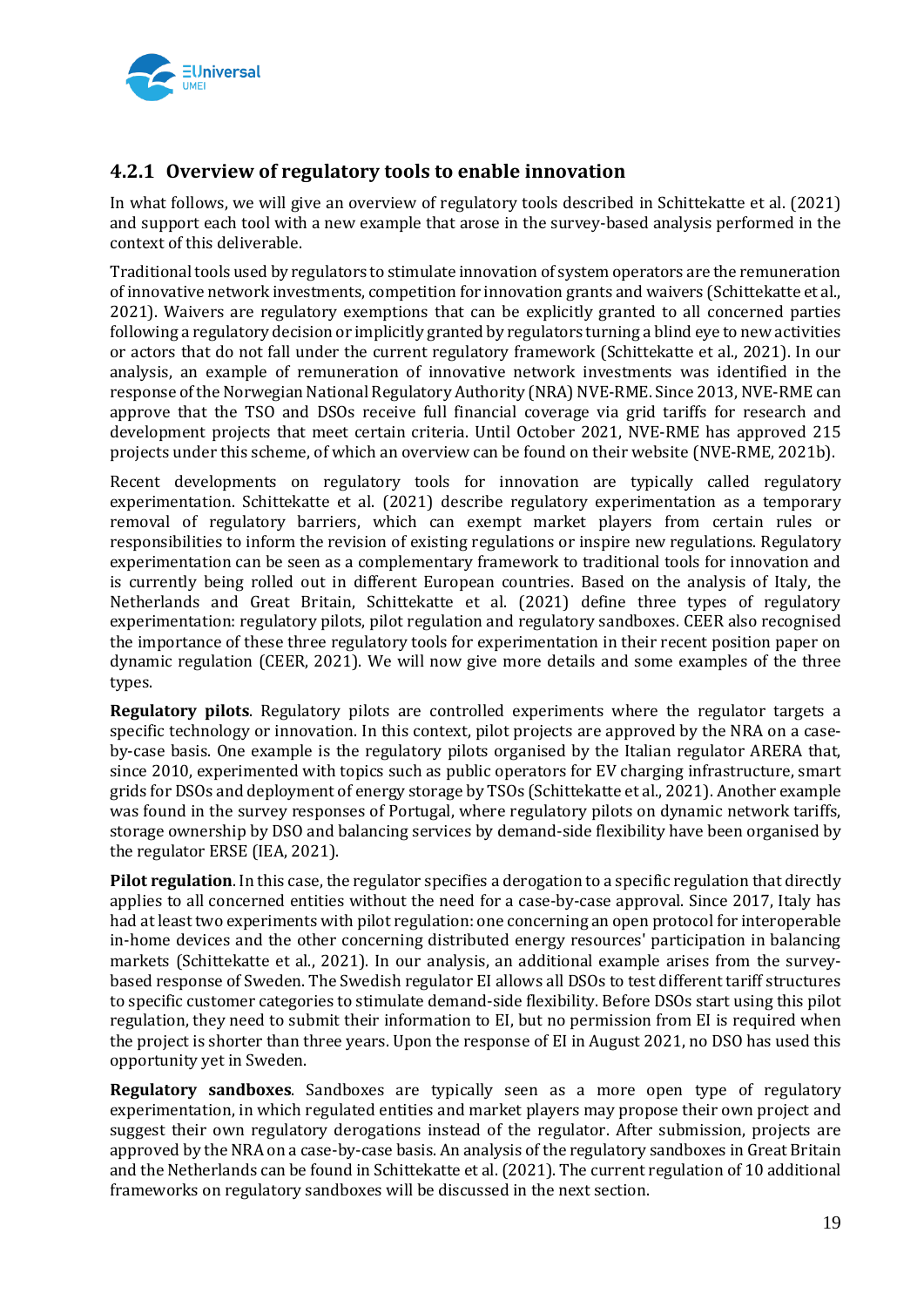

## **4.2.2 Analysis of national regulation on regulatory sandboxes**

This section examines the current practice of regulatory sandboxes in the following nine countries and regions: Austria2, Belgium (which is represented separately by the regions Brussel, Flanders and Wallonia), France, Germany, Lithuania, Norway and Spain. While most regulatory frameworks are already in place, it must be noted that the regulation on regulatory sandboxes in Spain and Poland are currently still under development. Initially, the case of Ireland was also analysed, but the regulatory sandboxes in this country were too limited to be considered in the remaining of this section. Portugal and Sweden were not included as currently no framework on regulatory sandboxes is in place. The nine countries were analysed based on the framework of Schittekatte et al. (2021), which consists of the following six dimensions:

- **Eligible project promoters** are all parties that might propose and organise a regulatory sandbox.
- **Derogations** reflects the regulatory exemptions that can be given in the sandbox.
- **The length of derogation** represents the maximum number of years the sandbox will be organised.
- **Administration** describes the administrator of the regulatory experimentation that takes care of the application procedure, approval, monitoring and evaluation of the experiment.
- **Funding** reflects to which extent project promoters can make use of public financing for the regulatory sandbox.
- **Transparency and reporting** describe how much of the set-up and results of the regulatory sandbox are shared with the administrator and made publicly available.

A summary of the results can be found in Table 5. Please note that regulation is evolving fast, and national regulations must be checked to find the most recent developments of the discussed sandboxes.

**Austria** (BMK, 2021; FFG, 2021). In 2019, a first call of the funding programme Energie.Frei.Raum was launched in Austria. The aim of this first tender was to identify relevant regulatory challenges and the need for granting regulatory exemptions, as well as to assess possible topics and research questions that could be addressed in following calls of the programme (AIT et al., 2020). In October 2021, the second tender for regulatory sandboxes was launched (BMK, 2021; FFG, 2021). For this tender, eligible project promoters can be companies of any legal form, research institutions, and other non-commercial institutions. On the one hand, projects focusing on system integration and market models of renewable energy, storage and energy efficiency technologies might be submitted. On the other hand, projects focusing on the design of grid tariffs might be supported by funding and be given derogations from grid tariffs by the regulator under the scope of the Renewable Energy Package (EAG). In the second call, 4.6 million euros of funding is available by the Federal Ministry BMK, managed by Funding Agency FFG. The maximum length of the derogations is three years. For the administration of the Energie.Frei.Raum, the following roles are foreseen: the Federal Ministry BMK is the programme owner and responsible for providing funding and for facilitating legal preconditions for sandbox experiments, the FFG is the programme manager and performs the selection and funding of RDI-projects, and the regulator E-Control proves and approves the projects within the sandbox framework. The programme Energie.Frei.Raum offers funding for accompanying research to support regulatory learning. Additionally to projects that receive funding from Energie.Frei.Raum,

<sup>&</sup>lt;sup>2</sup> The implementation process of regulatory sandboxes in Austria was dependent on the approval of the Renewable Energy Package (EAG). When receiving written feedback from the funding agency FFG and the Austrian Ministry BMK (April 2021), the EAG was passed as a government proposal in the Council of Ministers, but the decision in parliament was still pending. At the time of writing this deliverable (December 2021), the EAG has been passed and the framework for regulatory sandboxes has been put in place in Austria. More information is available at https://www.bmk.gv.at/themen/klima\_umwelt/energiewende/energiefreiraum.html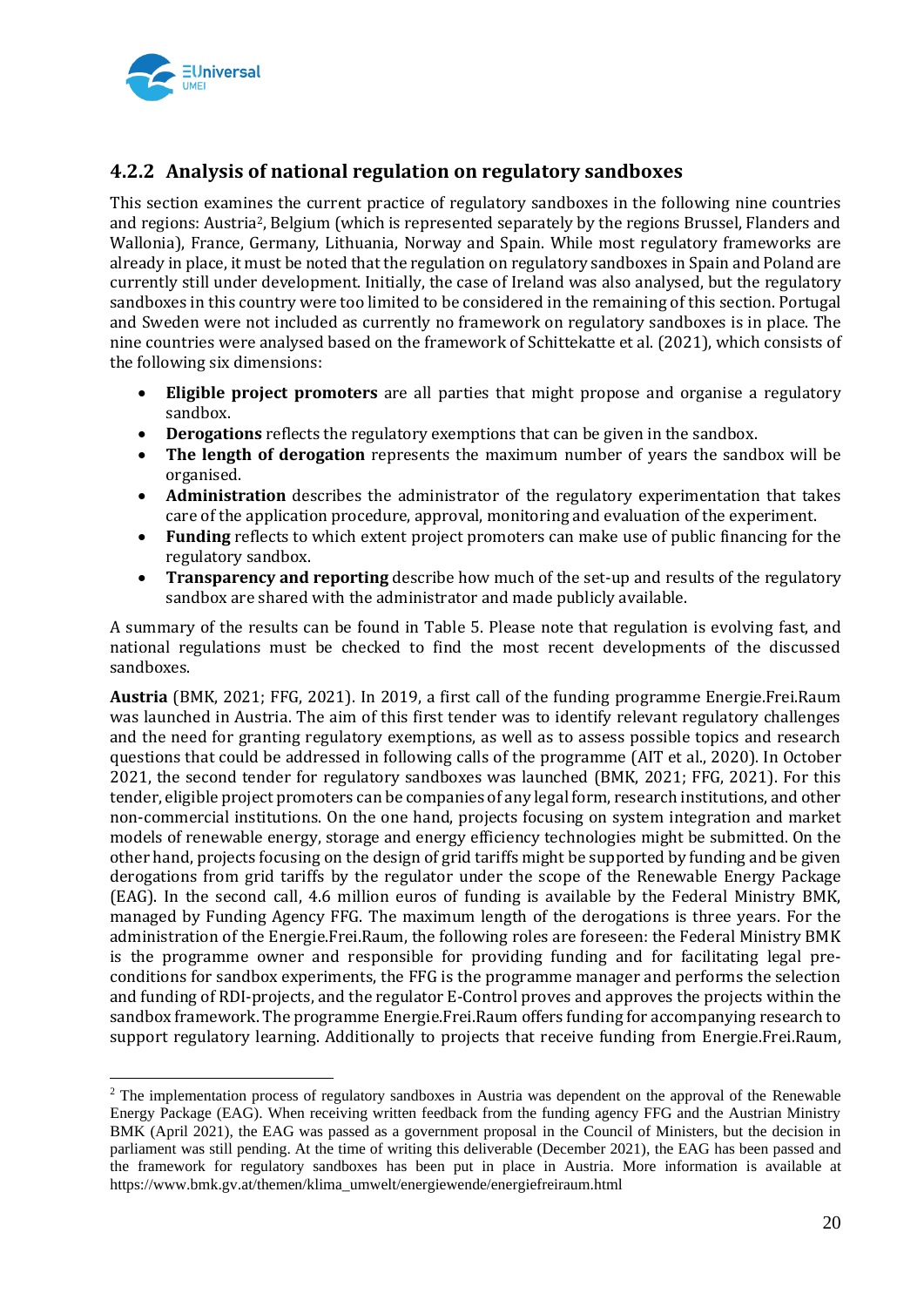

any project tackling research questions within the regulatory sandbox framework, which is currently funded by an equivalent funding programme, might apply for a derogation under the scope of the Renewable Energy Package. Transparency and reporting of Energie.Frei.Raum will be in line with FFG procedures and rules. The regulatory authority will publish granted derogations according to the legal framework.

**Belgium – Brussels** (BRUGEL, 2019). In 2019, the regional regulator BRUGEL opened the application process for regulatory sandboxes in Brussels. To date, eight projects have been submitted, of which two regulatory sandboxes focusing on energy communities have already been granted (BRUGEL, 2021). All parties are eligible to submit innovation projects, and derogations might be given to all regulations under the regional responsibility. The typical length of the sandbox project is two years, and an extension of another two years may be requested. BRUGEL is responsible for taking decisions and evaluating the sandboxes. Besides that, it remained unclear from our analysis whether funding can be provided to the sandboxes via regulatory or other channels. Finally, the sandbox projects must report to BRUGEL every six months, and a final report will be published online at the end of the project.

**Belgium – Flanders** (Flemish Government, 2020; Flemish Government, 2021). Since the development of the legislation on regulatory sandboxes in 2019, one project related to energy communities has been granted in Flanders (Flemish Government, 2020; VITO, 2020). All parties are eligible to submit proposals to the Ministry via the Flemish Energy and Climate Agency called VEKA. The list of regulations to which exemptions can be granted is fixed and limited to the responsibility of the Flemish Ministry. Still, project promoters are open to proposing deviations to all articles within this list. The maximum length of derogation is ten years, with a possible extension of five years. VEKA is responsible for the administration of the sandbox, and the Flemish regulator VREG is not involved in the sandbox project. No funding is foreseen in the regulatory scheme for sandboxes, but projects are allowed to facilitate financing through other channels. Finally, sandboxes must annually report on the progress and results of the project. At the end of the project, a final report with the lessons learned and policy recommendations will be made available on the website of the Flemish government.

**Belgium – Wallonia** (CWaPE, 2021a, CWaPE, 2021b). Since 2019, three regulatory sandboxes have been granted in Wallonia, each exploring different innovations in the scope of energy communities (CWaPE, 2021b). All parties are eligible to submit projects to the regional regulator CWaPE, and derogations might be given to all regulation that falls under the regional responsibility. The maximum length of a project defined in the legislation is five years, while derogations of the three granted sandboxes were shorter (1-3 years). CWaPE is responsible for taking decisions and evaluating the sandboxes. Besides that, it remained unclear from our analysis whether funding can be provided to a sandbox via regulatory or other channels. Besides that, interim reports and a final report will be made available on the CWaPE website.

**France** (CRE, 2020). In 2020, the first call on regulatory sandboxes was organised by the French Regulator CRE. In total, 41 projects were submitted, of which a total of 12 sandboxes have been granted until July 2021. In CRE (2021), the summary from the first call and details on the second call can be found. The six dimensions will now be discussed for the projects of the first call. Eligible project promoters could be any legal entity, and derogations covering a targeted list of articles in the Climate Energy Law were demanded but open for any proposal within this list. The exemptions were granted for a maximum period of four years and can be extended only once more under the same conditions. The regulator is in charge of the experiment, but the division of the project monitoring tasks could be specific and adapted on a case-by-case basis. The regulatory framework for sandboxes is not a subsidy or state aid system. Still, nothing precludes the sandbox to be funded under existing innovation programs or to receive funds from public or private sponsors. Finally, a progress report is sent at least annually to the CRE.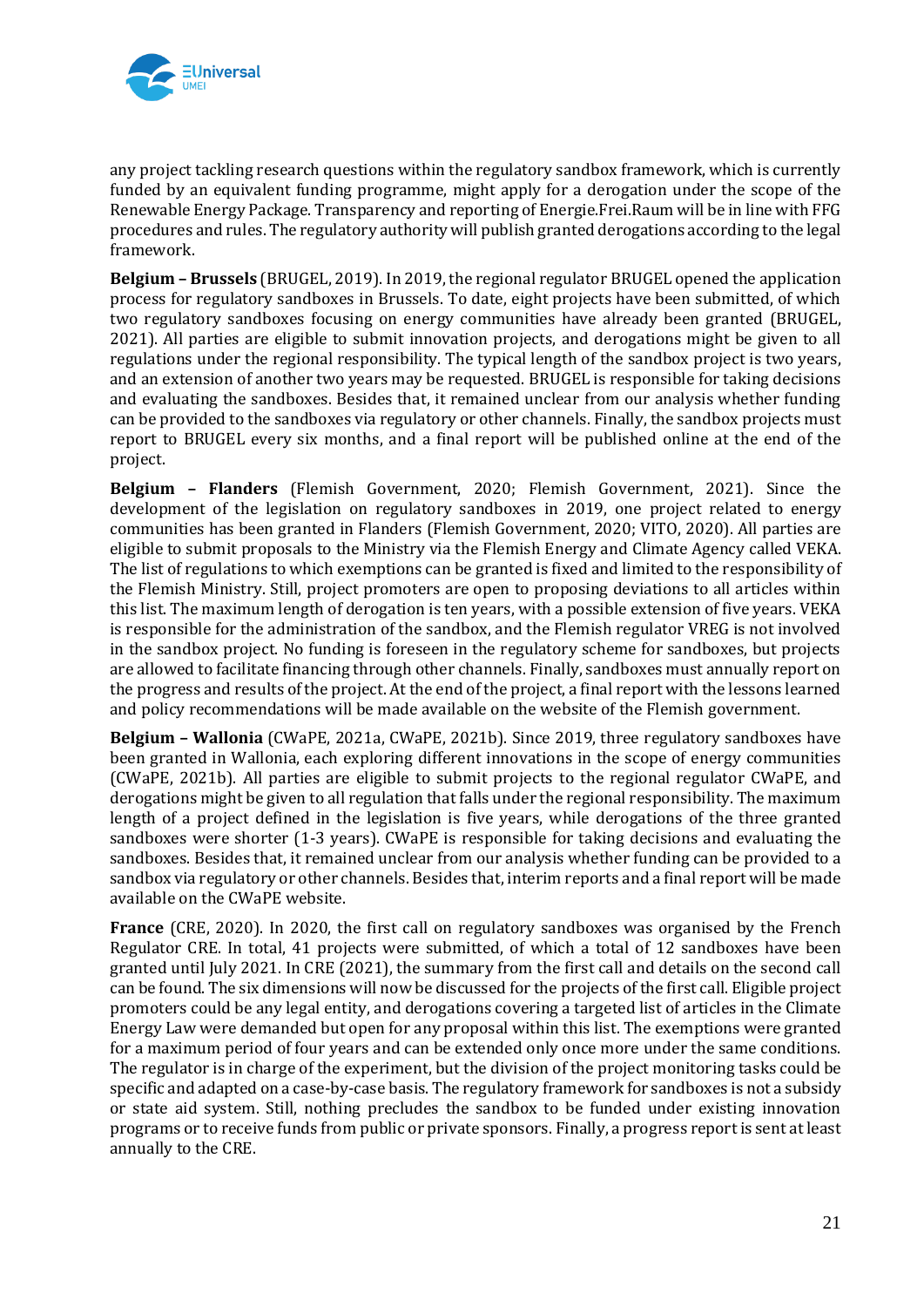

**Germany** (BMWi & SINTEG, 2017; BMWi, 2021). In Germany, regulatory derogations could be given to innovative research projects under the SINTEG programme (BMWi, 2016) and can be granted to projects under the ongoing Reallabore der Energiewende of the 7th energy research programme (BMWi, 2021). Here, it must be noted that the focus of these funding programmes is not to grant projects that require regulatory exemptions but to fund economically not viable projects (BMWi & SINTEG, 2017). Our research indicates that no regulatory exemptions have been granted under the SINTEG programme. Besides that, it remained unclear how many of the research projects under the Reallabore der Energiewende programme have received regulatory derogations. However, regulatory sandboxes can be granted within the funding systems, and the following dimensions apply. All parties are allowed to participate in the funding programmes, and derogations are open for innovation; no regulation is directly targeted. No specific information was found on the maximum duration of the derogations, which depends on the innovation projects' characteristics. The German Ministry BMWi is the main administer of the funding program, and the German Regulator Bundesnetzagentur helps evaluate the projects on regulatory exemptions. At the end of the research project, a final report is published on the website of the ministry (BMWi & SINTEG, 2021).

**Lithuania** (LRV, 2021). In 2020, legislation related to energy innovations and their operation under a regulatory sandbox came into force in Lithuania. Until August 2021, there were not yet any sandboxes granted in practice. All parties are eligible to promote projects, and the derogations are open for innovation The derogation length is a maximum of one year for sandboxes related to trials that include services, products, business solutions and models, and three years for innovation projects related to energy infrastructure and technology. An extension of respectively one and two years is possible if accepted by the Lithuanian regulator VERT. Project promoters are responsible for the sandbox administration and under supervision of VERT. Sandbox projects can partially be co-funded via regulated tariffs, and interim and a final report should be submitted to VERT.

**Norway** (NVE-RME, 2021a, NVE-RME, 2021c). Although there has been a remuneration system for innovative network investments in place since 2013, over the years, the Norwegian regulator NVE-RME has been observing an increasing number of new project proposals from different market participants. As a result, NVE-RME developed an additional framework for pilot and demonstration projects in 2019. All regulated parties, including DSOs and market actors, may apply for regulatory sandboxes that can give amendments in the trading license or derogations from the legislation. The topics of the derogations are open for innovation. Until October 2021, nine projects have been granted derogations covering different tariff models, collective self-consumption of residents and flexibility services to DSOs and the TSO. The duration of the regulatory sandboxes is one to three years in most cases, with a maximum of five years. Participants must have a plan to return to the regular legal framework if they wish to continue operations after the expiry of the sandbox. NVE-RME is responsible for the administration of the sandbox project, and funding is possible under the Norwegian R&D scheme described in the previous section. The sandbox projects report periodically to NVE-RME, and NVE-RME requires that final reports be published online to encourage the distribution of knowledge from the pilot projects.

**Poland** (Minister Klimatu i Środowiska, 2021). The Polish Energy Law project (UC74) allows the Polish NRA URE to grant derogations from certain regulations to anticipate the need for new regulations adapted to future developments in the energy sector more quickly and effectively. The principles of regulatory sandboxes are still under development, and until December 2021, no projects have been granted. Under the current development of the Polish Energy Law, the following dimensions apply. The procedure for the NRA to select sandboxes from a list of regulations to which exemptions can be granted and the project procedure itself should be announced, organised, and conducted at least once a year. Following Art. 24b of UC74, eligible project promoters are any legal person or organisation which is not a legal person but is granted legal capacity by a separate act. The list of regulations to which exemptions can be granted is targeted to projects that facilitate the implementation of innovative technologies and services, system user cooperation models,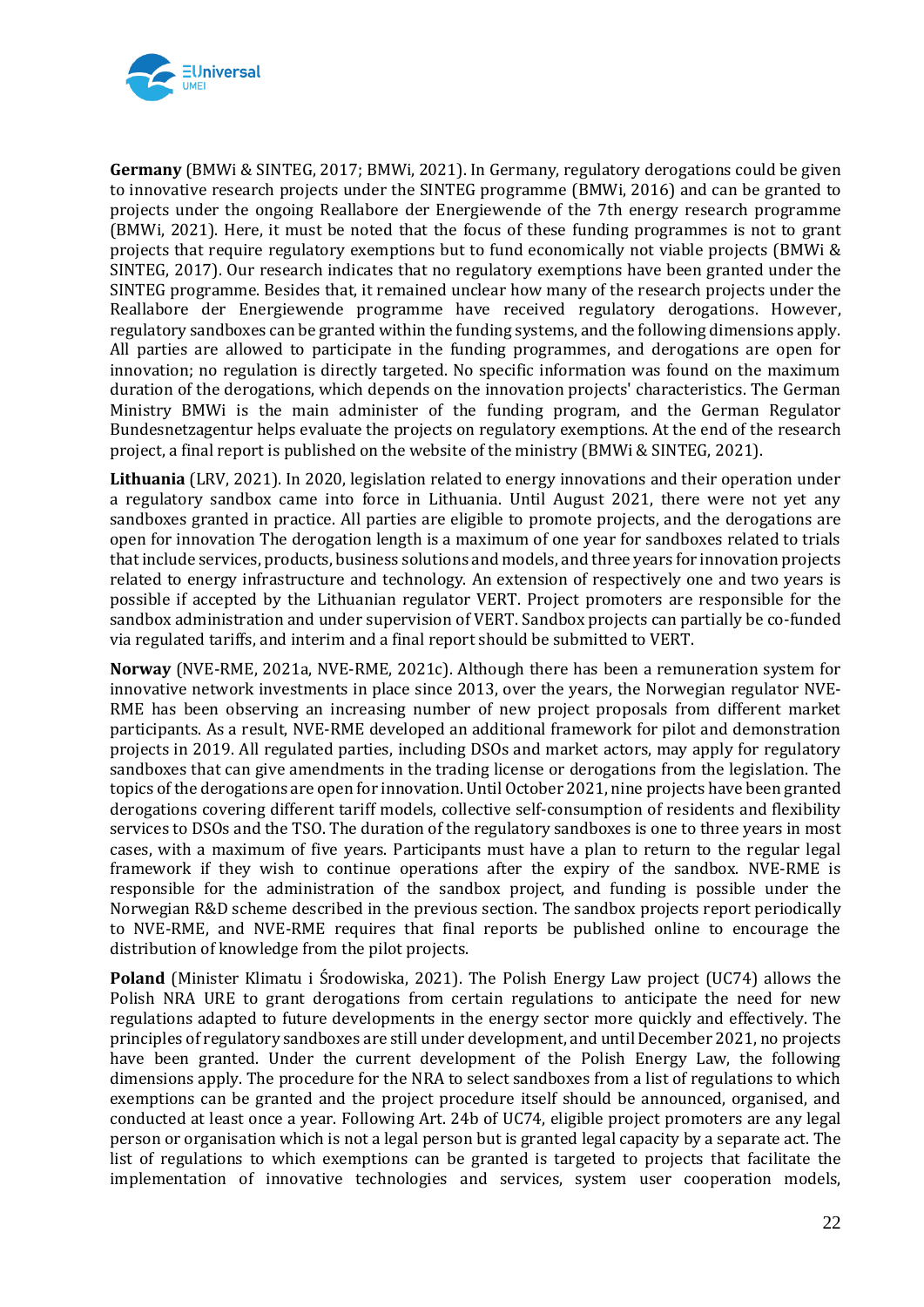

technological or ICT solutions for the benefit of energy transformation, smart grids and infrastructures, development of local balancing, and efficiency of the use of existing infrastructures. The derogations can be granted for a maximum period of three years. They can be extended up to three years, depending on the NRA decision and the stage of development of the project. The national regulator URE is responsible for the administration of the sandbox and carrying out inspections of the project implementation. No funding is foreseen in the regulatory scheme, but projects are allowed to facilitate funding through other channels. Periodical reports and a final report will be published online.

**Spain** (CNMC, 2019; Spanish Government, 2020). Since the end of 2019, legislation on regulatory sandboxes has been developed in Spain. A high-level framework for sandboxes is currently included in parallel in two different pieces of legislation: "Real Decreto-ley 23/2020" by the Government and "Circular 3/2019" by the Spanish regulation CNMC. For both legislations, any party can be an eligible project promotor and derogations are open for innovation. However, the main objective of the Real Decreto-ley 23/2020 will be energy, climate and environmental sustainability, and the main goal of the Circular 3/2019 will be to contribute to improving the functioning of the wholesale electricity market and system operation. The maximum length of derogations is three years for sandboxes under circular 3/2019. For Real Decreto-ley 23/2020, the duration of the sandbox is limited, but the maximum length of derogations is not specified. The administration of the sandboxes under Circular 3/2019 falls under the national regulator CNMC and projects under Decreto-ley 23/2020 fall under the Ministry MITECO unless stated otherwise. No funding is foreseen in the Spanish regulatory framework, but projects can facilitate funding through other channels such as R&D+I projects (Orden CNU/320/2019) and experimentation by DSOs (Circular 6/2019). Finally, no details about transparency and reporting are currently mentioned in Circular 3/2019 and Decreto-ley 23/2020. Although this legislation has been in place for some time, no sandboxes have been granted until now. The reason is that further regulatory developments are still required to define the operational conditions. The Spanish Government has held a public consultation, but no information on the outcomes of this consultation and subsequent regulatory developments have been published by December 2021 (Spanish Government, 2021).

Overall, the following trends can be observed for each dimension of Table 5, which are in line with the findings of Schittekatte et al. (2021):

- When looking at the submission of regulatory sandboxes among the countries, we observe that this is typically organised within a dedicated call (Austria, France, Germany, Poland) or on a more voluntary basis (Brussels, Flanders, Wallonia, Norway).
- In general, countries do not define or limit the eligibility of project promoters (Brussels, Flanders, Wallonia, Germany, Lithuania, Norway, Spain). Still, the definition of eligibility can be more specified in some cases (Austria, France, Poland).
- We observe two trends when looking at the derogations given in regulatory sandboxes. First, a specific area of regulation can be targeted in the sandbox regulation, and within this area all kinds of derogations are possible (Austria, Flanders, France, Poland). Second, the allowed regulatory derogations can be as open as possible (Brussels, Wallonia, Germany, Lithuania, Norway, Spain).
- The responsibility of the administration of the regulatory sandboxes falls typically under the regulator (Brussels, Wallonia, France, Lithuania, Norway, Poland), the Ministry (Flanders) or both (Austria, France, Germany, Spain). It must be noted that project administrators can impact the scope of the regulatory sandboxes as different regulations and legislations might fall under the responsibility of the administrators. An example is the case of Belgium, where different derogations fall under the scope of the regulatory sandboxes in Flanders compared to Brussels and Wallonia because in Flanders, the Ministry is the administrator, and in Brussels and Wallonia, this responsibility falls under the regulator.
- The length of the derogations typically starts under five years (Austria, Brussels, Wallonia, France, Lithuania, Norway, Poland, Spain), but extensions can be given. The only exception to this is the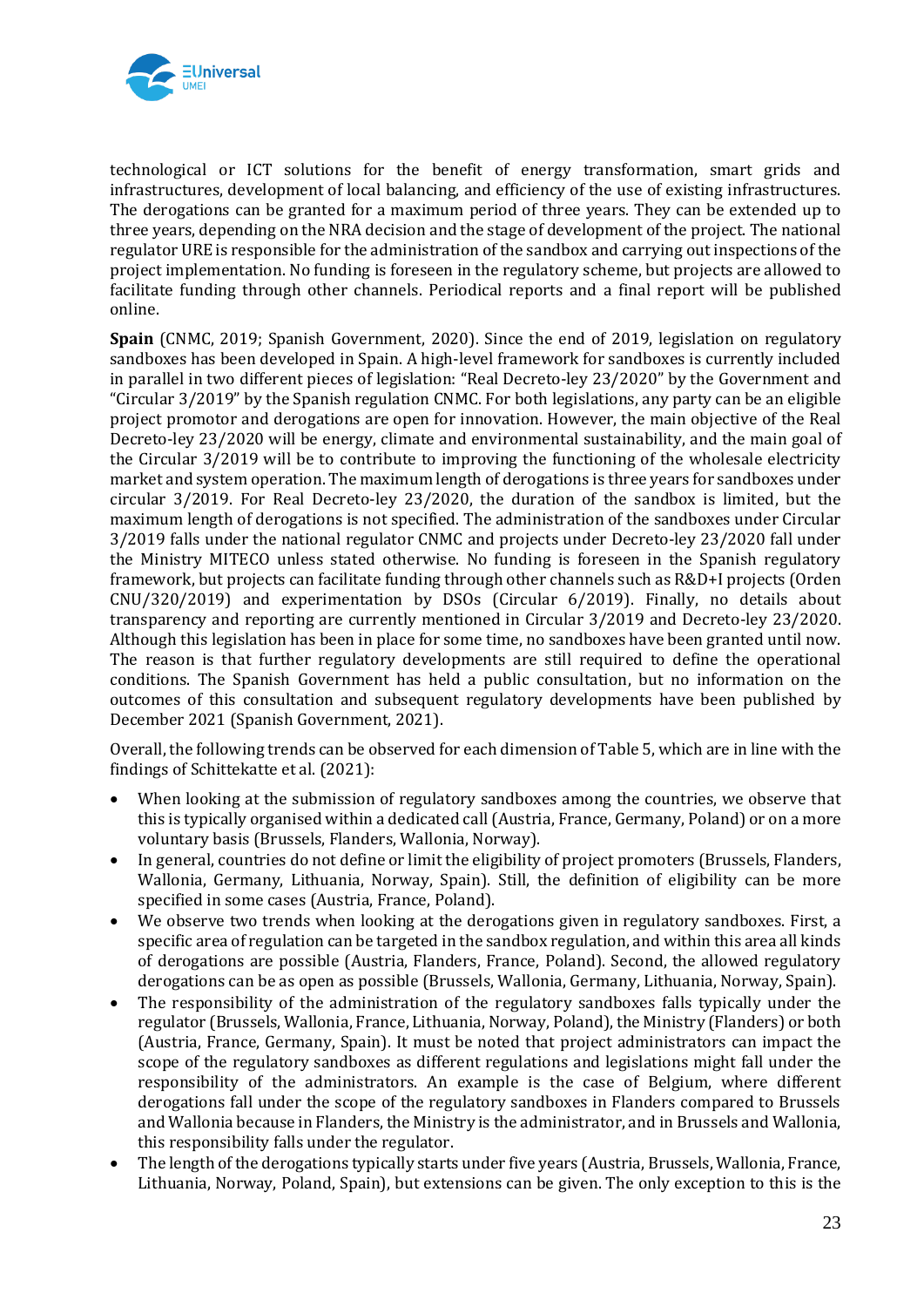

case of Flanders, where a maximum length of ten years is determined by regulation. However, it must be noted that, in Flanders, theory currently differs from practice as a regulatory sandbox of five years has been granted while the project promoters applied for a derogation of ten years.

- When looking at the funding of the sandbox projects, two trends can be observed. First, sandboxes can be part of a more extensive funding process (Austria, Germany, Lithuania, Norway). Second, funding is not included in the initial scope of the sandbox process, but project promoters are allowed to obtain financing through other schemes (Flanders, France, Poland, Spain).
- When looking at transparency and reporting, it can be observed that typically a periodic reporting scheme to the administrator is in place, and a final report with the lessons learned will be published online at the end of the sandbox project (Brussels, Flanders, Wallonia, Germany, Lithuania, Norway, Poland).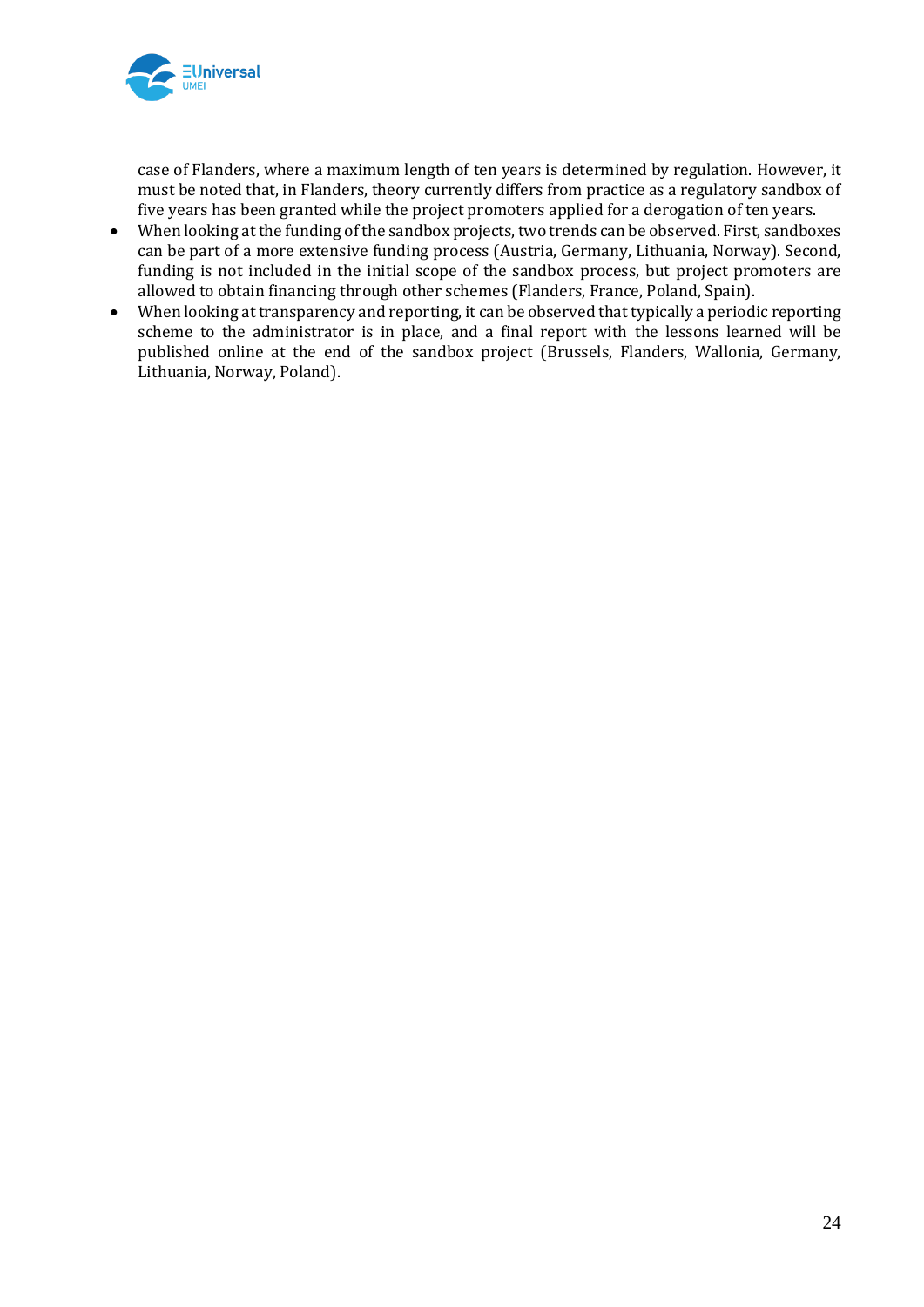#### *Table 5: Current national regulation of regulatory sandboxes in Austria, Belgium (Brussel, Flanders, Wallonia), France, Germany, Lithuania, Norway, Poland and Spain.*

|                                  |                                                                                                          | Belgium                                                                             |                                                                                                     |                                                                                  |                                                                                                     |                                                                                                                 |                                                                                                        |                                                                               |                                                                                                 |                                                                                                                                         |
|----------------------------------|----------------------------------------------------------------------------------------------------------|-------------------------------------------------------------------------------------|-----------------------------------------------------------------------------------------------------|----------------------------------------------------------------------------------|-----------------------------------------------------------------------------------------------------|-----------------------------------------------------------------------------------------------------------------|--------------------------------------------------------------------------------------------------------|-------------------------------------------------------------------------------|-------------------------------------------------------------------------------------------------|-----------------------------------------------------------------------------------------------------------------------------------------|
|                                  | Austria                                                                                                  | <b>Brussels</b>                                                                     | Flanders                                                                                            | Wallonia                                                                         | France                                                                                              | Germany                                                                                                         | Lithuania                                                                                              | Norway                                                                        | Poland                                                                                          | Spain                                                                                                                                   |
| Sandbox<br>status                | Legal provisions<br>entered into force<br>in 2021. No<br>projects granted<br>until December<br>2021.     | 2 projects granted<br>and 6 projects<br>under evaluation<br>until December<br>2021. | 1 project granted<br>until December<br>2021.                                                        | 3 projects granted<br>until December<br>2021.                                    | 12 projects<br>granted under the<br>first call in 2020.<br>Second call closes<br>in January 2022.   | Sandboxes can be<br>granted under the<br>SINTEG and<br>Reallabore der<br>Energiewende<br>funding<br>programmes. | Regulation in<br>place since 2020,<br>no project<br>granted until<br>August 2021.                      | 9 projects granted<br>until October<br>2021.                                  | Regulation under<br>development, no<br>projects granted<br>until December<br>2021.              | Regulation under<br>development, no<br>projects granted<br>until December<br>2021.                                                      |
| Eligible<br>project<br>promoters | Companies of any<br>legal form,<br>research<br>institutions, and<br>non-commercial<br>institutions.      | All parties.                                                                        | All parties.                                                                                        | All parties.                                                                     | Any legal entity.                                                                                   | All parties.                                                                                                    | All parties.                                                                                           | All parties.                                                                  | Any legal person<br>or organisation<br>which is granted<br>legal capacity by a<br>separate act. | All parties.                                                                                                                            |
| Derogations                      | Targeted to<br>exemptions from<br>grid fees for<br>research and<br>demonstration<br>projects             | Open to all<br>regulation under<br>regional<br>responsibility.                      | Targeted to<br>specific list of<br>regulation, but<br>open for any<br>proposal within<br>this list. | Open to all<br>regulation under<br>regional<br>responsibility.                   | Targeted to<br>specific list of<br>regulation, but<br>open for any<br>proposal within<br>this list. | Open                                                                                                            | Open                                                                                                   | 0 <sub>pen</sub>                                                              | Targeted to<br>specific area of<br>regulations.                                                 | Open                                                                                                                                    |
| Length of<br>derogation          | Max 3 years.                                                                                             | Max 2 years,<br>extension of<br>another 2 years<br>possible.                        | Max 10 years,<br>extension of max<br>5 years possible.                                              | Max 5 years.                                                                     | Max 4 years,<br>extension of<br>another 4 years<br>possible.                                        |                                                                                                                 | Max 1 or 3 years<br>depending on the<br>topic. Extension of<br>respectively 1 and<br>2 years possible. | 1-3 years in most<br>cases, with a max<br>of 5 years.                         | Max 3 years,<br>extension of max<br>3 years possible.                                           | Max 3 years for<br>sandboxes under<br>Circular 3/2019.<br>Limited but no<br>specified duration<br>under Real<br>Decreto-ley<br>23/2020. |
| Administratio<br>$\mathbf n$     | Tasks divided<br>among Ministry<br>(BMK), Regulator<br>(E-Control) and<br>funding agency<br>(FFG).       | Regional<br>regulator<br>(BRUGEL)                                                   | Ministry through<br>agency VEKA.                                                                    | Regional<br>regulator<br>(CWaPE)                                                 | National regulator<br>(CRE), but tasks<br>could be divided<br>differently in<br>specific cases.     | Tasks divided<br>between Ministry<br>(BMWi) and<br>national regulator<br>(Bundes-<br>netzagentur).              | Project promoter<br>under supervision<br>of national<br>regulator (VERT)                               | National regulator<br>(NVE-RME)                                               | National regulato<br>(URE)                                                                      | Regulator (CNMC)<br>under Circular<br>3/2019. Ministry<br>(MITECO) for<br>under Decreto-ley<br>23/2020.                                 |
| Funding                          | Yes, 4.6 million<br>euros of funding<br>is available by<br>BMK, managed by<br>FFG in the second<br>call. |                                                                                     | No, but projects<br>may facilitate<br>funding through<br>other channels.                            |                                                                                  | No, but projects<br>may facilitate<br>funding through<br>other channels.                            | Yes, sandboxes<br>are granted when<br>applicable in<br>funding project.                                         | Yes, partially co-<br>funding via<br>regulated tariffs<br>possible.                                    | Yes, possible via<br>regulated tariffs<br>possible under<br>NVE R&D scheme.   | No, but projects<br>may facilitate<br>funding through<br>other channels.                        | No, but projects<br>may facilitate<br>funding through<br>other channels.                                                                |
| Transparency<br>and reporting    |                                                                                                          | Six-monthly<br>report to BRUGEL<br>Final report will<br>be published<br>online.     | Annually progress<br>report to Ministry.<br>Final report will<br>be published<br>online.            | Interim reports<br>and final report<br>will be available<br>on CWaPE<br>website. | Annual progress<br>report to CRE.                                                                   | Final report will<br>be available on<br>BMWi website.                                                           | Interim reports<br>and final report<br>submitted to<br>VERT.                                           | Periodical report<br>to NVE-RME. Final<br>report will be<br>published online. | Periodical reports<br>and final report<br>will be published<br>online.                          |                                                                                                                                         |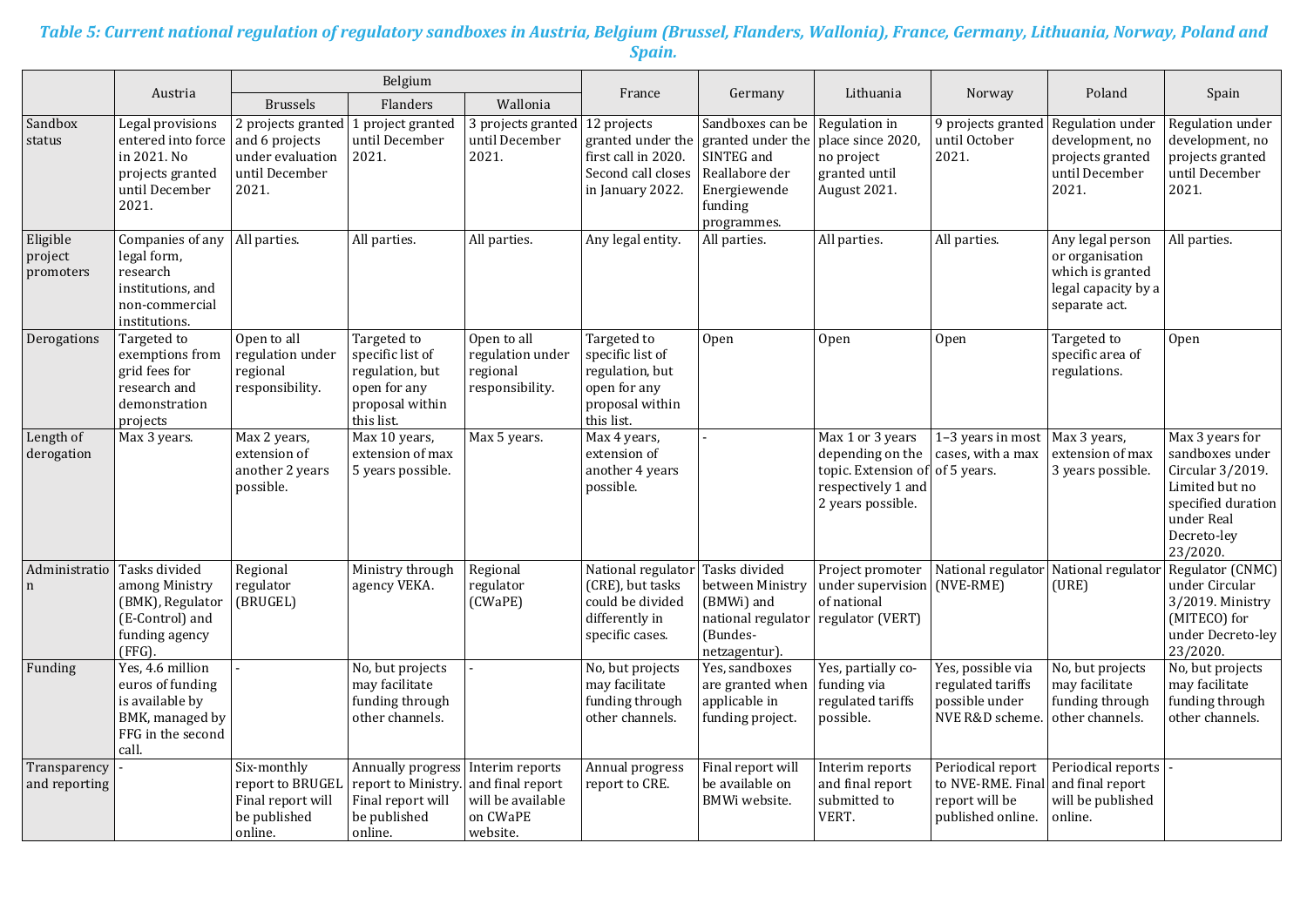### **4.2.3 Risk and opportunities of regulatory sandboxes**

In the last part of this chapter, regulatory sandboxes are examined from a more general perspective, using the framework of Table 6. Based on the experience of the previous section, we want to evaluate two aspects of regulatory sandboxes. First, do sandboxes speed up innovation? Second, do sandboxes speed up regulatory change? Overall, we found that both opportunities and risks can be identified for each question. We will now explain each part of Table 6 in more detail and elaborate with some examples.

|                                             | Opportunity                                                              | Risk                                                                                |
|---------------------------------------------|--------------------------------------------------------------------------|-------------------------------------------------------------------------------------|
| Do sandboxes speed up<br>innovation?        | Sandboxes can bring innovative use<br>cases by unusual project promoters | Innovators might rather be looking for<br>subsidies or regulatory advice            |
| Do sandboxes speed up<br>regulatory change? | Sandboxes can inspire new regulation                                     | Sandboxes might be used as an excuse<br>for delayed implementation of<br>regulation |

#### *Table 6: Identified risk and opportunities when using regulatory sandboxes.*

#### **Sandboxes can bring innovative use cases by unusual project promoters**

When evaluating if sandboxes speed up innovation, we found that there is an opportunity that sandboxes can bring innovative use cases by unusual project promoters.

To illustrate this, some examples of the analysed sandboxes that bring innovative use cases in the scope of the EUniversal project are now highlighted. These could be, among others, derogations covering distribution tariffs, taxes and levies, market-based procurement of flexibility, and distribution network management and planning. The HospiGREEN project in Wallonia examines periodic distribution tariffs in the context of renewable energy communities. These tariffs aim to provide an incentive for self-consumption that is useful for the network, i.e. to encourage customers to match their peak demand with local production and vice versa (CWaPE, 2020; IDeTA, 2021). Derogations to test dynamic network tariffs have also been awarded to sandboxes in Norway (NVE-RME, 2021a) and were stated as important in the regulatory framework of sandboxes in Austria (AIT et al., 2020) and Lithuania (LRV, 2021). Besides that, the Norwegian regulator has granted exemptions for the NorFlex project that examines the procurement of local flexibility for TSOs using the NODES platform, which is a partner of the EUniversal project (NVE-RME, 2021d).

An important aspect that influences the innovation of sandbox projects is the administrator. This was already illustrated in the case of Belgium, where different derogations fall under the scope of the regulatory sandboxes in Flanders compared to Brussels and Wallonia because in Flanders, the Ministry is the administrator, while in Brussels and Wallonia, this responsibility falls under the regulator. Additional opportunities for innovative use cases in the context of the EUniversal project and low voltage networks might be found when opening up the administration to other regulatory authorities such as GDPR and telecom. Here, it must be noted that the introduction of different regulatory authorities will come with additional coordination needs.

#### **Innovators might rather be looking for subsidies or regulatory advice than a sandbox**

When analysing if sandboxes speed up innovation, we found that there is a risk that innovators might rather be looking for subsidies or regulatory advice than a regulatory sandbox.

The risk that innovators are looking for subsidies might occur when regulatory sandboxes are part of a more extensive funding process, or project promoters can obtain financing through other schemes. When designing the sandbox framework, it might be interesting to evaluate if project promoters can combine both funding types and if any potential conflict of interest could arise.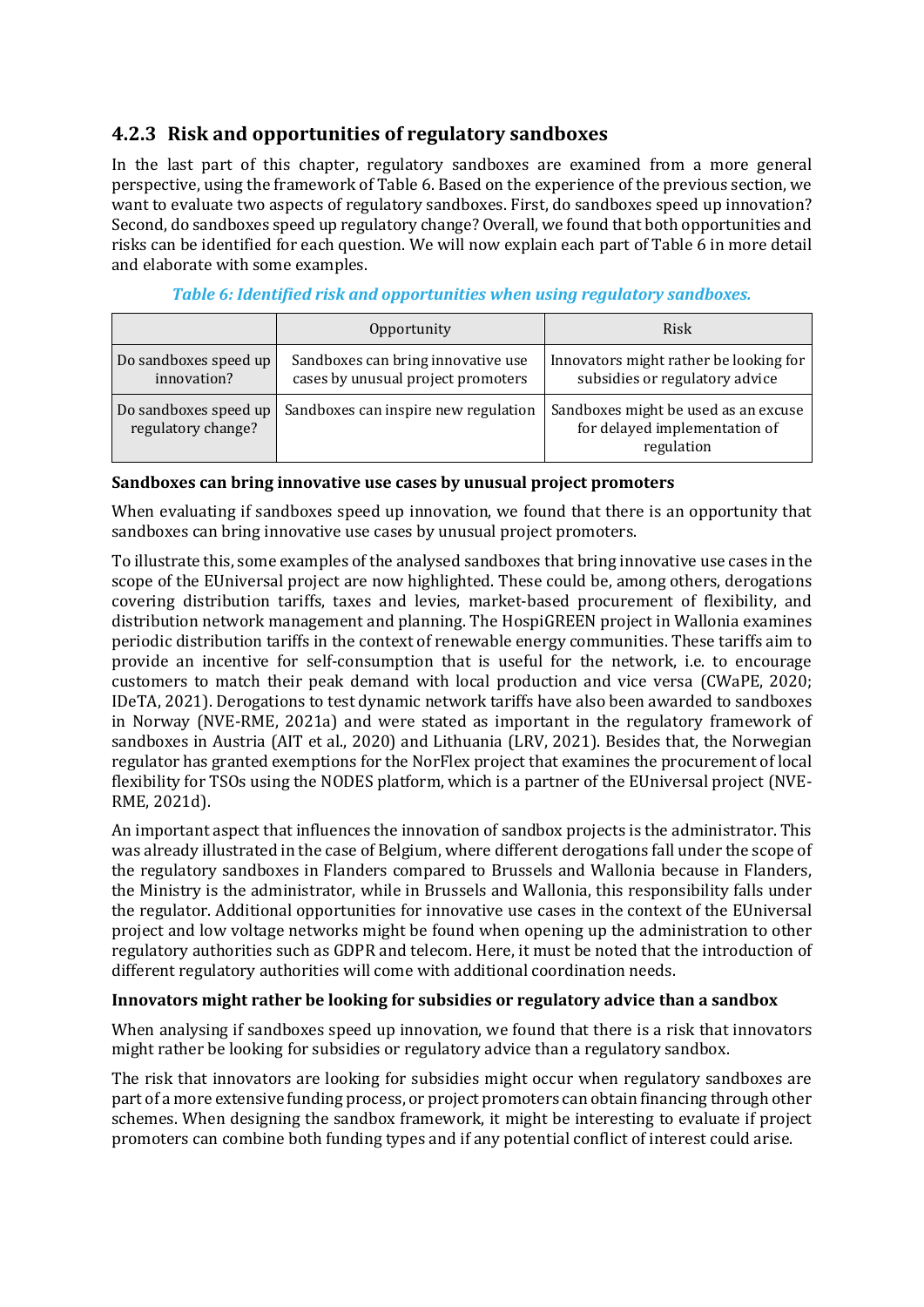

The risk that innovators might be looking for regulatory advice was already recognised by Ofgem in 2018 as one of the main insights from running calls for regulatory sandboxes in 2017 (Ofgem, 2018). The report states that it is often unclear for innovators what they can and cannot do under current regulation and that innovators commonly need regulatory advice instead of a regulatory sandbox (Ofgem, 2018). In a recent report that summarises the first call for regulatory sandboxes in France, the French regulator CRE also acknowledges that they underestimated the work that comes with information sharing under the sandbox framework (CRE, 2021). That is why in future calls, project that do not specify which regulatory derogations are necessary and why will not be treated by the CRE, as the application process was too time-consuming in the first call. In some cases, however, giving regulatory advice is seen as an essential part of regulatory sandboxes. One example is the case of Norway, where the Norwegian regulator NVE-RME considers informing market participants about the applicable regulation an important aspect of regulatory sandboxes (NVE-RME, 2021a).

#### **Sandboxes can inspire new regulation**

When evaluating if sandboxes speed up regulatory change, we found that there is an opportunity that regulatory sandboxes will inspire new regulation.

Here, an important link must be made with the derogations dimension of regulatory sandboxes. Depending on the openness of the allowed derogations, new regulations can be targeted by the administrator beforehand or inspired by innovative use cases by unusual project promoters.

Currently, we are not aware of any specific regulation that has been changed due to the organisation of regulatory sandboxes in the analysed countries. The most promising examples were found in the case of Ofgem, where the regulator indicated that, in the future, the Emergent sandbox might influence the Balancing and Settlement Code, and the UKPN sandbox might affect the ongoing developments in regulation on network reinforcements and subsidies for EV charging points (Ofgem, 2021). However, specific examples of new regulations inspired by regulatory sandboxes might still arise in the future as most sandbox projects are still ongoing today, and the opportunity of regulatory learning is heavily integrated into most sandbox approaches.

#### **Sandboxes might be used as an excuse for delayed implementation of regulation**

When examining if sandboxes speed up regulatory change, we found that there is a risk that sandboxes might be used as an excuse for delayed implementation of regulation.

This risk can be seen as a grey zone between learning from regulatory sandboxes and delaying the actual implementation of regulatory frameworks. In their survey response, the Irish regulator CRU mentioned this as one of the main reasons to delay the development of regulatory sandboxes in Ireland. CRU stated that considering the urgency of implementing the Clean Energy Package requirements, it was more beneficial to develop an enabling regulatory framework that fully introduces energy communities and engages new market participants in aggregation and demand-side response than to create a sandbox approach for these new entities.

#### **Regulatory recommendations**

Section 4.2 defines the definition, current practice, risks and opportunities of regulatory sandboxes based on the analysis of 13 countries and regions. Table 7 summarizes what we have learned from this comparison of regulatory sandboxes. It is too early to conclude on what is the best design, but the consequences of the different choices that need to be made when designing a sandbox have been clarified. Here it must be noted that these consequences are rather linked to the dimension of the sandbox than to the design choices itself: every impact must be considered for each design choice. Table 7 can help countries that already have a sandbox to reconsider some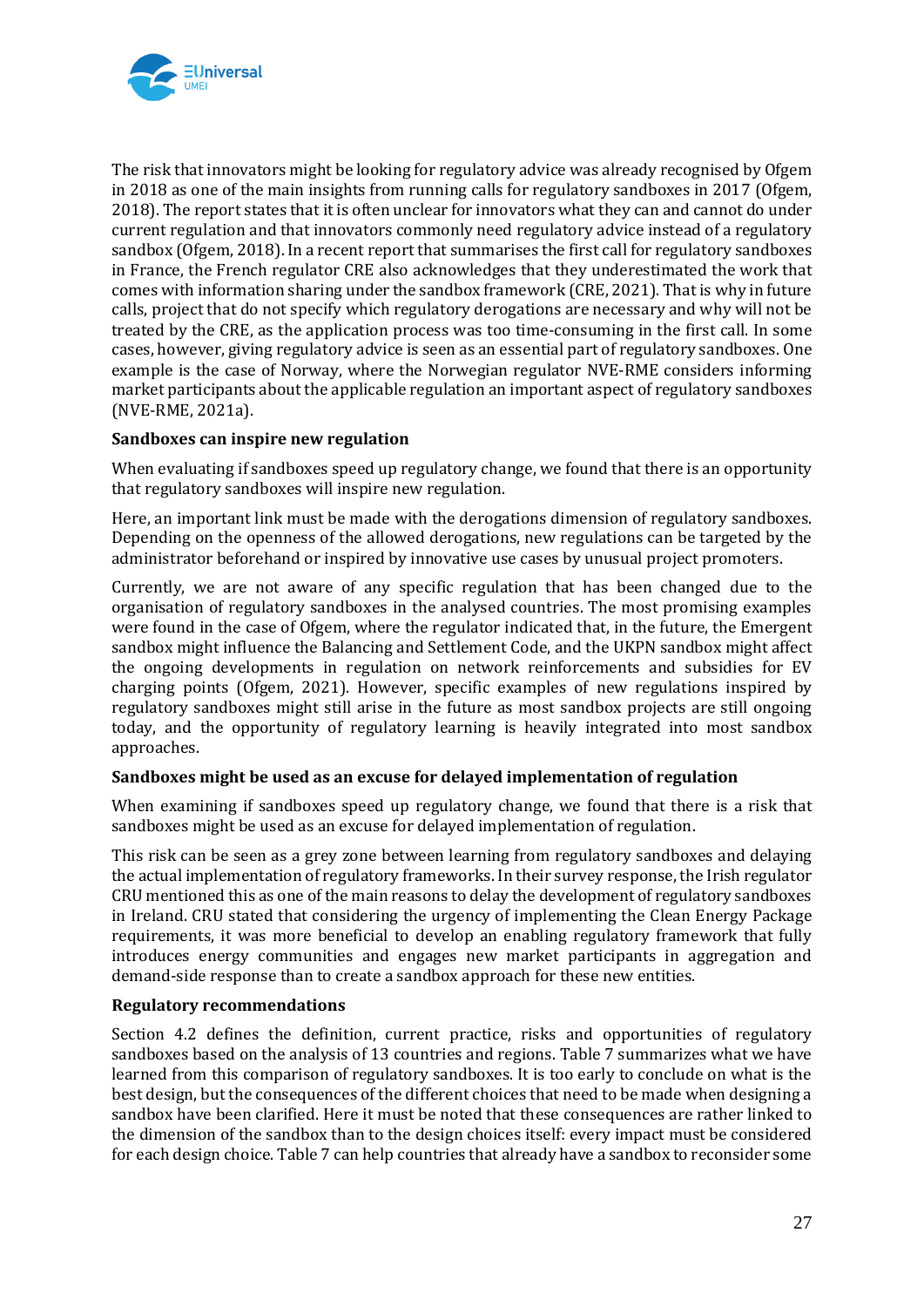

of their design choices, and it also provides guidance to countries that still have to start designing their regulatory sandbox.

| Table 7: Overview of the implementation options of regulatory sandboxes and the possible |
|------------------------------------------------------------------------------------------|
| impact of these decisions on the outcome of the sandbox projects.                        |

| Dimension                     | Design choices                                                                                  | Impact of decision                                                                                                                                                                           |
|-------------------------------|-------------------------------------------------------------------------------------------------|----------------------------------------------------------------------------------------------------------------------------------------------------------------------------------------------|
| Application<br>process        | Dedicated calls<br>• Continuous application                                                     | • Timing of workload of the<br>application process<br>• Possibility to highlight topics during<br>application<br>• Possibility to provide funding<br>during application                      |
| Eligible project<br>promoters | • Open, without definition<br>Open, with specified definition                                   | • Opportunity to have innovative use<br>cases by unusual project promoters                                                                                                                   |
| Derogations                   | Targeted list<br>Open                                                                           | • Opportunity to have innovative use<br>cases by unusual project promoters<br>• Opportunity to inspire new<br>regulation<br>• Risk that innovators might be<br>looking for regulatory advice |
| Administration                | • Regulatory only<br>Ministry only<br>• Regulator and ministry<br>• Other involved agencies     | • Regulation and legislation under<br>scope of sandbox to which<br>derogations can be given<br>Opportunity to inspire new<br>regulation<br>• Possibility to provide funding                  |
| Length of<br>derogations      | • Maximum length of initial project<br>Extension allowed or not                                 | Time for experimentation and<br>$\bullet$<br>development of results<br>• Opportunity to inspire new<br>regulation<br>• Possibility to intervene in the<br>sandbox project                    |
| Funding                       | • Funding as part of sandbox<br>project or not<br>• Other funding sources are<br>allowed or not | • Innovators might rather be looking<br>for subsidies than a sandbox<br>• Business case of the project when<br>the regulatory sandbox ends                                                   |
| Transparency<br>and reporting | • Internal or public periodic<br>reporting<br>• Internal or public final report                 | Dissemination of lessons learned<br>$\bullet$<br>Opportunity to inspire new<br>$\bullet$<br>regulation                                                                                       |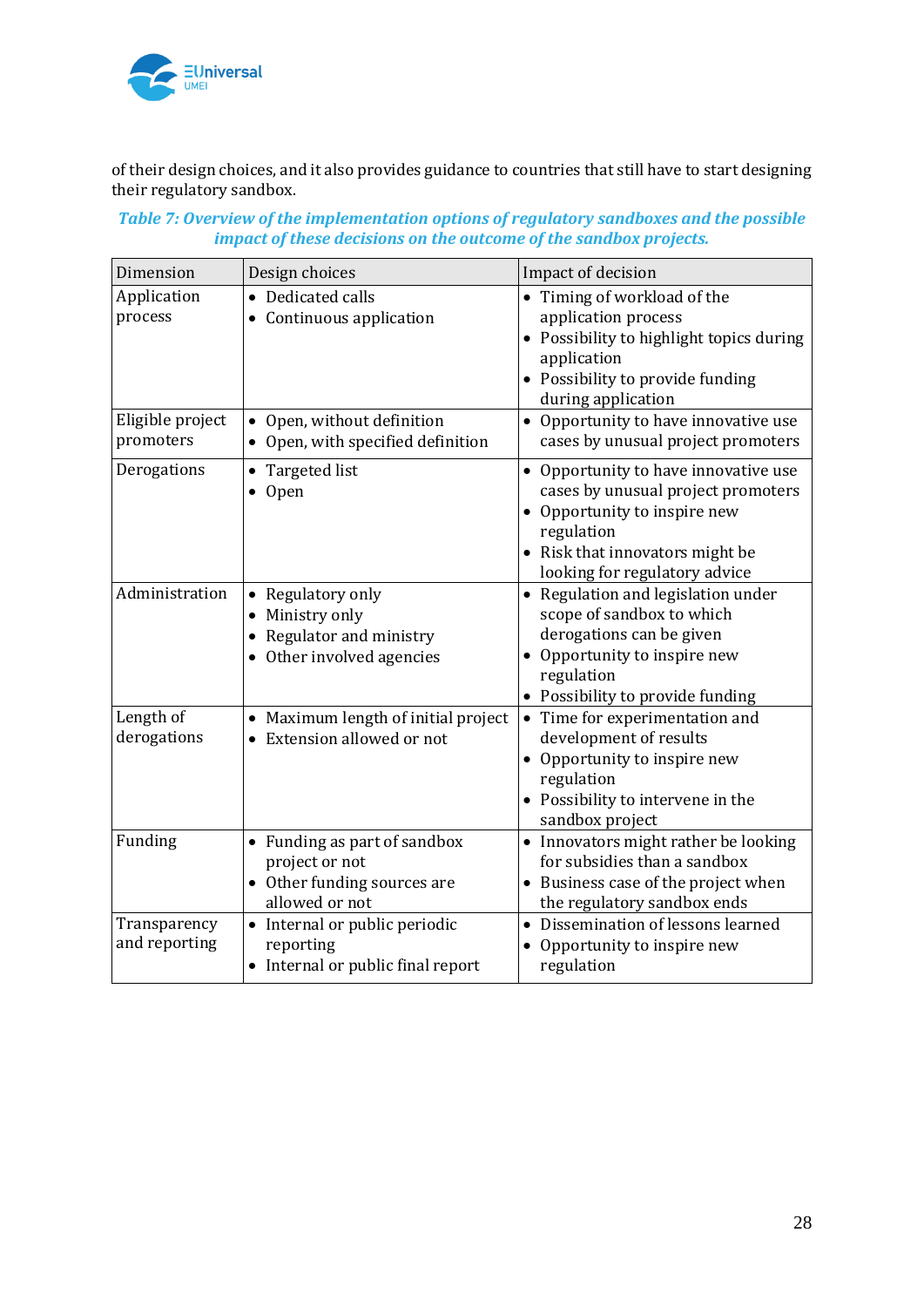

## **5 The importance of market power remedies**

In Chapter 3, the interactions between six flexibility tools were discussed. However, in practice, these flexibility tools might also influence existing markets such as the wholesale market, redispatching market and balancing market, and unforeseen (in)compatibilities between these tools might arise. This chapter will go deeper into one of these interactions: market power concerns that arise from the integration of local flexibility markets in the existing sequence of electricity markets. First, we illustrate the relevance of this issue by developing a bi-level optimisation model that captures the strategic behaviour of flexibility providers. Second, we propose three regulatory remedies that can reduce market power concerns.

## **5.1 Issue: the impact of flexibility markets on other markets – market power concerns**

To describe the strategic behaviour of flexibility providers in a comprehensive and clear way, the research performed in the context of this deliverable is summarized in the following pages and made fully available online as a working paper3.

### **5.1.1 Overview**

DSOs face a major network integration challenge with the uptake of new, flexible technologies that come from the electrification of the transport, building and industry sectors. Luckily, due to their flexible characteristics, these new technologies do not only contribute to this DSO challenge but could also be part of the solution. For this reason, Article 32 of EU Directive 2019/944 states that DSOs are expected to procure flexibility in a market-based way when it is cheaper than expanding their distribution network unless the regulatory authorities have established that the procurement of such services is not economically efficient or would lead to severe market distortions or higher congestion. Different pilots and research projects on flexibility markets do already exist today (European Commission, 2021; Schittekatte & Meeus, 2020), but overall, the integration of these flexibility markets in the existing sequence of European electricity markets remains an important open issue (Meeus, 2020; Pollitt & Anaya, 2020). We were inspired by two streams of literature to contribute to this discussion.

The first stream relates to market sequencing options, often referred to as alternative TSO-DSO coordination schemes. As both TSOs and DSOs will consider flexible resources for congestion management and balancing services in the coming years, a debate around TSO-DSO coordination has been growing in Europe (Hadush & Meeus, 2018). CEDEC et al. (2019) describe the common vision by ENTSO-E and the four European DSO associations. Publications by academics such as Burger et al. (2019), Gerard et al. (2019), Vicente-Pastor et al. (2019) and Le Cadre et al. (2019) have started to analyse the performance of different sequencing options. Several authors have already referred to the strategic behaviour of market parties in this context, but it has not yet been modelled extensively. Therefore, the main contribution of this research is to model the strategic behaviour of market parties under the alternative sequencing options.

For our modelling approach, we were inspired by a second stream of literature on the inc-dec game. This increase-decrease game, often called the inc-dec game, is a profitable strategic arbitrage trading between an inter-zonal electricity market and an intra-zonal congestion management market. This game was first discovered during the California market crisis, where it played an important role in the creation of the crisis (Harvey & Hogan, 2001; Stoft, 1998). In the

<sup>&</sup>lt;sup>3</sup> Beckstedde, E., Meeus, L., Delarue, E. (2021). Strategic behaviour in flexibility markets: New games and sequencing options. Working paper No. ESIM2021-05. Available at https://www.mech.kuleuven.be/en/tme/research/energy-systems-integration-modeling/pdf-publications/wpesim2021-5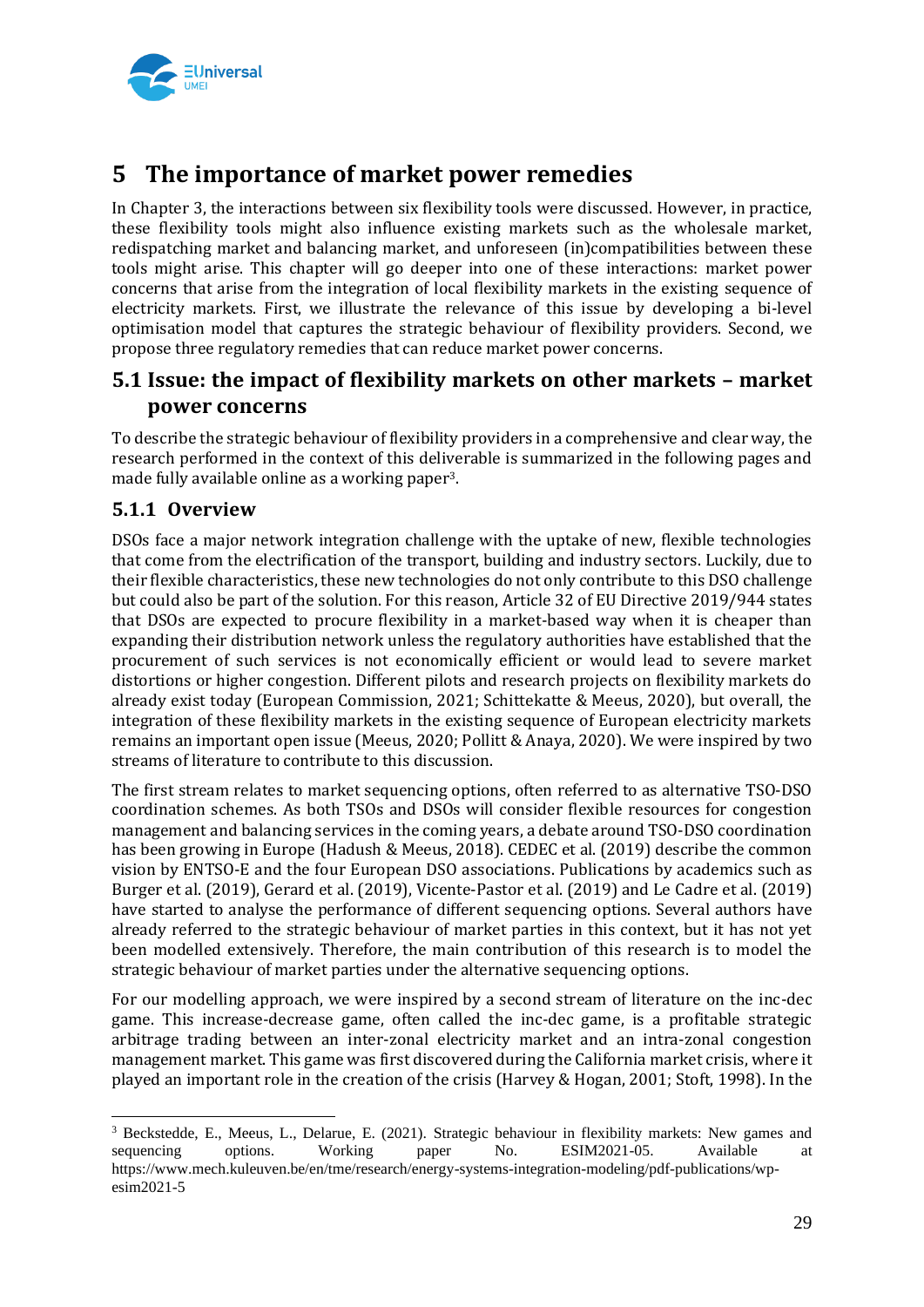

literature on the inc-dec game, two approaches are typically adopted. In the first approach, used by Dijk & Willems (2011), Holmberg & Lazarczyk (2015) and Hirth & Schlecht (2019), the Nash equilibrium between all (strategic) market players is solved analytically. In the second approach, used by Sarfati et al. (2019) and Sarfati & Holmberg (2020), the strategic behaviour of the market players is formulated by a bi-level equilibrium model. To the best of our knowledge, the literature on the inc-dec game does not yet consider the recent developments in distribution networks with flexibility markets, which is the focus of this research.

Therefore, we combine the literature on market sequencing options and the second approach of the literature on the inc-dec game to examine the integration of flexibility markets in the sequence of electricity markets. We identify old and new games that can be triggered by flexibility markets and compare the performance of the sequencing options under market structure sensitivity.

### **5.1.2 Methodology**

Figure 1 shows a schematic overview of the relationship between market sequencing options and different market players. The following four market sequencing options are analysed: (a) the nodal wholesale market that includes transmission and distribution network constraints; (b) the zonal wholesale market without network constraints followed by an integrated redispatching market that manages the network congestion at transmission and distribution level created by the wholesale market in a coordinated way; (c) the zonal wholesale market followed by separate local DSO flexibility, TSO redispatching and TSO balancing markets in that order, which implies that congestion at distribution level is treated before congestion at transmission level; and (d) the zonal wholesale market followed by separate TSO redispatching, local DSO flexibility and TSO balancing markets in that alternative order, which implies that congestion at transmission level is managed before congestion at distribution level.



*Figure 1: Schematic overview of the four market sequencing options: (a) the nodal wholesale market; (b) the zonal wholesale market followed by and integrated redispatching market; (c) the zonal wholesale market followed by separate local flexibility, redispatching and balancing markets in that order; and (d) the zonal wholesale market followed by separate redispatching, flexibility and balancing markets in that alternative order*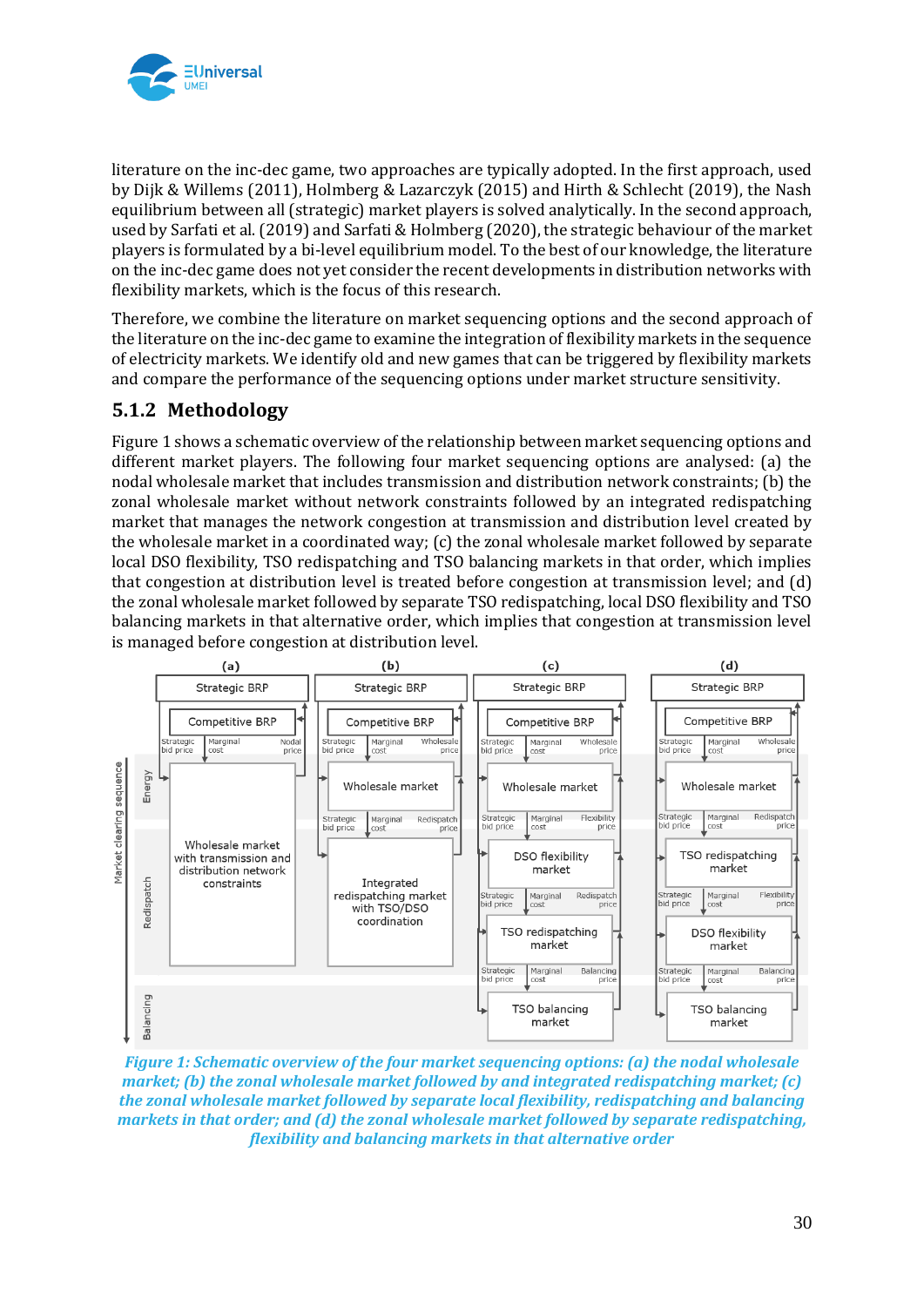

For each sequencing option, we model perfect competition as the reference case and compare this to a situation where a strategic market party, represented by a Balancing Responsible Party (BRP), is the first mover in the market. As a result, there are eight versions of the model, all analysed for a single timestep. The competitive BRP will offer all units to the different markets at their marginal cost. This behaviour can be captured by a single-level model and is solved as a Mixed Complementarity Problem (MCP). The strategic BRP act as a first mover and adjusts its price offer to the strategic bid price by anticipating the reaction of the competitive BRPs in the second stage. This behaviour is captured by a bi-level problem that is formulated as a Mathematical Program with Equilibrium Constraints (MPEC), as shown in Sarfati et al. (2018) and Ruiz et al. (2012).

The eight versions of the models are all analysed for a numerical example that is illustrated in Figure 2 and builds further on the power system used by Hirth & Schlecht (2019), which starts from a one-hour snapshot of the German transmission network. The examined network contains two transmission nodes (N) and (S) that are interconnected by a constrained transmission line. We added two distribution nodes to transmission node  $(N)$ : node  $(n1)$  by the constrained distribution line (n1N) and node (n2) by an overdesigned distribution line (n2N). Lastly, Figure 2 shows the location of the generator and load sources in the reference power system.



*Figure 2: Schematic overview of the test case.*

## **5.1.3 Results**

The results are summarised in three parts: (1) the market outcome under perfect competition; (2) the illustration of strategic behaviour under the reference power system and the alternative market sequencing options; and (3) the impact of market structure on the performance of sequencing options. A more detailed analysis of the results can be found online in the working paper.

**The market outcome under perfect competition**. The following three trends can be observed when comparing the four market sequencing options under the reference power system and perfect competition. First, we find that each market sequence results in the same generation costs. This implies that, despite being activated in different ways, the final dispatch of the four market sequencing options is the same. Second, we find that under perfect competition and the reference power system, the costs towards consumers are lowest under the nodal pricing when considering congestion rent. Finally, we observe that although market prices and quantities of congestion management markets vary, the costs for congestion management are similar in the market sequences (b), (c) and (d).

**The illustration of strategic behaviour under the references power system and the alternative market sequencing options**. We identified six types of games that can be divided into three categories of strategic behaviour: driving up prices within the market, creating and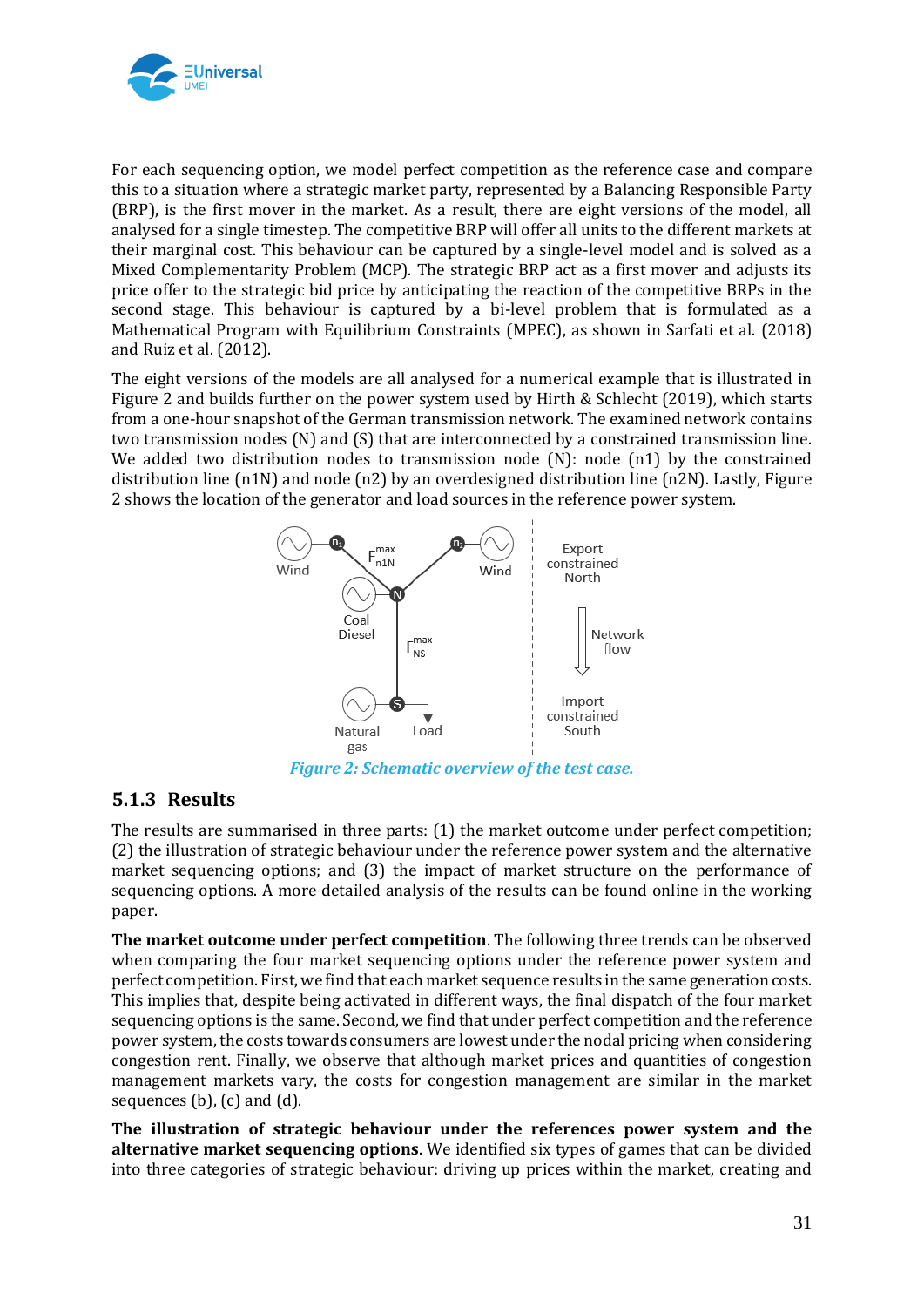

solving additional congestion between two markets, and pursuing activation in the most profitable market(s) of the total market sequence. When looking at the overall trends, we find that the nodal wholesale market is most resistive to strategic behaviour. Still, it seems that there is no clear winner among the alternative market sequencing options.

**The impact of market structure on the performance of sequencing options**. To generalise the effect of the games illustrated in the previous paragraph, a Monte Carlo simulation is performed to analyse the impact of taking all different types and sizes of BRP portfolios under the reference power system. The following three observations can be made. First, we find that even small strategic players can exercise strategic behaviour and, on average, increase the total cost towards consumers. Second, we find that in analogy with the previous section, the nodal wholesale market outperforms the other market sequencing options when BRP sizes are smaller but can experience great distortions by the price-setter game of large strategic players. Here, it must be noted that the implementation costs of the four market sequences are not taken into account. Third, in analogy with the previous section, we find no clear second best among the alternative market sequencing options.

### **5.1.4 Conclusions**

We analysed four market sequencing options that consider network congestion at transmission and distribution level in the context of strategic flexibility providers. We formulated an MCP and MPEC model to capture competitive and strategic behaviour in the alternative market sequences. A reference power system was defined to illustrate the wholesale market and congestion management's functioning of the four sequencing options under perfect competition and to discover six types of strategic behaviour triggered by redispatching and flexibility markets. Finally, the performance of the four sequencing options was examined under different market structures. In what follows, we highlight our two main findings and their practical relevance for regulators.

First, in analogy with the inc-dec game triggered by redispatching markets, we found that flexibility markets can create new games among flexibility providers. Six types of strategic behaviour were identified that can be divided into three categories: driving up prices within the market, creating and solving additional congestion between two markets, and pursuing activation in the most profitable market(s) of the total market sequence. We also observed that these bidding strategies would be hard to detect in practice as they can be performed by relatively small strategic players and are highly dependent on the considered power system and market sequencing options. This is of practical relevance for market surveillance and optimal transparency, as regulators that have the mandate to perform market oversight activities need to be aware of these new games that might occur to be able to detect them.

Second, we observed that the nodal wholesale market is more resistant to strategic behaviour and performs better than the other market sequencing options in our numerical example but can experience great distortions by the price-setter game of large strategic players. Besides that, we found no clear second best under the alternative market sequences as their relative performance is sensitive to the market structure and dependent on the analysed power system. These findings are of practical relevance for the debate on integrating distribution network constraints in the current sequence of electricity markets and show the importance of examining the impact of flexibility markets on other markets.

### **5.2 Recommendation: market power remedies**

As shown in the previous section, the integration of flexibility market can bring market power concerns. Although there can be risks associated with these games, market players should not be restricted from having access to essential information to perform flexibility services. As a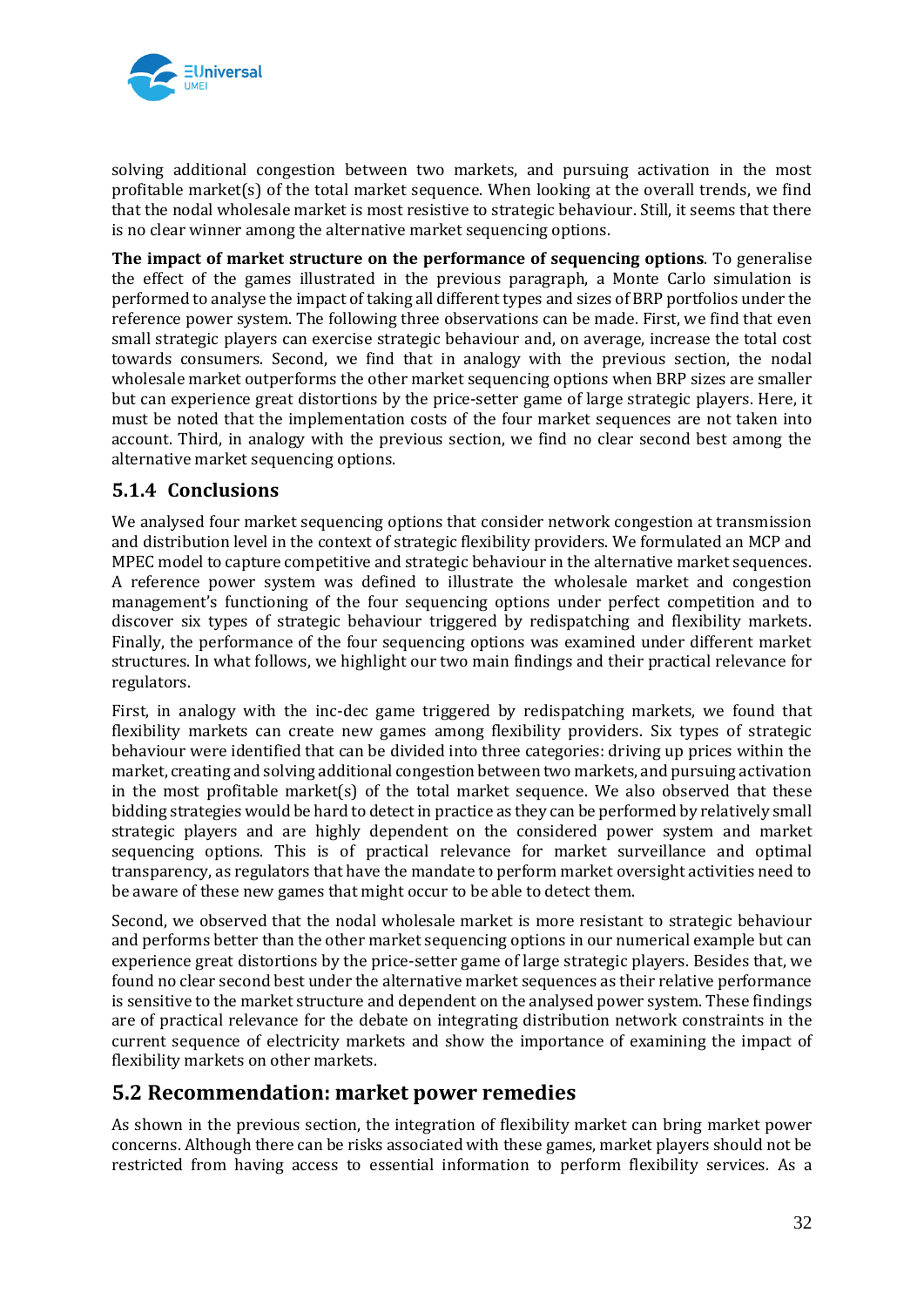

solution, this section presents three remedies that regulators can use to minimise the impact of strategic behaviour triggered by flexibility markets.

- **Long-term flexibility contracts** are contracts in which the available flexibility of flexibility providers is reserved a long-time before the actual delivery of the flexibility to the DSO. As the reserved flexibility can no longer participate in other markets of the market sequence, games that anticipate the market sequence and arbitrage between different markets can be no longer be performed by flexibility providers.
- **Market supervision** can be performed by surveillance entities such as REMIT that analyse the outcomes of electricity markets to detect and penalise market manipulation by market participants. The possibility to be fined can motivate flexibility providers to refrain from strategic behaviour.
- **The use case of flexibility** can be narrowed from structural flexibility needs to temporary congestion needs. By reducing the frequency and predictability of the flexibility needs, the possibility of flexibility providers to anticipate the market sequence can be reduced.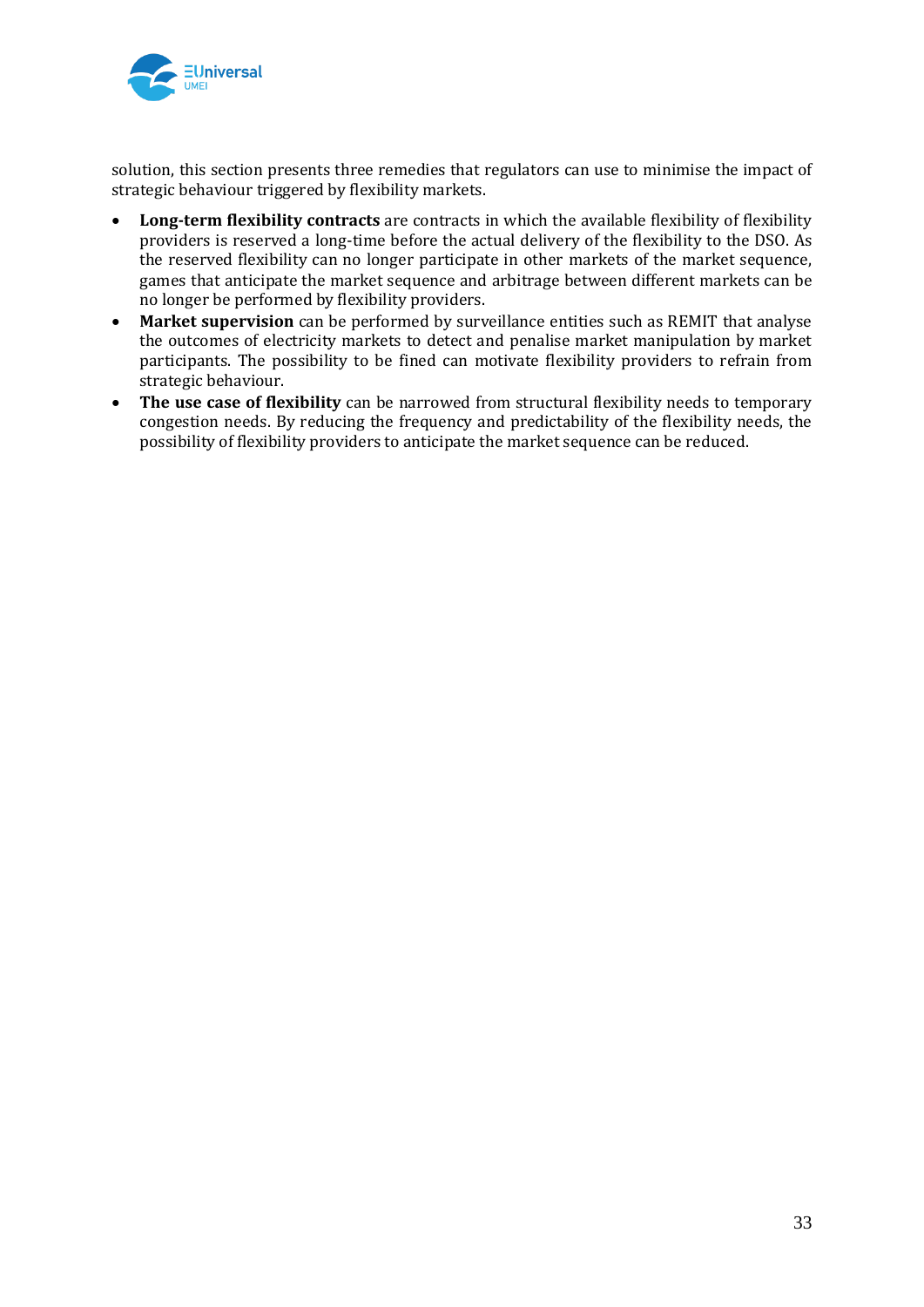

## **Bibliography**

Abdelmotteleb, I., Fumagalli, E. & Gibescu, M., 2021. Assessing customer engagement in electricity distribution-level flexibility product provision: The Norwegian case. Sustainable Energy, Grids and Networks, Volume 29, 00564. https://doi.org/10.1016/j.segan.2021.100564

AIT Austrian Institute of Technology, Energieinstitut an der Johannes Kepler Universität Linz & Wirtschaftsuniversität Wien, 2020. F.R.E.SCH Freiraum für Regulatorisches Experimentieren Schaffen – Projektendbericht. Available at

https://www.bmk.gv.at/themen/klima\_umwelt/energiewende/energiefreiraum/endbericht.ht ml

BMK, 2021. Experimentierräume: 2. Ausschreibung. [Online] Available at https://www.bmk.gv.at/themen/klima\_umwelt/energiewende/energiefreiraum/prog\_energief reiraumstart.html [Accessed 20/12/2021].

BMWi, 2016. Funding programme "Smart Energy Showcases - Digital Agenda for the Energy Transition" (SINTEG) [Online] Available at

https://www.bmwi.de/Redaktion/EN/Artikel/Energy/sinteg-funding-programme.html [Accessed 20/12/2021].

BMWi, 2021. INNOVATIONEN IN DIE PRAXIS BRINGEN: Reallabore der Energiewende. [Online] Available at https://www.energieforschung.de/spotlights/reallabore. [Accessed 20/12/2021].

BMWi & SINTEG, 2017. Entwurf einer Verordnung zur Schaffung eines rechtlichen Rahmens zur Sammlung von Erfahrungen im Förderprogramm "Schaufenster intelligente Energie – Digitale Agenda für die Energiewende". [Online] Available at

https://www.bmwi.de/Redaktion/DE/Downloads/E/entwurf-sinteg.html [Accessed 20/12/2021].

BMWi & SINTEG, 2021. Publications. [Online] Available at https://www.sinteg.de/en/metanavigation/publications [Accessed 20/12/2021].

BRUGEL, 2019. REGULERINGSCOMMISSIE VOOR ENERGIE IN HET BRUSSELS HOOFDSTEDELIJK GEWEST. BESLISSING (BRUGEL-BESLISSING-20190605-97). Available at https://www.brugel.brussels/publication/document/beslissingen/2019/nl/BESLISSING-97 kader-afwijking.pdf

BRUGEL, 2021. Innovatieve projecten: Kartografie. [Online] Available at https://projetsinnovants.brugel.brussels/nl\_BE/projets-innovants/kartografie-411 [Accessed 20/12/2021].

Burger, S. P., Jenkins, J. D., Battle, C. & Pérez-Arriaga, I. J., 2019. Restructuring Revisited Part 2: Coordination in Electricity Distribution Systems. The Energy Journal, Volume 40(3), pp. 55-76. https://doi.org/10.5547/01956574.40.3.jjen

CEDEC, E.DSO, ENTSO-E, Eurelectric & GEODE, 2019. TSO-DSO Report: an integrated approach to active system management.

CEER, 2021. CEER Approach to More Dynamic Regulation. Ref: C21-RBM-28-04. Available at https://www.ceer.eu/documents/104400/-/-/70634abd-e526-a517-0a77-4f058ef668b9

CNMC, 2019. Circular 3/2019. Por la que se establecen las metodologías que regulan el funcionamiento del mercado mayorista de electricidad y la gestión de la operación del sistema. https://www.boe.es/diario\_boe/txt.php?id=BOE-A-2019-17287

CRE, 2020. DELIBERATION N°2020-125. Délibération de la Commission de régulation de l'énergie en date du 4 juin 2020 portant décision sur la mise en oeuvre du dispositif d'expérimentation réglementaire prévu par la loi relative à l'énergie et au climat. Available at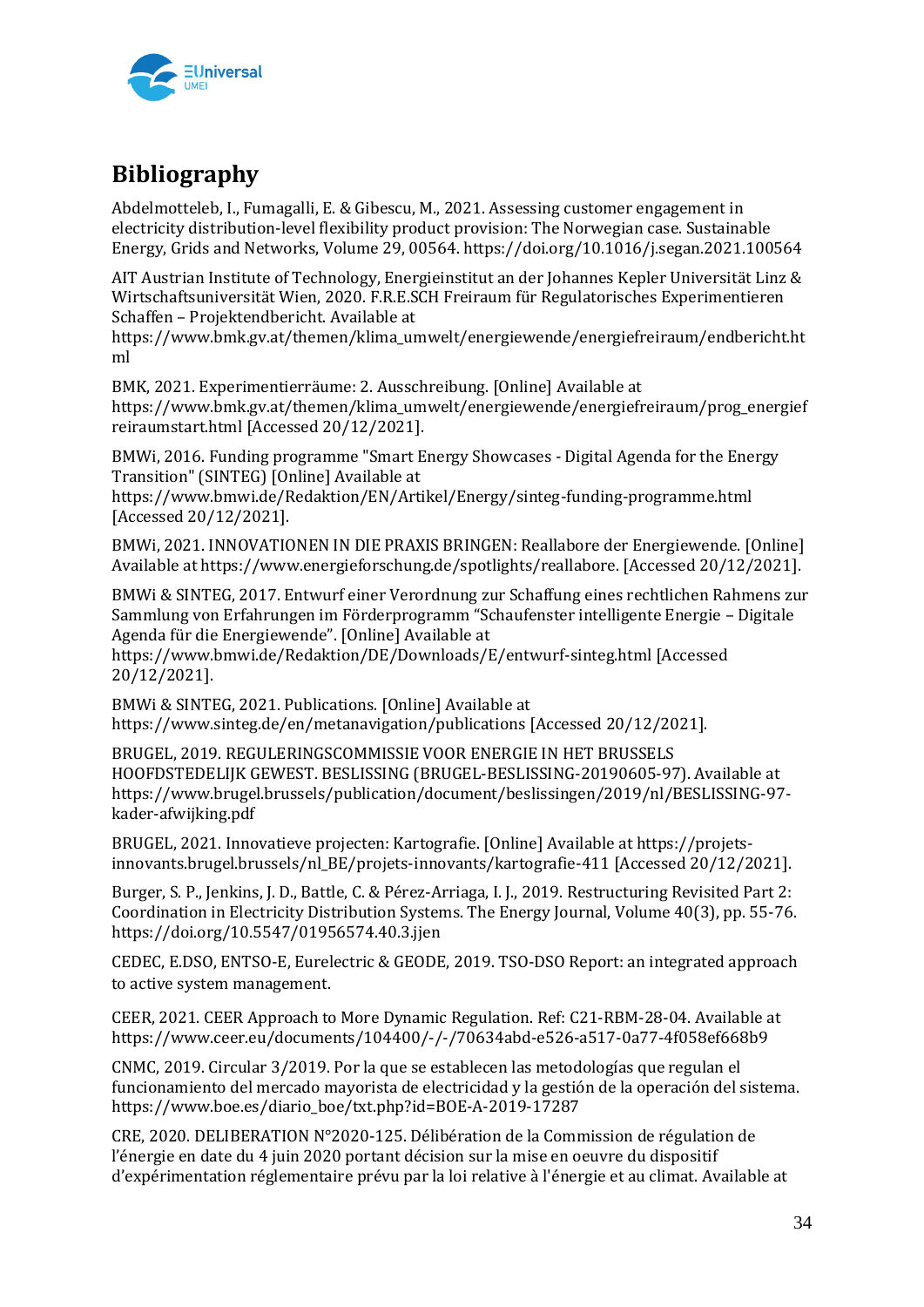

https://www.cre.fr/Documents/Deliberations/Decision/mise-en-oeuvre-du-dispositif-dexperimentation-reglementaire-prevu-par-la-loi-relative-a-l-energie-et-au-climat

CRE, 2021. DÉLIBÉRATION N°2021-237. Délibération de la Commission de régulation de l'énergie du 22 juillet 2021 portant communication sur le retour d'expérience du premier guichet du dispositive d'expérimentation réglementaire prévu par la loi relative à l'énergie et au climat et ouverture du second guichet. Available at

https://www.cre.fr/Documents/Deliberations/Communication/retour-d-experience-dupremier-guichet-du-dispositif-d-experimentation-reglementaire-prevu-par-la-loi-relative-a-lenergie-et-au-climat-et-ouvertur.

CWaPE, 2020. DÉCISION CD-20j15-CWaPE-0451. MISE EN OEUVRE DU PROJET-PILOTE HOSPIGREEN PORTÉ PAR IDETA SCRL [Online] Available at https://www.cwape.be/publications/document/4284 [Accessed 20/12/2021].

CWaPE, 2021a. Espace secteur de l'énergie: cadre Légal. [Online] Available at https://www.cwape.be/node/159#cadre-lgal [Accessed 20/12/2021].

CWaPE, 2021b. Espace secteur de l'énergie: projects-pilotes. [Online] Available at https://www.cwape.be/node/159#panel-0 [Accessed 20/12/2021].

Dijk, J. & Willems, B., 2011. The effect of counter-trading on competition in electricity markets. Energy Policy, Volume 39(3), pp. 1764-1773. https://doi.org/10.1016/j.enpol.2011.01.008

EUniversal, 2020. D10.1: Characterisation of current network regulation and market rules that will shape future markets. https://euniversal.eu/wpcontent/uploads/2020/08/EUniversal\_D1\_1.pdf

EUniversal, 2021. D5.1: Identification of relevant market mechanisms for the procurement of flexibility needs and grid services. https://euniversal.eu/wpcontent/uploads/2021/02/EUniversal\_D5.1.pdf

EUniversal, 2021. D10.1: Business model canvas and comparison of CBA methodologies. https://euniversal.eu/wp-content/uploads/2021/08/EUniversal\_D10.1\_Business-modelcanvas-and-comparison-of-CBA-methodologies.pdf

EUniversal, 2022. D5.2: Methodology for dynamic distribution grid tariffs. Available as from February 2022. https://euniversal.eu/download-center/

EUniversal, 2022. D5.4: Evaluation of market mechanisms: challenges and opportunities. Available as from August 2022. https://euniversal.eu/download-center/

European Commission, 2021. Flexibility markets. [Online] Available at: https://ec.europa.eu/energy/topics/technology-and-innovation/flexibilitymarkets\_en [Accessed 08/04/2021].

FFG, 2021. ENERGIE.FREI.RAUM AUSSCHREIBUNGSLEITFADEN. Available at https://www.ffg.at/Energie.Frei.Raum/2.Ausschreibung

Flemish Government, 2020. Besluit van de Vlaamse Regering tot erkenning van Thor Park in Genk als regelluwe zone voor energie op 7 FEBRUARI 2020. [Online] Available at https://www.ejustice.just.fgov.be/cgi/article\_body.pl?language=nl&caller=summary&pub\_date =20-04-09&numac=2020040800 [Accessed 20/12/2021].

Flemish Government, 2020. Energiebesluit Titel X/1 Regelluwe zones voor energie. [Online] Available at https://navigator.emis.vito.be/mijn-navigator?woId=77397 [Accessed 20/12/2021].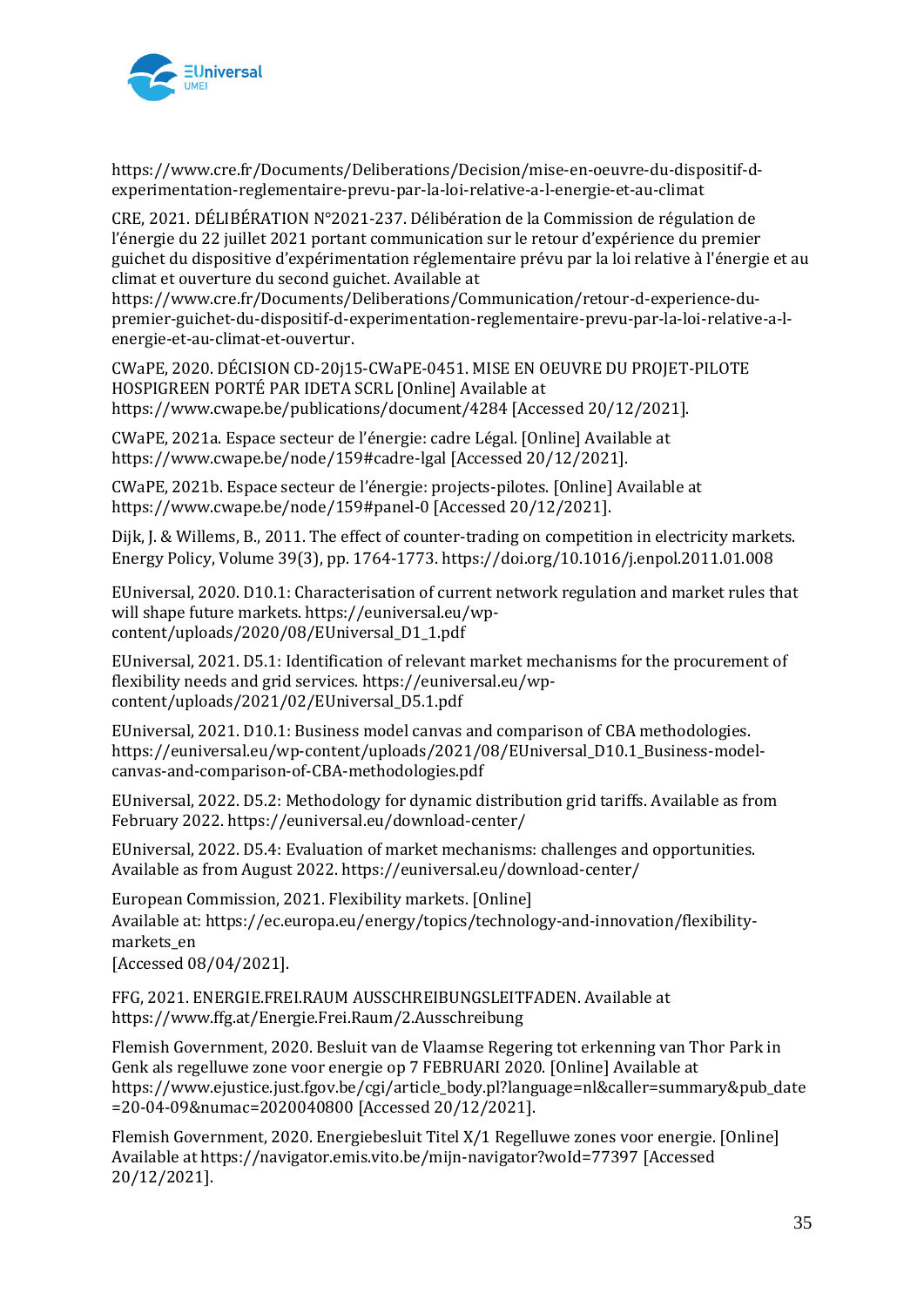

Gerard, H., Puente, E. I. R. & Six, D., 2018. Coordination between transmission and distribution system operators. Utilities Policy, Volume 50, pp. 40-48. https://doi.org/10.1016/j.jup.2017.09.011

Harvey, S. M. & Hogan, W. W., 2001. On the exercise of market power through strategic withholding in California.

Hirth, L. & Schlecht, I., 2019. Market-Based Redispatch in Zonal Electricity Markets: Inc-Dec Gaming as a Consequence of Inconsistent Power Market Design (not Market Power), Kiel, Hamburg: ZBW – Leibniz Information Centre for Economics.

Holmberg, P. & Lazarczyk, E., 2015. Comparison of congestion Management Techniques: Nodal, Zonal and Discriminatory Pricing. The Energy Journal, Volume 36(2), pp. 145-166. https://doi.org/10.5547/01956574.36.2.7

IEA International Energy Agency, 2021. Portugal 2021 Energy policy review. Available at https://iea.blob.core.windows.net/assets/a58d6151-f75f-4cd7-891e-6b06540ce01f/Portugal2021EnergyPolicyReview.pdf

IDeTA, 2021. ENERGIE – HOSPIGREEN – PREMIÈRE COMMUNAUTÉ D'ÉNERGIE RENOUVELABLE DE CONSOMMATEURS PUBLICS EN WALLONIE. [Online] Available at https://ideta.be/projets/energie-hospigreen-premiere-communaute-denergie-renouvelablede-consommateurs-publics-en-wallonie/# [Accessed 20/12/2021].

Le Cadre, H., Mzeghani, I. & Papavasiliou, A., 2019. A game-theoretic analysis of transmissiondistribution system operator coordination. European Journal of Operational Research, Volume 274(1), pp. 317-339. https://doi.org/10.1016/j.ejor.2018.09.043

LRV Ministry of energy of the Republic of Lithuania, 2021. Nr. 1637 DĖL LIETUVOS RESPUBLIKOS ENERGETIKOS ĮSTATYMO NUOSTATŲ, REGLAMENTUOJANČIŲ ENERGETIKOS INOVACIJAS, ĮGYVENDINIMO. Available at https://eseimas.lrs.lt/portal/legalAct/lt/TAK/791b8b71780511eb9fc9c3970976dfa1?jfwid=xqazkls0f

Meeus, L., 2020. The Evolution of Electricity Markets in Europe. Cheltenham, UK: Edward Elgar Publishing.

Minister Klimatu i Środowiska, 2021. Polish Energy Law UC74: Projekt ustawy o zmianie ustawy - Prawo energetyczne i ustawy o odnawialnych źródłach energii. [Online] Available at https://legislacja.rcl.gov.pl/projekt/12347450/katalog/12792158 [Accessed 19/01/2022].

Nouicer, A., Meeus, L., Delarue, E., 2020. The Economics of Explicit Demand-side Flexibility in Distribution Grids: The Case of Mandatory Curtailment for a Fixed Level of Compensation. FSR Work. Pap. RSCAS 2020/45. https://doi.org/10.2139/ssrn.3688314

NVE-RME, 2021a. Mechanisms to support innovation in Norwegian electricity networks – R&D funding and the Norwegian regulatory sandbox framework. Available online at https://www.nve.no/media/13166/regulatory-mechanisms-to-support-innovation.pdf.

NVE-RME, 2021b. Nøkkeltall for nettselskapen. [Online] Available at https://www.nve.no/reguleringsmyndigheten/publikasjoner-og-data/data-ognokkeltall/nokkeltall-for-nettselskapene/ (select Forsknings- of utviklingskostnader) [Accessed 16/12/2021].

NVE-RME, 2021c. Pilot- og demonstrasjonsprosjekter. [Online] Available at https://www.nve.no/reguleringsmyndigheten/bransje/bransjeoppgaver/pilot-ogdemonstrasjonsprosjekter/ [Accessed 20/12/2021].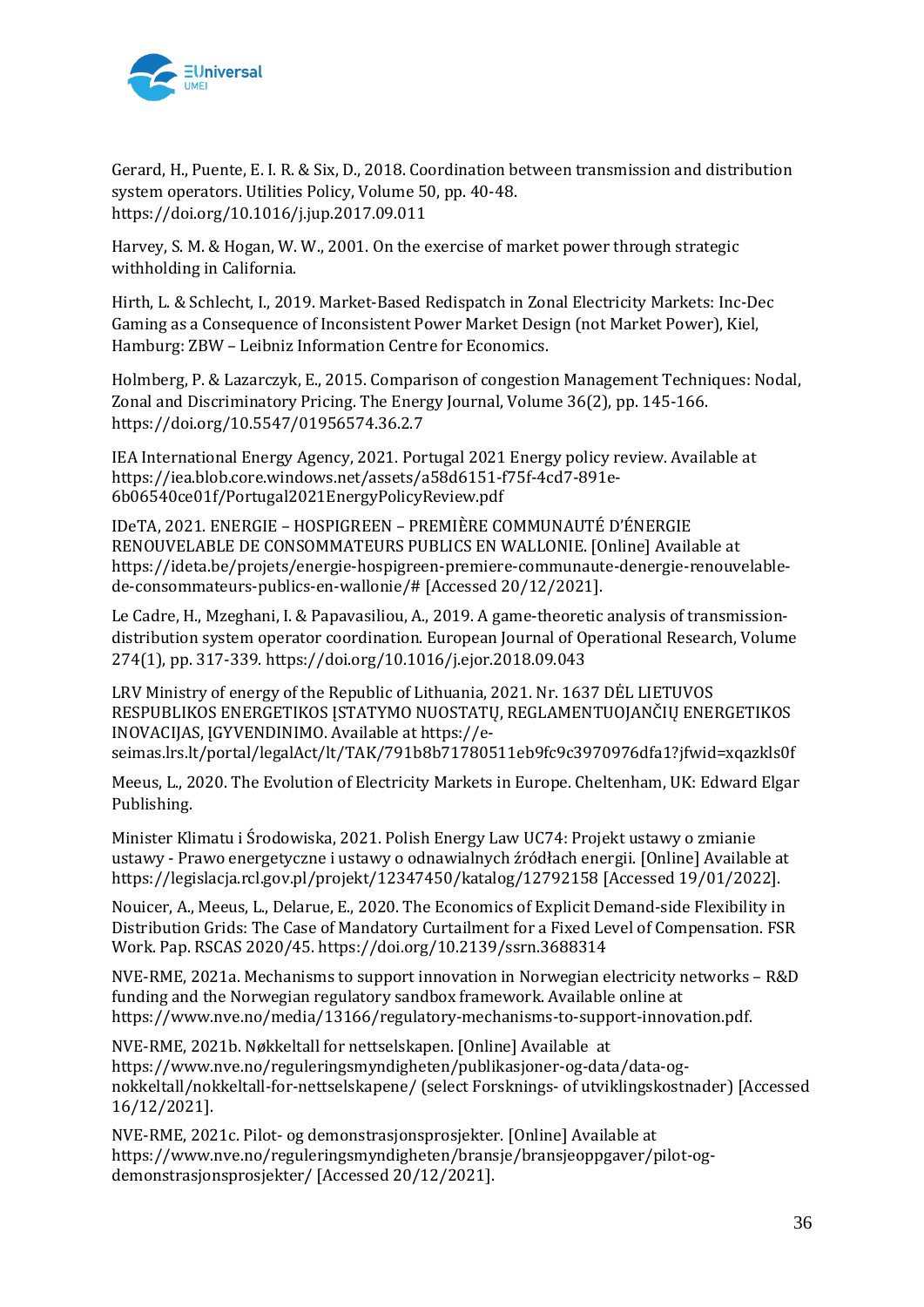

NVE-RME, 2021d. Vedtak – dispensasjonssøknader [Online] Available athttps://www.nve.no/reguleringsmyndigheten/bransje/bransjeoppgaver/pilot-ogdemonstrasjonsprosjekter/vedtak-dispensasjonssoknader/[Accessed 20/12/2021].

Ofgem, 2019. Insights from running the regulatory sandbox. Available at https://www.ofgem.gov.uk/publications/insights-running-regulatory-sandbox

Ofgem, 2021. Regulatory Sandbox Repository. [Online] Available at https://www.ofgem.gov.uk/publications/regulatory-sandbox-repository [Accessed 20/12/2021].

Pollitt, G. M. & Anaya, K. L., 2020. Competition in Markets for Ancillary Services? The Implications of Rising Distributed Generation. The Energy Journal, Volume 41(SI1). https://doi.org/10.5547/01956574.41.SI1.mpol

Ruiz, C., Conejo, A. J. & Smeers, Y., 2012. Equilibria in an Oligopolistic Electricity Pool With Stepwise Offer Curves. IEEE Transactions on Power Systems, Volume 27(2), pp. 752-761. https://doi.org/10.1109/TPWRS.2011.2170439

Sarfati, M., Hesamzadeh, M. R. & Holmberg, P., 2018. Increase-Decrease Game under Imperfect Competition in Two-Stage Zonal Power Markets – Part I: Concept Analysis. IFN Working Paper No. 1253.

Sarfati, M., Hesamzadeh, M. R. & Holmberg, P., 2019. Production efficiency of nodal and zonal pricing in imperfectly competitive electricity markets. Energy Strategy Reviews, Volume 24, pp. 193-206. https://doi.org/10.1016/j.esr.2019.02.004

Sarfati, M. & Holmberg, P., 2020. Simulation and Evaluation of Zonal Electricity Market Designs. Electric Power Systems Researcht, Volume 185. https://doi.org/10.1016/j.epsr.2020.106372.

Schittekatte, T. & Meeus, L., 2020. Flexibility markets: Q&A with project pioneers. Utilities Policy, Volume 63. https://doi.org/10.1016/j.jup.2020.101017

Schittekatte, T., Meeus, L., Jamasb, T. & Llorca, M., 2021. Regulatory experimentation in energy: Three pioneer countries and lessons for the green transition. Energy Policy, Volume 156, 112382. https://doi.org/10.1016/j.enpol.2021.112382

Spanish Government, 2020. Real Decreto-ley 23/2020. Por el que se aprueban medidas en materia de energía y en otros ámbitos para la reactivación económica. Available at https://www.boe.es/eli/es/rdl/2020/06/23/23/con

Spanish Government, 2021. Consulta pública previa del proyecto de Real Decreto de innovación regulatoria en el ámbito del sector eléctrico. [Online]. Available at https://energia.gob.es/eses/Participacion/Paginas/DetalleParticipacionPublica.aspx?k=438. [Accessed 20/12/2021].

Stoft, S., 1998. Gaming Intra-Zonal Congestion in California.

Vicente-Pastor, A., Nieto-Martin, J., Bunn, D. W. & Laur, A., 2019. Evaluation of Flexibility Markets for Retailer-DSO-TSO Coordination. IEEE transactions on power systems, Volume 34(3), pp. 2003-2012. https://doi.org/10.1109/TPWRS.2018.2880123

VITO, 2020. THOR PARK FIRST REGULATORY SANDBOX FOR ENERGY: EnergyVille will exchange energy between buildings in first regulatory sandbox. [Online] Available at https://vito.be/en/news/thor-park-first-regulatory-sandbox-energy [Accessed 20/12/2021].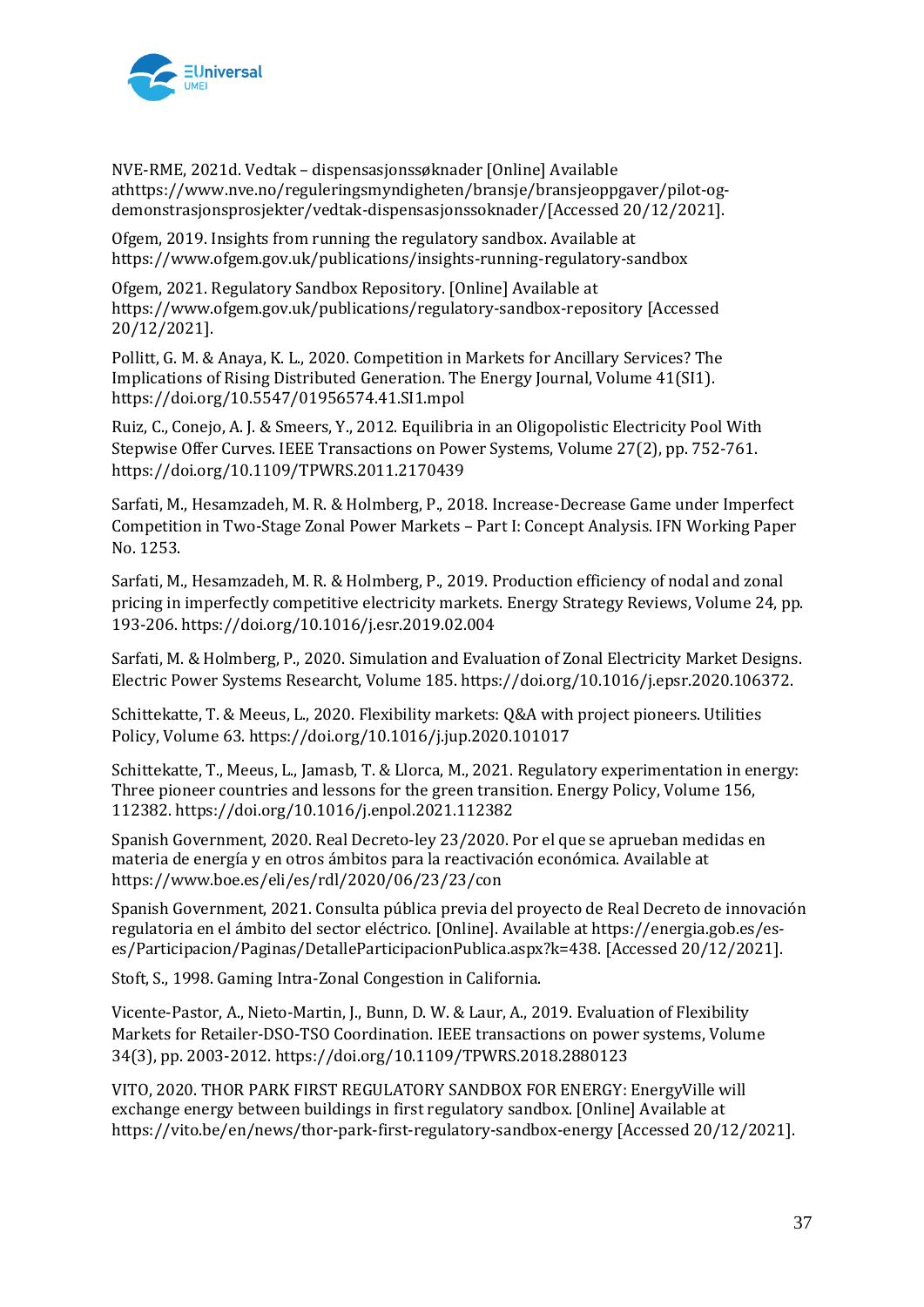

## **Annex I – Relevant tables from EUniversal D5.1<sup>4</sup>**

Table 5.2 on page 110 of EUniversal D5.1 is referred to in Section 3.3 of this deliverable and describes the applicability of the six flexibility tools for acquiring grid services for congestion management and voltage control.

|                                            |             | Flexible<br>connection<br>and access<br>agreements | Dynamic<br>network<br>tariffs | Local<br>market | <b>Bilateral</b><br>contract | Cost-based | Obligation |
|--------------------------------------------|-------------|----------------------------------------------------|-------------------------------|-----------------|------------------------------|------------|------------|
| Congestion<br>management<br>(Active power) |             |                                                    |                               |                 |                              |            |            |
| <b>Voltage control</b><br>(Reactive power) |             |                                                    |                               |                 |                              |            |            |
| Legend:                                    |             |                                                    |                               |                 |                              |            |            |
| Suitability                                | <b>High</b> | <b>Weak</b>                                        | Low                           |                 |                              |            |            |

Table 5-2. Applicability of the mechanisms for acquiring grid services

Table 5.3 on page 111 of EUniversal D5.1 is referred to in Section 3.3 of this deliverable and describes the compatibility of each interaction between the six flexibility tools for acquiring grid services for congestion management.

#### Table 5-3. Compatibility of the mechanisms for acquiring congestion management active power

|                                                    | Flexible<br>connection<br>and access<br>agreements | Dynamic<br>network<br>tariffs | Local<br>flexibility<br>markets | <b>Bilateral</b><br>contracts | Cost-based | Obligation |
|----------------------------------------------------|----------------------------------------------------|-------------------------------|---------------------------------|-------------------------------|------------|------------|
| Flexible<br>connection<br>and access<br>agreements |                                                    |                               |                                 |                               |            |            |
| Dynamic<br>network<br>tariffs                      |                                                    |                               |                                 |                               |            |            |
| Local<br>flexibility<br>markets                    |                                                    |                               |                                 |                               |            |            |
| Bilateral<br>contracts                             |                                                    |                               |                                 |                               |            |            |
| Cost-based                                         |                                                    |                               |                                 |                               |            |            |

<sup>4</sup> Online available at https://euniversal.eu/wp-content/uploads/2021/02/EUniversal\_D5.1.pdf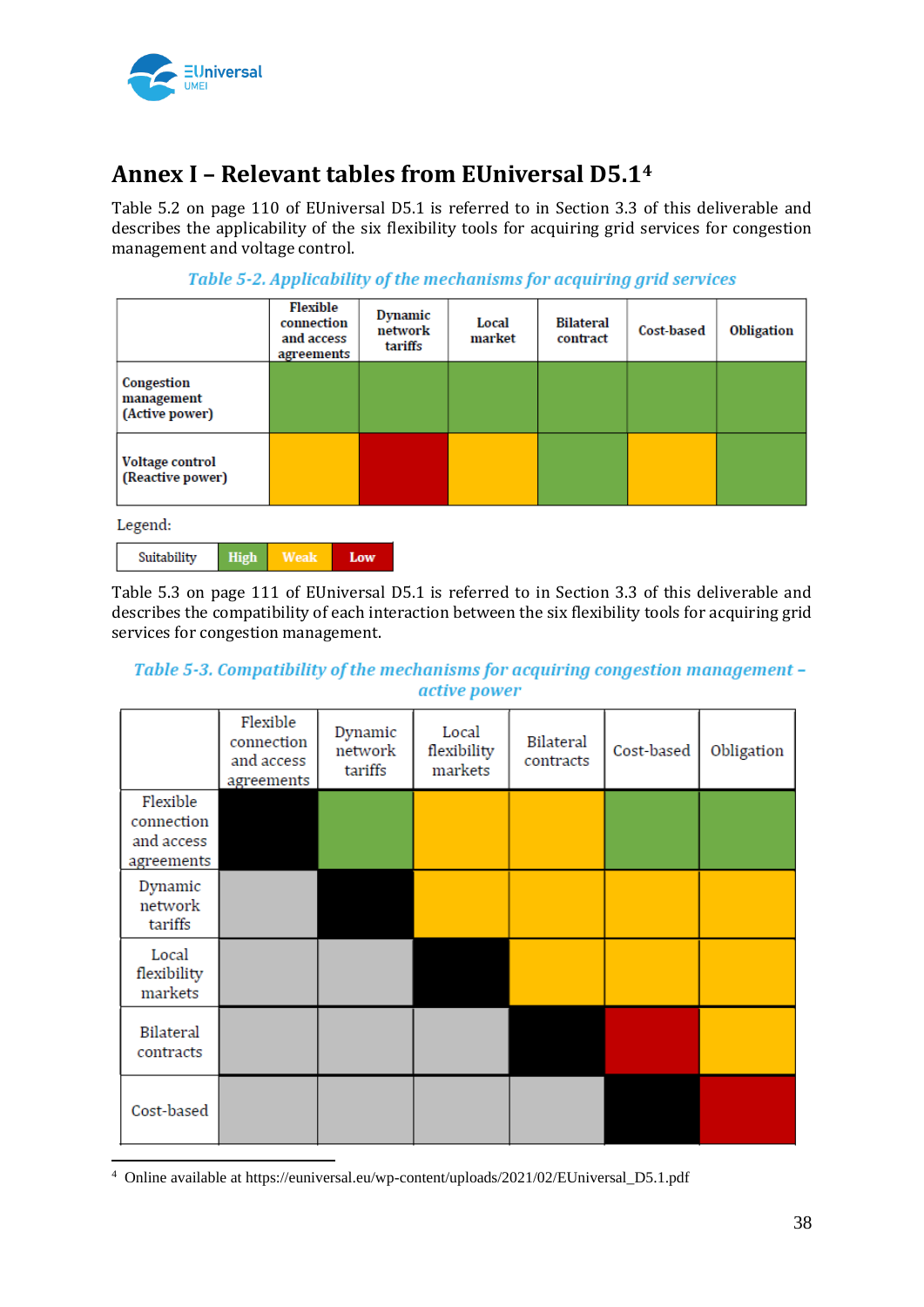

Table 5.4 on page 114 of EUniversal D5.1 is referred to in Section 3.3 of this deliverable and describes the compatibility of each interaction between the six flexibility tools for acquiring grid services for voltage control.

|                                      | Flexible<br>connection<br>and access<br>agreements | Dynamic<br>network<br>tariffs | Local<br>Flexibility<br>markets | <b>Bilateral</b><br>contracts | Cost-based | Obligation |
|--------------------------------------|----------------------------------------------------|-------------------------------|---------------------------------|-------------------------------|------------|------------|
| Flexible<br>connection<br>and access |                                                    |                               |                                 |                               |            |            |
| agreements                           |                                                    |                               |                                 |                               |            |            |
| Dynamic<br>network<br>tariffs        |                                                    |                               |                                 |                               |            |            |
| Local<br>flexibility<br>markets      |                                                    |                               |                                 |                               |            |            |
| <b>Bilateral</b><br>contracts        |                                                    |                               |                                 |                               |            |            |
| Cost-based                           |                                                    |                               |                                 |                               |            |            |

Table 5-4. Compatibility of the mechanisms for acquiring voltage control - reactive power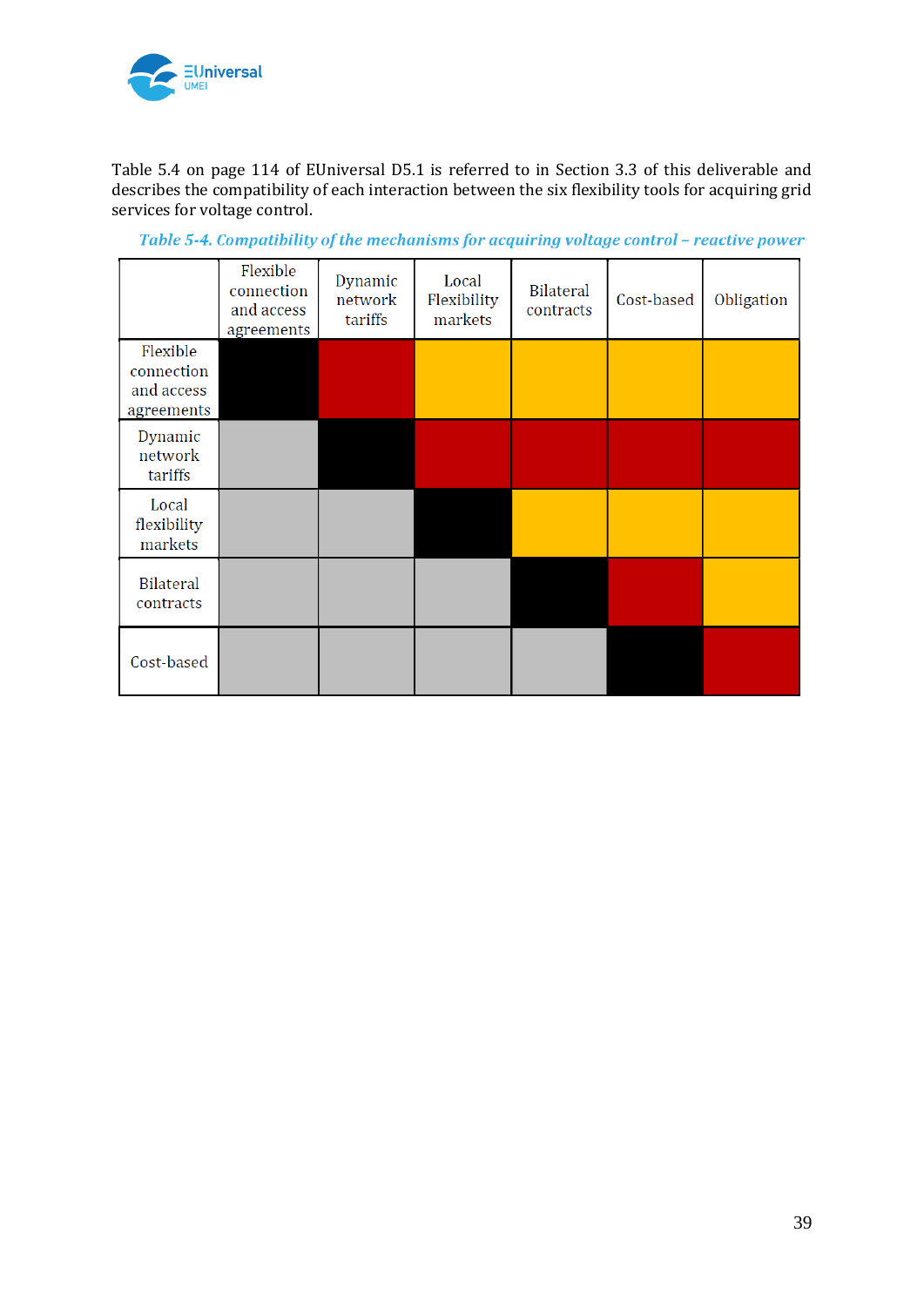

## **Annex II – Survey on regulatory sandboxes**

#### EUniversal T10.2 FRAMEWORK REGULATORY SANDBOXES

*Please included consulted sources and references at the end of the document* 

#### **Analysed country:**

#### **1. Who are eligible project promoters or project organisers? Are they DSOs, communities, companies, third parties, others?**

Answer based on regulation:

*Here the answer based on regulation and current law of the analysed country can be given* 

Answer based on current practices:

*Here the answer based on the analysed sandbox, an observed trend among existing sandboxes or non-written rules coming from current practices can be given* 

**2. What derogations are allowed, or which exemptions can be given? Are these derogations or exemptions targeted, pre-defined by a certain list or open for proposal by innovators?** 

Answer based on regulation:

Answer based on current practices:

**3. Could the sandbox be used for applications of the EUniversal project? Could the derogations cover topics such as distribution tariffs, taxes and levies, distribution network management and planning, market-based flexibility procurement, others?** 

Answer based on regulation:

Answer based on current practices:

#### **4. What is the length of the derogations? Are extensions possible?**

Answer based on regulation:

Answer based on current practices:

**5. Who is in charge of the administration of the experiment? Is this the regulator, the ministry of the country, both or others?** 

Answer based on regulation:

Answer based on current practices:

#### **6. Does the sandbox receive any funding? How is this funding recovered?**

Answer based on regulation:

Answer based on current practices:

**7. How transparent is the sandbox? How often should the sandbox report and how? Is it through workshops, reports, others? Is this information publicly available, or private?** 

Answer based on regulation:

Answer based on current practices: